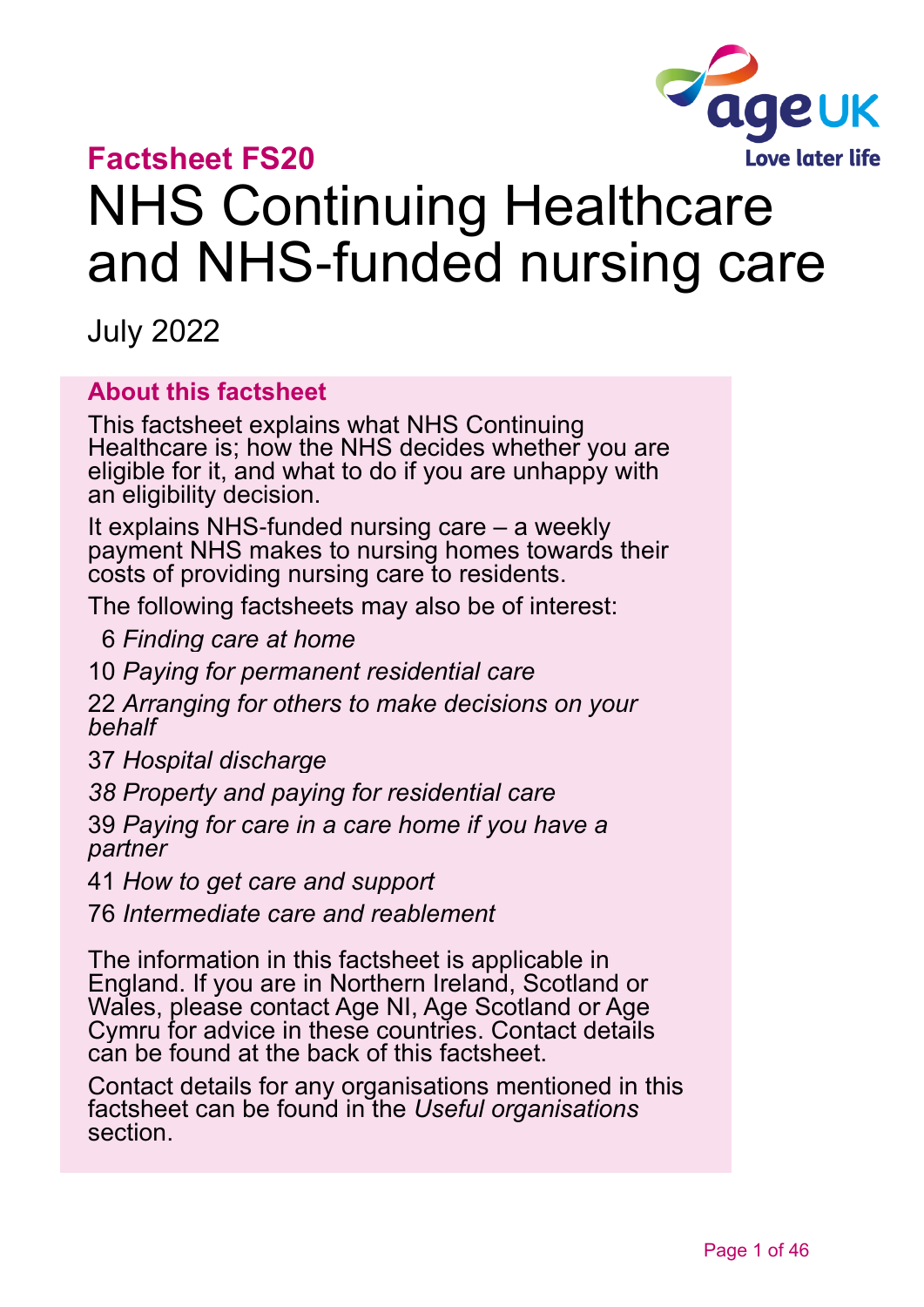# **Contents**

| <b>1 Recent developments</b>                                 | 4               |
|--------------------------------------------------------------|-----------------|
| 2 Continuing care terminology                                | 4               |
| <b>3 NHS Continuing Healthcare</b>                           | 5               |
| 3.1 What is NHS Continuing Healthcare?                       | 5               |
| 3.2 What is the National Framework?                          | 5               |
| 3.3 How is NHS CHC eligibility decided?                      | 6               |
| 3.4 Who decides NHS CHC eligibility and funds<br>your care?  | 10              |
| 3.5 Routes to reaching an NHS CHC decision                   | 10              |
| 3.6 Getting an assessment                                    | 11              |
| <b>4 National Framework principles</b>                       | 11              |
| 4.1 Person-centred approach involving you and<br>your carers | 11              |
| 4.2 Seeking consent to the assessment process                | 12 <sub>2</sub> |
| 4.3 Consent and mental capacity                              | 13              |
| 4.4 Confidentiality and sharing information                  | 14              |
| 5 Process for reaching an eligibility decision               | 15              |
| 5.1 Apply the Checklist                                      | 15              |
| 5.2 The multidisciplinary assessment                         | 18              |
| 5.3 The Decision Support Tool (DST)                          | 20              |
| 5.4 Reaching a decision                                      | 21              |
| 5.5 Joint package of health and social care                  | 23              |
| 6 Care planning when eligible for NHS CHC                    | 23              |
| 6.1 Your care package and options                            | 24              |
| 6.2 If you lack capacity to consent to a care plan           | 26              |
| 6.3 Personal Health Budgets and NHS CHC                      | 27              |
| 6.4 If unhappy with your NHS CHC care package                | 29              |
| <b>7 The Fast Track Tool</b>                                 | 30              |
| 8 NHS Continuing Healthcare reviews                          | 31              |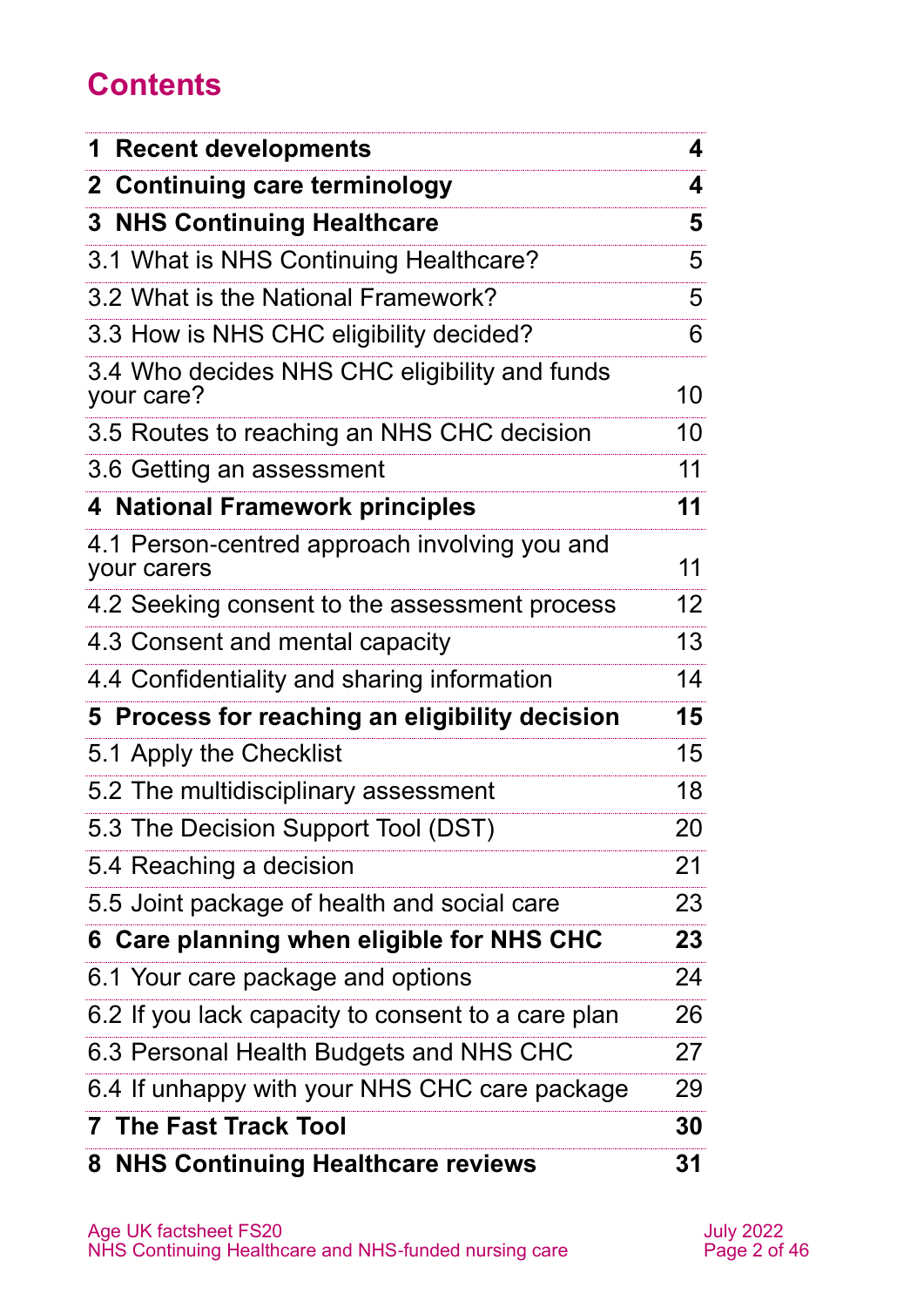| 9 Challenging an eligibility decision                           | 32 |
|-----------------------------------------------------------------|----|
| 9.1 Submitting a request for a review of the decision 32        |    |
| 9.2 Review process                                              | 33 |
| 10 Refunds if NHS should have paid for your<br>care             | 35 |
| 11 Retrospective reviews of NHS CHC eligibility                 | 37 |
| 12 Care planning if you have a negative<br><b>Checklist</b>     | 37 |
| 13 Effect on benefits of NHS CHC funding                        | 38 |
| <b>14 NHS-funded nursing care</b>                               | 39 |
| 14.1 How is eligibility for NHS-funded nursing care<br>decided? | 39 |
| 14.2 NHS-funded nursing care payments                           | 39 |
| 14.3 Review of NHS-funded nursing care needs                    | 41 |
| 14.4 Admission to hospital or a short stay in a<br>nursing home | 42 |
| Useful organisations                                            | 43 |
| Age UK                                                          | 45 |
| Support our work                                                | 45 |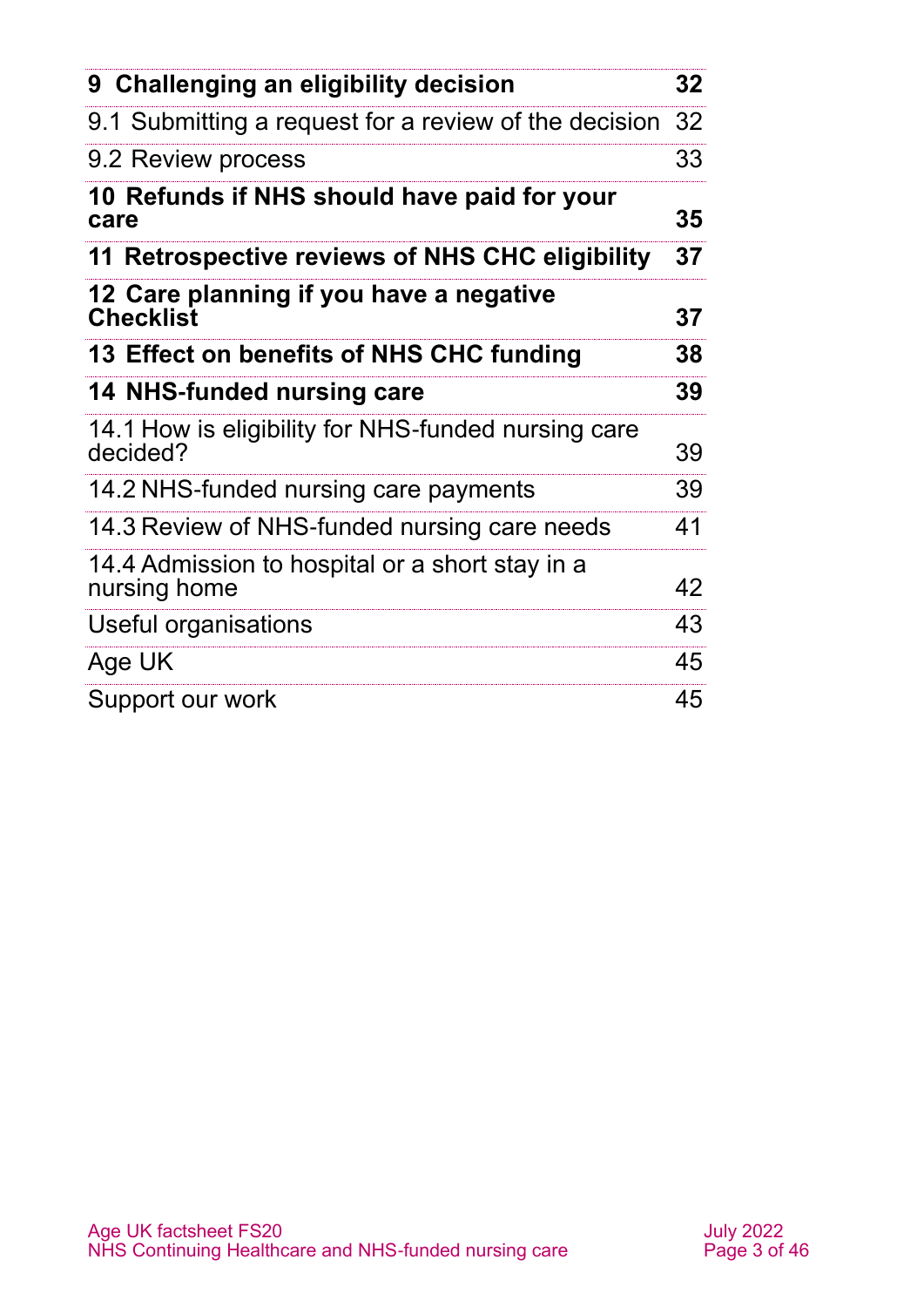# <span id="page-3-0"></span>**1 Recent developments**

- ⚫ The NHS-funded nursing care single band rate for year starting 1 April 2022 is £209.19 a week. If you moved into a nursing home before 1 October 2007 and are on the high band, it is £287.78 a week.
- ⚫ The National Framework for NHS Continuing Healthcare and NHS-funded Nursing Care (and associated tools) has been updated to align with the Health and Care Act 2022. A key change is that Clinical Commissioning Groups are being replaced by Integrated Care Boards.

## <span id="page-3-1"></span>**2 Continuing care terminology**

Health and social care professionals use these terms to describe support from the NHS and local authority social services department.

**NHS Continuing Healthcare** – a complete package of on-going NHS and social care support, arranged and funded by the NHS.

**Continuing NHS and social care** - ongoing care package involving free NHS services and meanstested social care services. It may be called a '*joint package of care*'.

**Terminology and abbreviations used in this factsheet**

**Residential home** refers to a residential care home.

**Nursing home** to a care home registered to provide nursing care.

We use '*care home*' in this factsheet to refer to both, unless referring to a nursing home specifically.

**NHS CHC** refers to NHS Continuing Healthcare **NHS-FNC** to NHS-funded nursing care **DST** to Decision Support Tool **ICB** to Integrated Care Board **LA** to local authority **MDT to** multidisciplinary team **PG** to practice quidance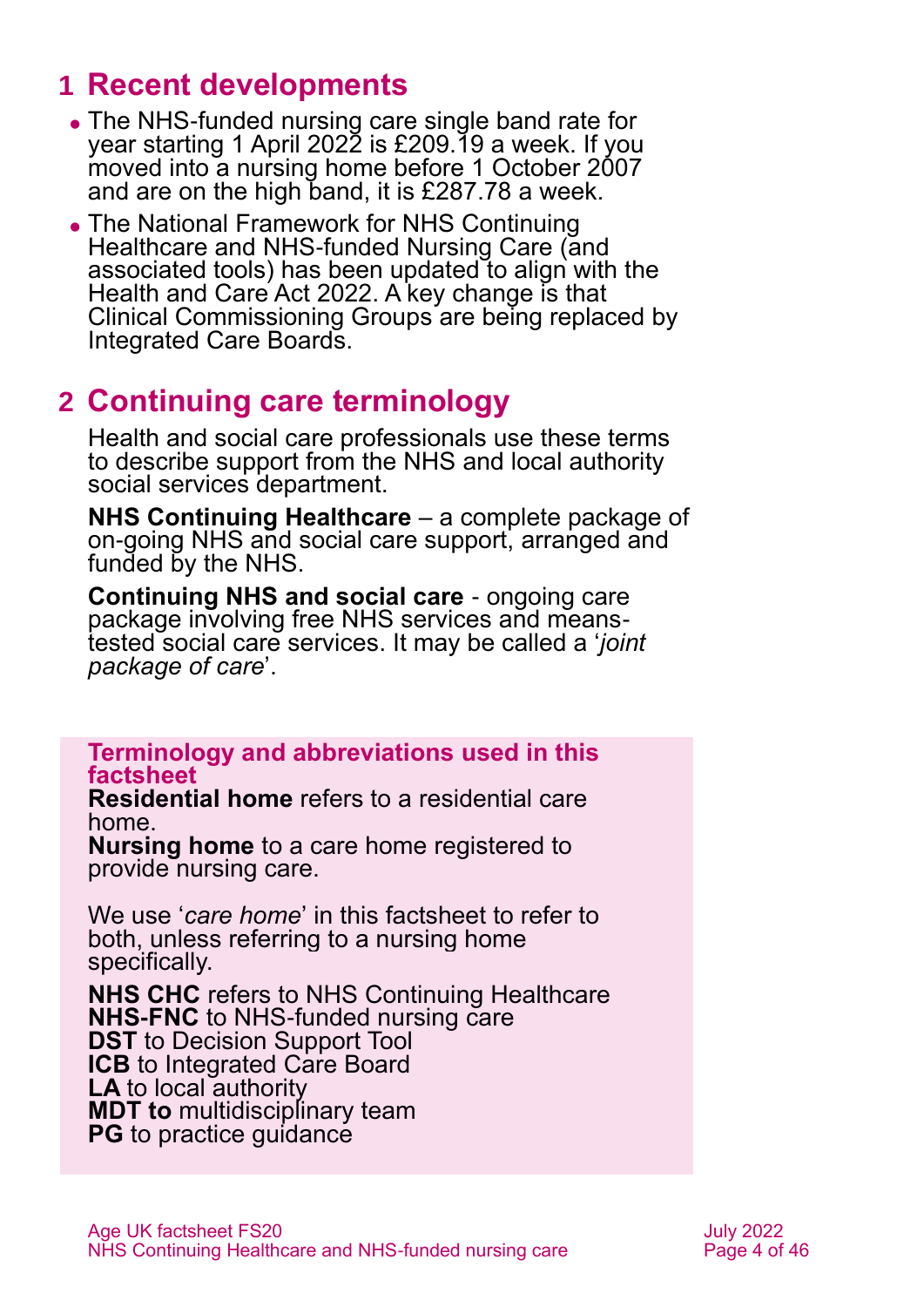# <span id="page-4-0"></span>**3 NHS Continuing Healthcare**

If you have significant ongoing care needs, it is not always clear whether responsibility to meet your needs lies with the NHS or local authority.

The Department of Health and Social Care *[National](https://www.gov.uk/government/publications/national-framework-for-nhs-continuing-healthcare-and-nhs-funded-nursing-care)  [Framework for NHS Continuing Healthcare and NHS](https://www.gov.uk/government/publications/national-framework-for-nhs-continuing-healthcare-and-nhs-funded-nursing-care)[funded nursing care](https://www.gov.uk/government/publications/national-framework-for-nhs-continuing-healthcare-and-nhs-funded-nursing-care)* standardises the process staff in England must follow when deciding this.

NHS services are free, whereas those arranged by social services are means-tested.

### **3.1 What is NHS Continuing Healthcare?**

NHS CHC is an ongoing package of care that is funded solely by the NHS, if you are aged 18 or over, and found to have a *'primary health need'*. It is provided to meet needs arising because of disability, accident, or illness.

Your package must meet your assessed health and associated social care needs and include accommodation if that is part of your overall need. You can receive NHS CHC in any appropriate setting, but it is usually at home or in a residential setting such as a care home.

Sections [3.2](#page-4-1) and [3.5](#page-9-0) describe the process staff must follow to reach a decision. '*Primary health need*' is explained in [section 3.3.](#page-5-0)

### <span id="page-4-1"></span>**3.2 What is the National Framework?**

The *National Framework for NHS Continuing Healthcare and NHS-funded nursing care* applies in England. It:

- sets out principles and processes staff must follow when deciding eligibility for NHS Continuing Healthcare. See [sections 4](#page-10-0)[, 5,](#page-14-0) [and](#page-29-0) 7
- ⚫ provides tools staff must use and complete to support decision-making – the Checklist Tool, Decision Support Tool (DST) and Fast Track Tool. See [sections](#page-14-1)  [5.1,](#page-14-1) [5.3](#page-19-0) and  $7$
- ⚫ provides common paperwork the tools above must be used for recording evidence that informs decisionmaking
- ⚫ sets out the process for challenging eligibility decisions. [See section 9](#page-31-0)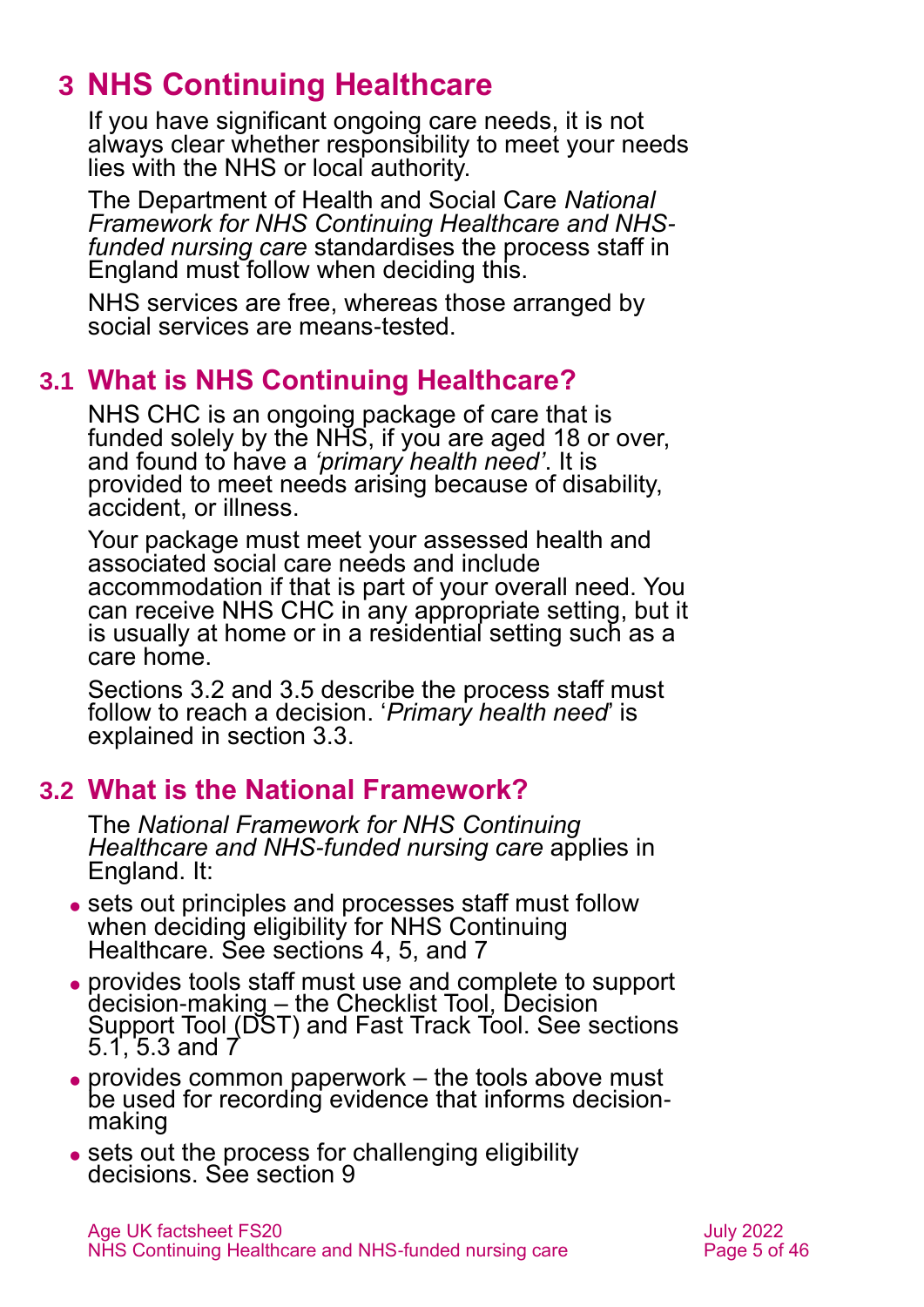⚫ clarifies the interaction between assessment for NHS CHC and NHS-FNC. For information on NHS-FNC, see [section 14.](#page-38-0)

The Framework document also includes *numbered Practice Guidance (PG)* in Q&A format, to support staff who assess and deliver NHS CHC. Standing Rules Regulations and Directions underpin the Framework and carry the force of law. To view the updated guidance and associated tools, see [www.gov.uk/government/publications/national](http://www.gov.uk/government/publications/national-framework-for-nhs-continuing-healthcare-and-nhs-funded-nursing-care)[framework-for-nhs-continuing-healthcare-and-nhs](http://www.gov.uk/government/publications/national-framework-for-nhs-continuing-healthcare-and-nhs-funded-nursing-care)[funded-nursing-care](http://www.gov.uk/government/publications/national-framework-for-nhs-continuing-healthcare-and-nhs-funded-nursing-care)

#### **Understanding the decision-making process**

The organisation [Beacon](http://www.beaconchc.co.uk/) can help you navigate and understand the decision-making and appeals process. They offer up to 90 minutes free, independent advice funded by NHS England. It is helpful to be familiar with the Checklist and DST, especially if you or a family member is to be present when they are used.

The flowchart on page 7 outlines the overall process of the assessment for NHS CHC. A public guide to NHS CHC is available at

[www.gov.uk/government/publications/nhs-continuing](http://www.gov.uk/government/publications/nhs-continuing-healthcare-and-nhs-funded-nursing-care-public-information-leaflet)[healthcare-and-nhs-funded-nursing-care-public](http://www.gov.uk/government/publications/nhs-continuing-healthcare-and-nhs-funded-nursing-care-public-information-leaflet)[information-leaflet](http://www.gov.uk/government/publications/nhs-continuing-healthcare-and-nhs-funded-nursing-care-public-information-leaflet)

### <span id="page-5-0"></span>**3.3 How is NHS CHC eligibility decided?**

An NHS CHC eligibility decision is based on your dayto-day needs. It rests on deciding whether the main aspects, or the majority part of the care you need, is focused on addressing and/or preventing health needs. If it does, it means you have a **'***primary health need***'.**

Having a particular diagnosis does not determine eligibility - people with the same health condition can have very different needs. There is no need for specialist staff to be providing care. However, staff contributing to your assessment must have relevant skills, knowledge about and an understanding of your underlying condition(s).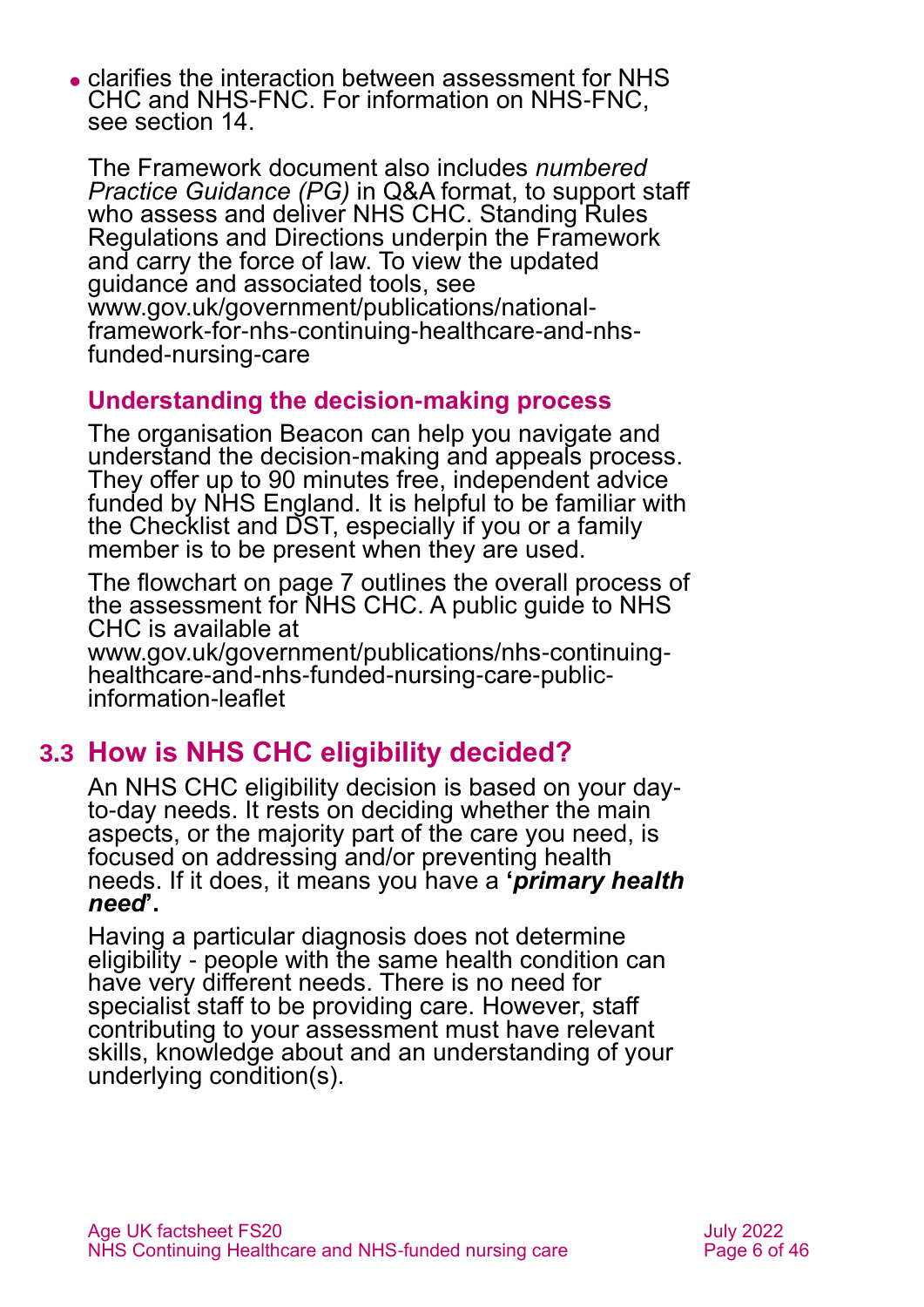The term '*primary health need*' is from a 1999 Court of Appeal case known as *Coughlan Judgment*. The judge found there was a limit on nursing care assistance a LA could legally provide. When taken as a whole, nursing or other health services you require are:

- ⚫ no more than incidental or ancillary to the provision of the care and, if required, accommodation which a LA is, or would but for your means (income/capital), be under a duty to provide (the '*quantity test***'**), **and**
- not of a nature beyond which a LA, whose primary responsibility is to provide social services, could be expected to provide (the '*quality test***'**).

When considering NHS CHC eligibility, staff look at **key characteristics of your needs** in the 12 areas featured in the Checklist and DST, and their impact on the care you require. This is to help determine whether the care you require exceeds the limits of a local authority's responsibilities. The 12 areas are listed in [5.3.](#page-19-0)

#### The **key characteristics** are:

**Nature** - the type and features of your needs physical, psychological or mental - and type of support or treatment needed to manage them.

**Intensity** - relates to the severity of your needs, how frequently and to what extent they vary, and the resulting level of support required.

**Complexity** - how different needs present and interact with each other to increase the knowledge and skills staff need to a) monitor symptoms b) treat any multiple conditions; and how this affects management of your care. Staff also look at your response to your condition and how it affects your overall physical and mental health.

**Unpredictability** – how much, how often and how unexpectedly changes in your condition create challenges because of the timeliness and skills required to manage needs that arise. It can affect the level of monitoring required to ensure you and others are safe and the level of risk to you or others, unless you receive adequate, timely care.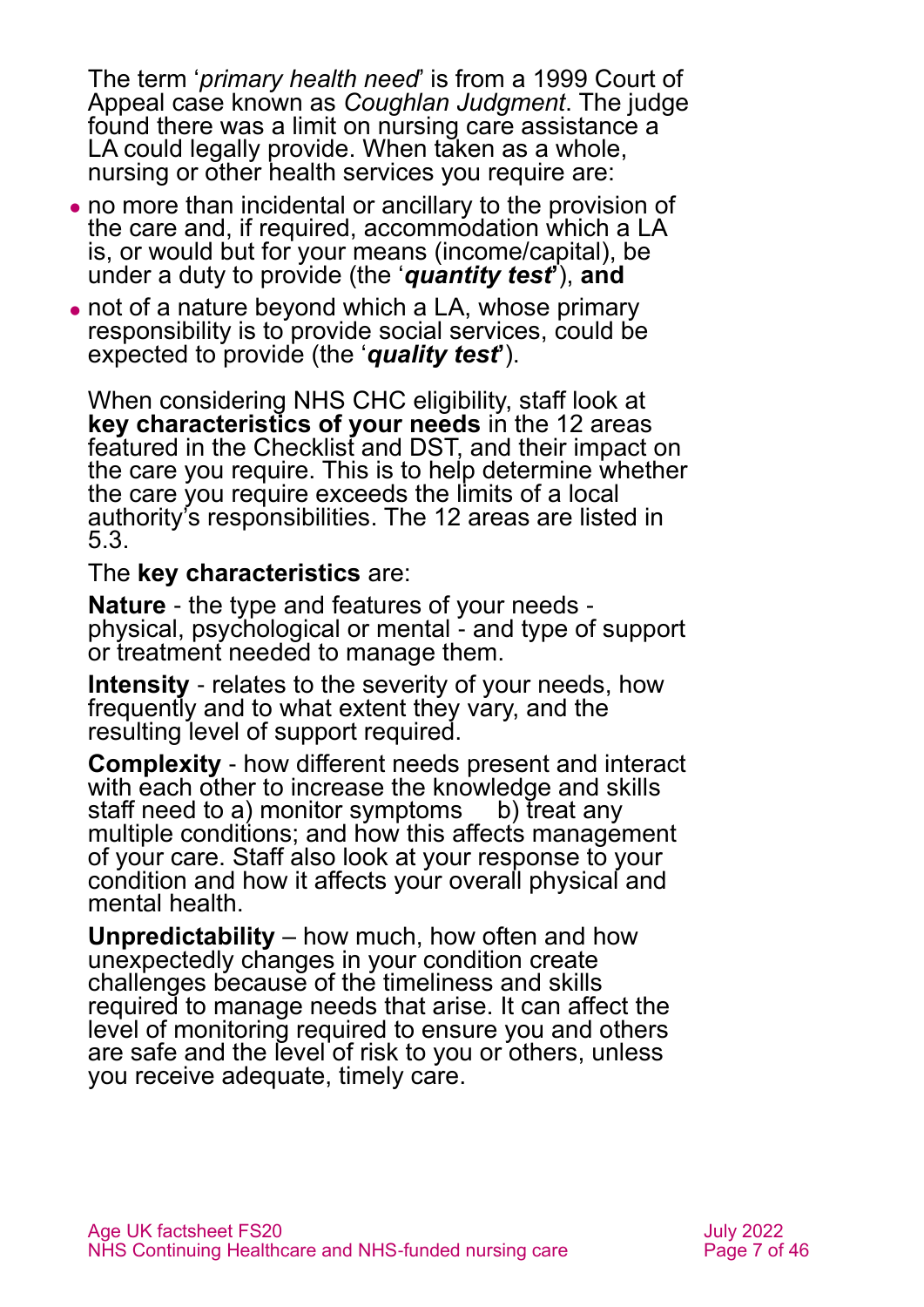Each of the characteristics may on their own, or in combination, demonstrate a '*primary health need*' because the quantity, the quality, or a combination of the quantity and quality of care required to meet your needs, exceeds the limits of a LA's responsibilities.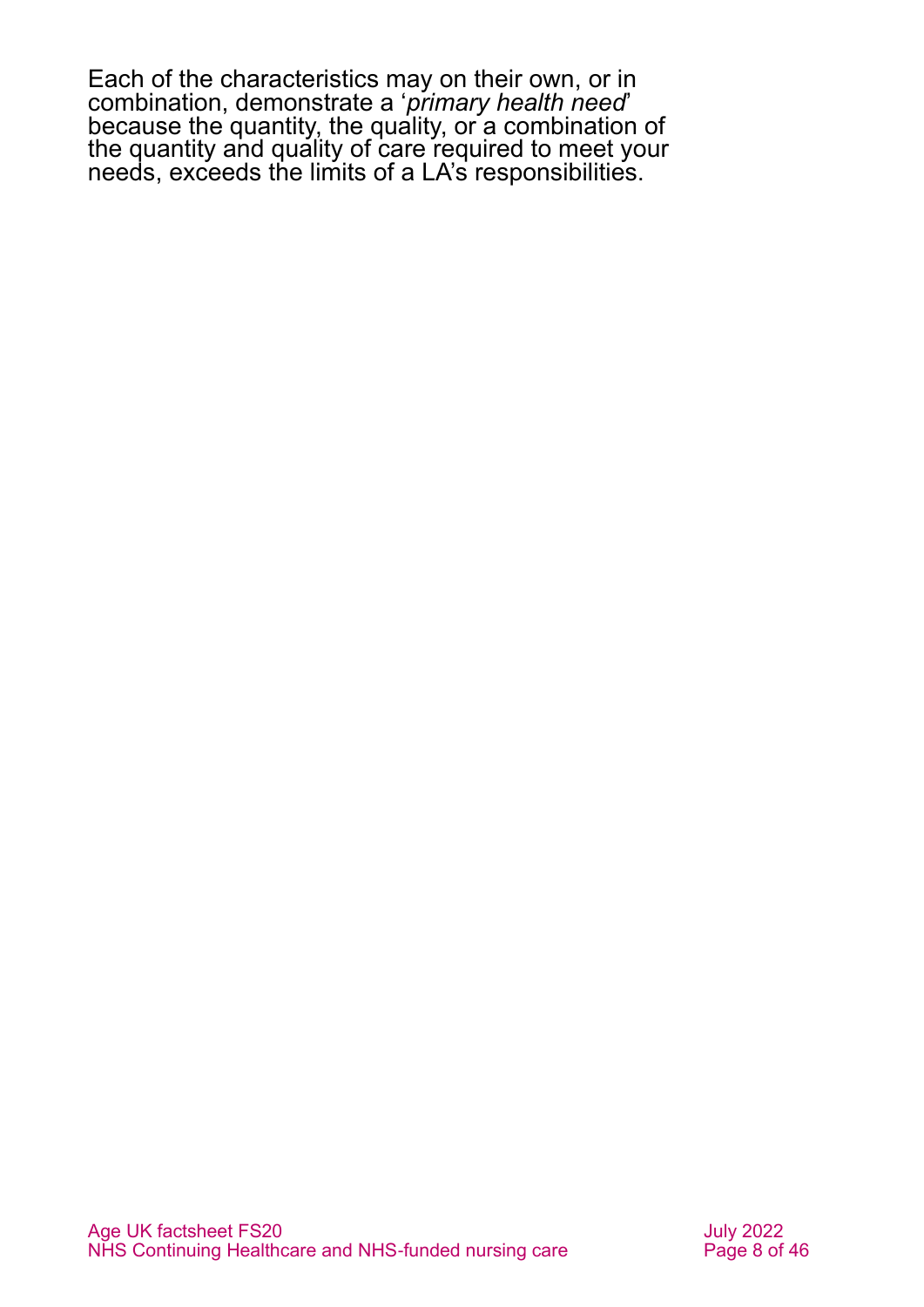#### **Stages in the process to decide eligibility for NHS CHC**

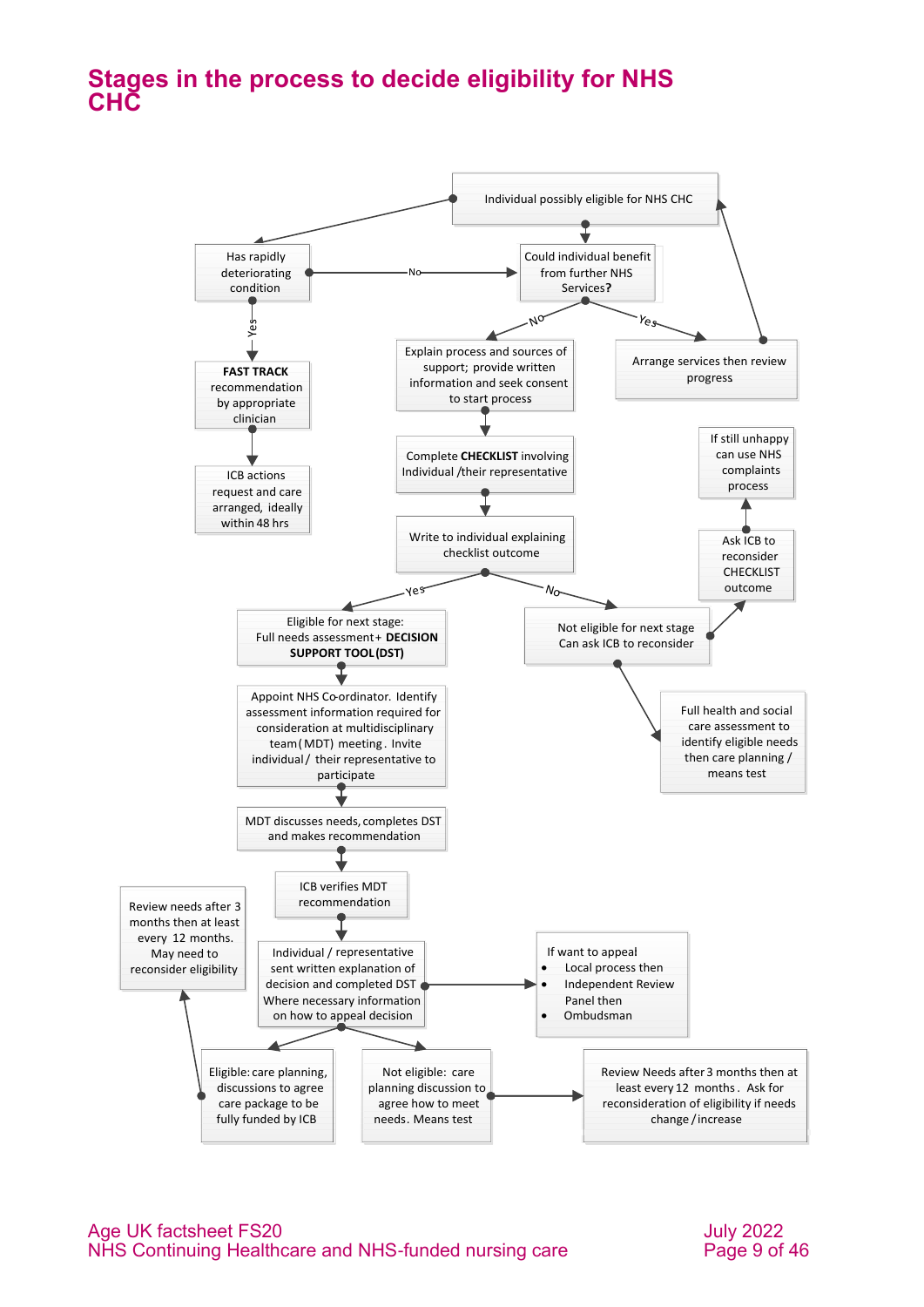### **3.4 Who decides NHS CHC eligibility and funds your care?**

From 1 July 2022, the NHS structure changed. Integrated Care Systems (ICS) became statutory bodies. These are partnerships of NHS bodies and local authorities, working with other relevant organisations to deliver joined up health and care services. Each ICS has an Integrated Care Board (ICB) which is responsible for the commissioning of services including NHS CHC and NHS FNC. Clinical Commissioning Groups (CCG) previously responsible have been abolished.

### <span id="page-9-0"></span>**3.5 Routes to reaching an NHS CHC decision**

In most cases, once long-term needs are clear, staff follow these steps:

- They consider whether the type and level of your needs prompts them to apply the **Checklist,** which can lead to a *positive* or *negative* decision. In some cases, staff believe you should go straight to a full assessment.
- ⚫ A **positive Checklist** triggers a full assessment of your needs.
- ⚫ A multi-disciplinary team (MDT) uses assessment information to complete **DST** that informs their eligibility r*ecommendation* to the ICB.
- ⚫ ICB makes the final eligibility *decision* but only in exceptional circumstances should it not follow the MDT recommendation.

You have a right to challenge the ICB if you receive a *negative* Checklist decision, or on receiving a final decision following a full assessment. If you have a rapidly deteriorating condition and appear to be reaching the end of your life, staff can submit the '*Fast Track Tool***'**. See [section 7.](#page-29-0)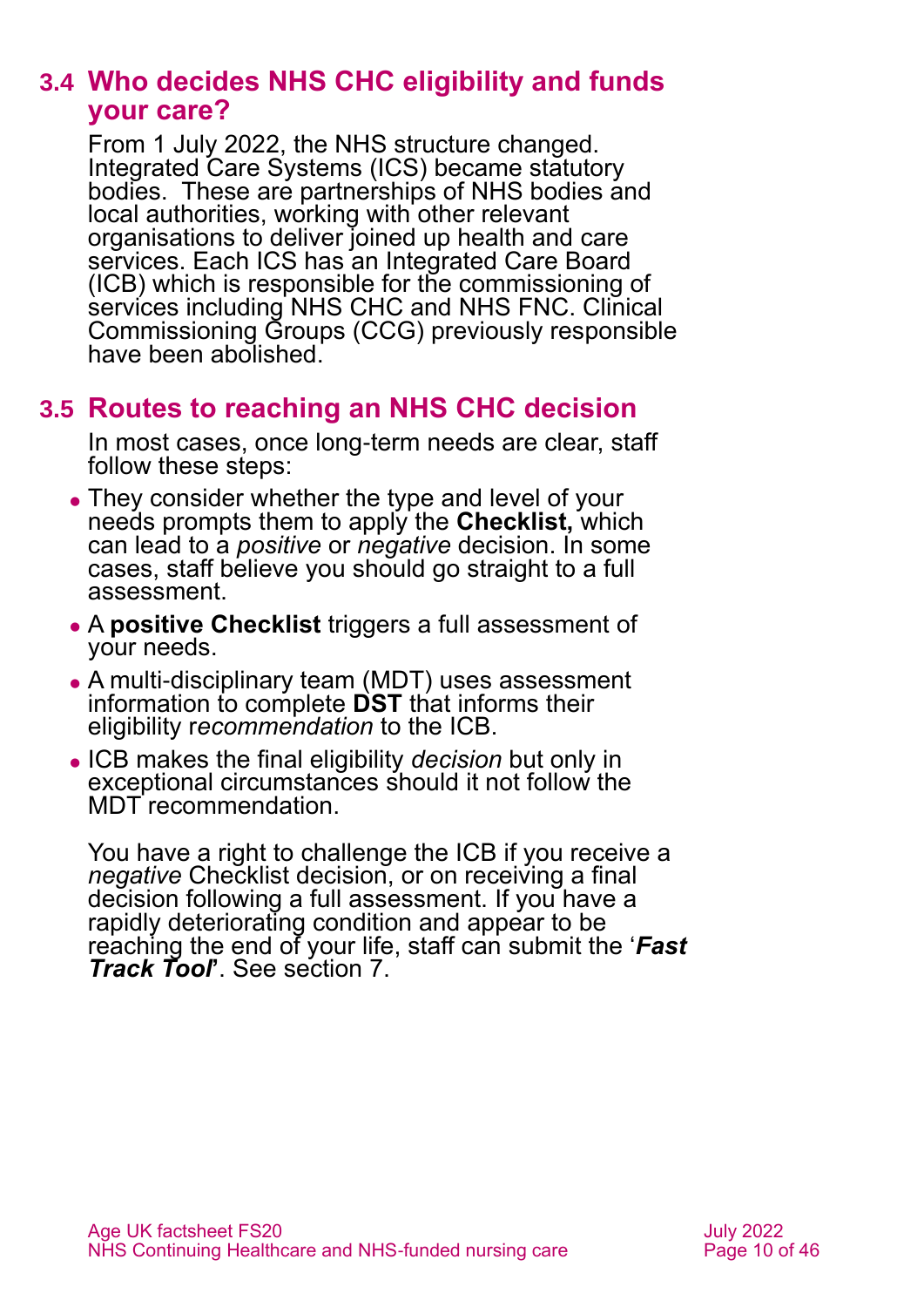### **3.6 Getting an assessment**

<span id="page-10-1"></span>ICBs should agree, with their LA(s), processes to identify who may be eligible. Not everyone with ongoing health needs is likely to be eligible. If it is clear to health and care staff there is no current need for NHS CHC, there is no need to complete the Checklist. Staff should record their decision not to complete one, with reasons (Framework para 121). If there is doubt between practitioners, they should complete the Checklist.

Be sure to ask staff if they have *considered* NHS CHC when:

- ⚫ your condition is rapidly deteriorating and you may be approaching the end of your life. You may be eligible for '*fast tracking*'
- staff are considering your needs following a stay in hospital
- ⚫ your physical or mental health deteriorates significantly and your current level of care, at home or in a care home, seems inadequate
- staff propose you move into a nursing home; or if you already live in a nursing home, when they conduct your annual review of NHS-FNC.

# <span id="page-10-0"></span>**4 National Framework principles**

#### **4.1 Person-centred approach involving you and your carers**

Staff should tell you if they think you may be eligible for NHS CHC. They should ensure you and your representative understand the process and provide information and advice to maximise your ability to participate in an informed way. This includes asking about language preferences and meeting *[Accessible](https://www.england.nhs.uk/ourwork/accessibleinfo/)  [Information Standard](https://www.england.nhs.uk/ourwork/accessibleinfo/) requirements, by for example* addressing hearing or visual difficulties and supporting you to participate.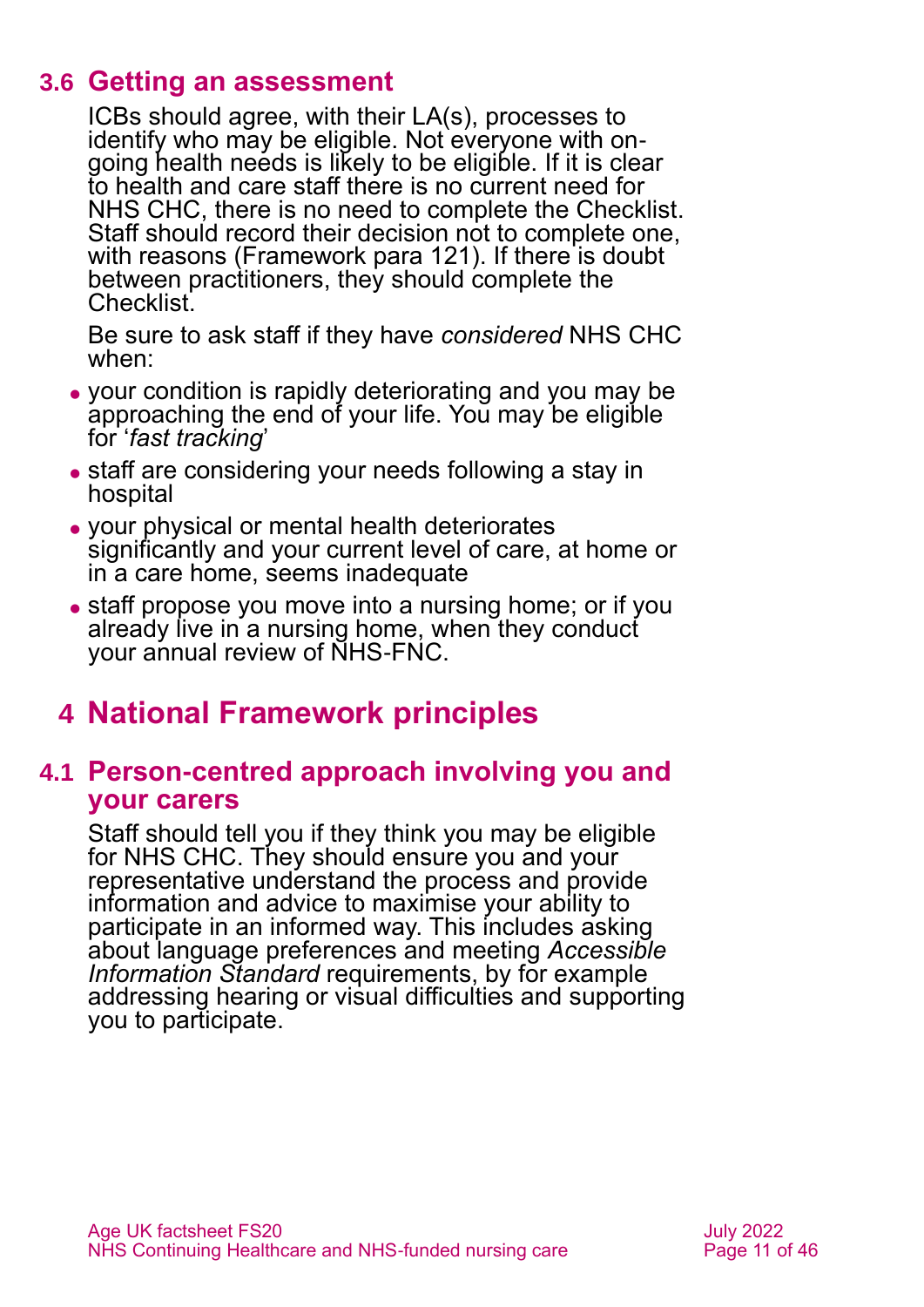Staff should take account of how you view your needs, how they affect you and how they might be managed. You can ask a family member or representative to support you or ask about access to local advocacy services. You should have reasonable notice of key events, such as dates to complete the Checklist or DST, so your representative can arrange to participate.

If you are eligible for NHS CHC, staff should take account of your wishes and ways you would prefer to be supported when deciding where and how to meet your needs, as well as the risks of different care packages and fairness of access to local NHS resources.

The Framework PG 4 explores key elements of a person-centred approach to NHS CHC.

#### **Note**

A note to para 71 of the Framework states the term '*representative*' is intended to include any friend, unpaid carer or family member who is supporting you in the process as well as anyone acting in a more formal capacity (for example, a welfare deputy, an attorney or an organisation representing you).

#### **4.2 Seeking consent to the assessment process**

Staff must provide relevant information about the assessment so that you can make an informed decision regarding your participation in the process, including potential consequences of refusing to participate (para 75).

Valid consent must be obtained and recorded for any physical intervention or examination required as part of the assessment process, and for the sharing of personal information with third parties such as a family member, friend or advocate.

It is not necessary to seek consent to share personal data with other health and care professionals, but staff should explain with who and how your information might be shared as part of the assessment or to arrange appropriate care and support. They should record your consent prominently in your notes or using a consent form.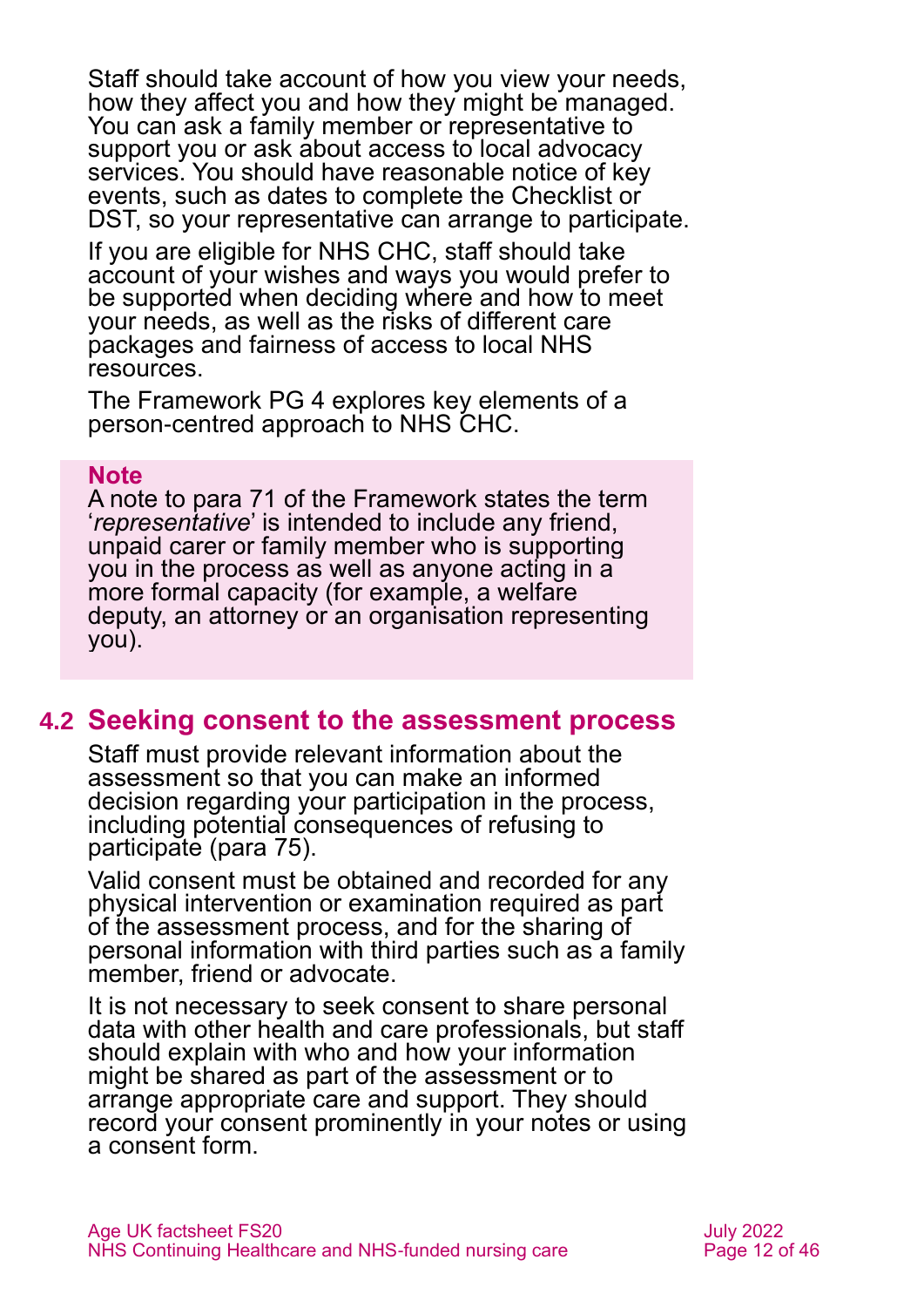#### **Refusing or withdrawing consent**

At any stage, you can refuse to give or withdraw consent to participate in or to the sharing of information essential to the decision-making process. If you do, staff should try to find out why and address your concerns.

They must explain that if you have ongoing needs, refusing consent may affect the ability to meet your needs. If you later agree to a LA assessment, the LA cannot take responsibility for meeting needs found to be an NHS responsibility.

### **4.3 Consent and mental capacity**

From the outset, staff must take all practical steps to help you make decisions for yourself.

If they have concerns about your mental capacity to give informed consent to participate or to refuse an assessment or to the sharing of personal information, even with support, they should use the two stage test described in *[Mental Capacity Act 2005 Code of](https://www.gov.uk/government/publications/mental-capacity-act-code-of-practice)  [Practice](https://www.gov.uk/government/publications/mental-capacity-act-code-of-practice)*:

**Stage 1** Is there an impairment of, or disturbance in, the functioning of your mind or brain? If so, see Stage 2.

**Stage 2** Is the impairment or disturbance sufficient that you lack the capacity to make the *particular*  decision required?

You are considered unable to make the decision if the answer to these questions is '*yes*' and you cannot do one or more of the following:

- understand information given to you
- ⚫ retain that information long enough to be able to make the decision
- ⚫ weigh up the information and make a decision
- ⚫ communicate your decision talking, sign language or muscle movements such as blinking or squeezing a hand are acceptable.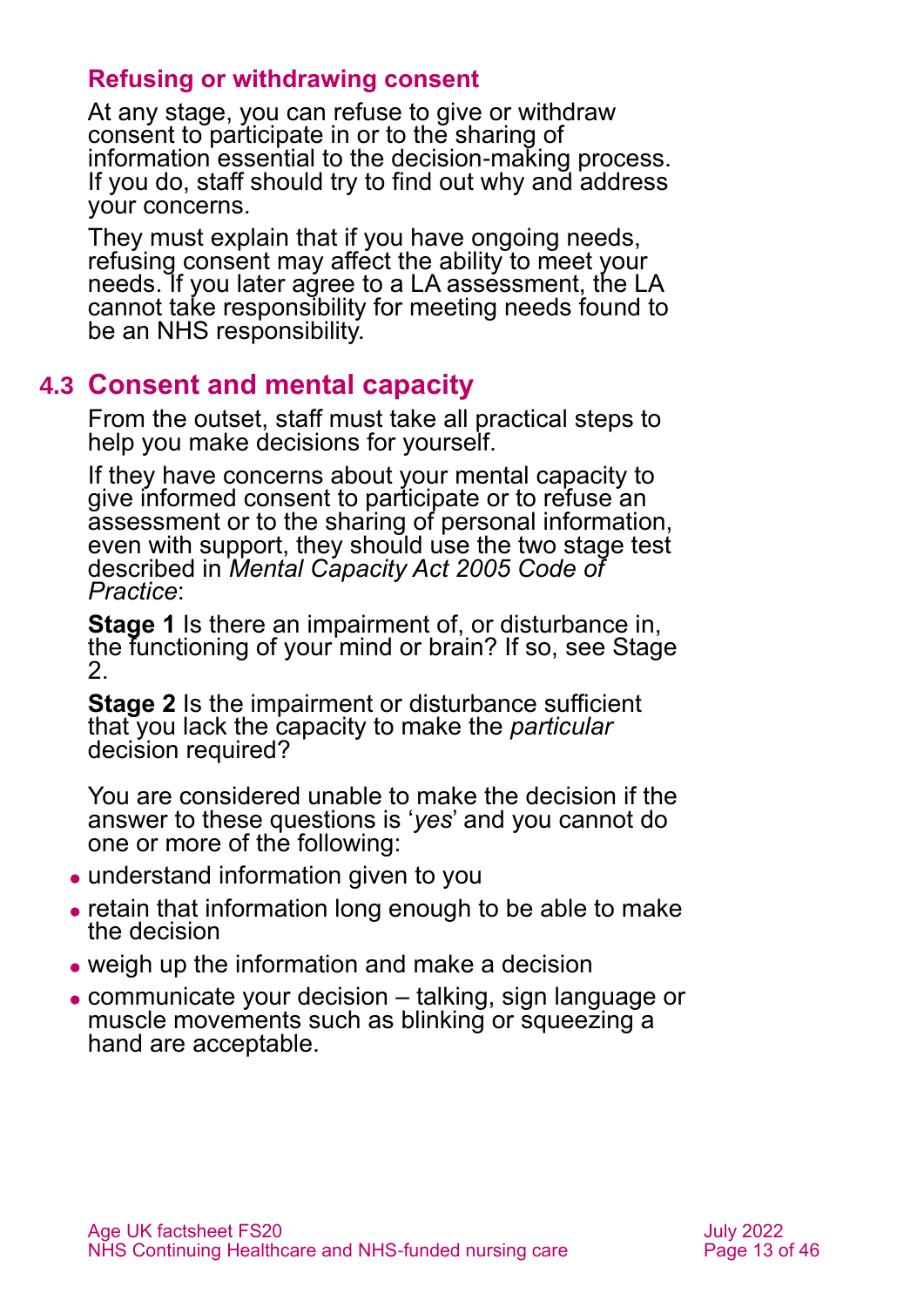If staff agree you lack mental capacity to do this, they must record their reasons in your notes. They must check if there is someone appointed to act on your behalf on health and care matters under a valid and applicable Lasting Power of Attorney (LPA) or as a court appointed personal welfare deputy.

To confirm a person has the authority to consent to an assessment or information sharing on your behalf, staff should request sight of a certified copy of the documentation. A partner, family member or third party can only consent on your behalf, if appointed to do so.

If there is no such individual, the person leading your assessment is responsible for making a '*best interests*' decision on your behalf as to whether to proceed with the assessment and sharing of information.

In doing so, they must consult you and those with a genuine interest in your welfare, usually including family and friends.

They should be mindful of the need to respect confidentiality and not share personal information about you with third parties, unless they believe it to be in your *'best interests'* for the purposes of NHS CHC assessment.

#### **Note**

An attorney or deputy for property and financial affairs does not have the authority to give consent or make health and welfare decisions. See Framework PG 8.

#### **4.4 Confidentiality and sharing information**

Staff must share health and care information with an attorney under a valid and registered LPA (health and care) or a court appointed deputy (personal welfare). Family members or carers should have information relevant to their caring role.

#### **Sharing information in the absence of formal authority**

When deciding whether to share personal or clinical information with a family member or someone chosen to represent you, the information holder must act within the following principles: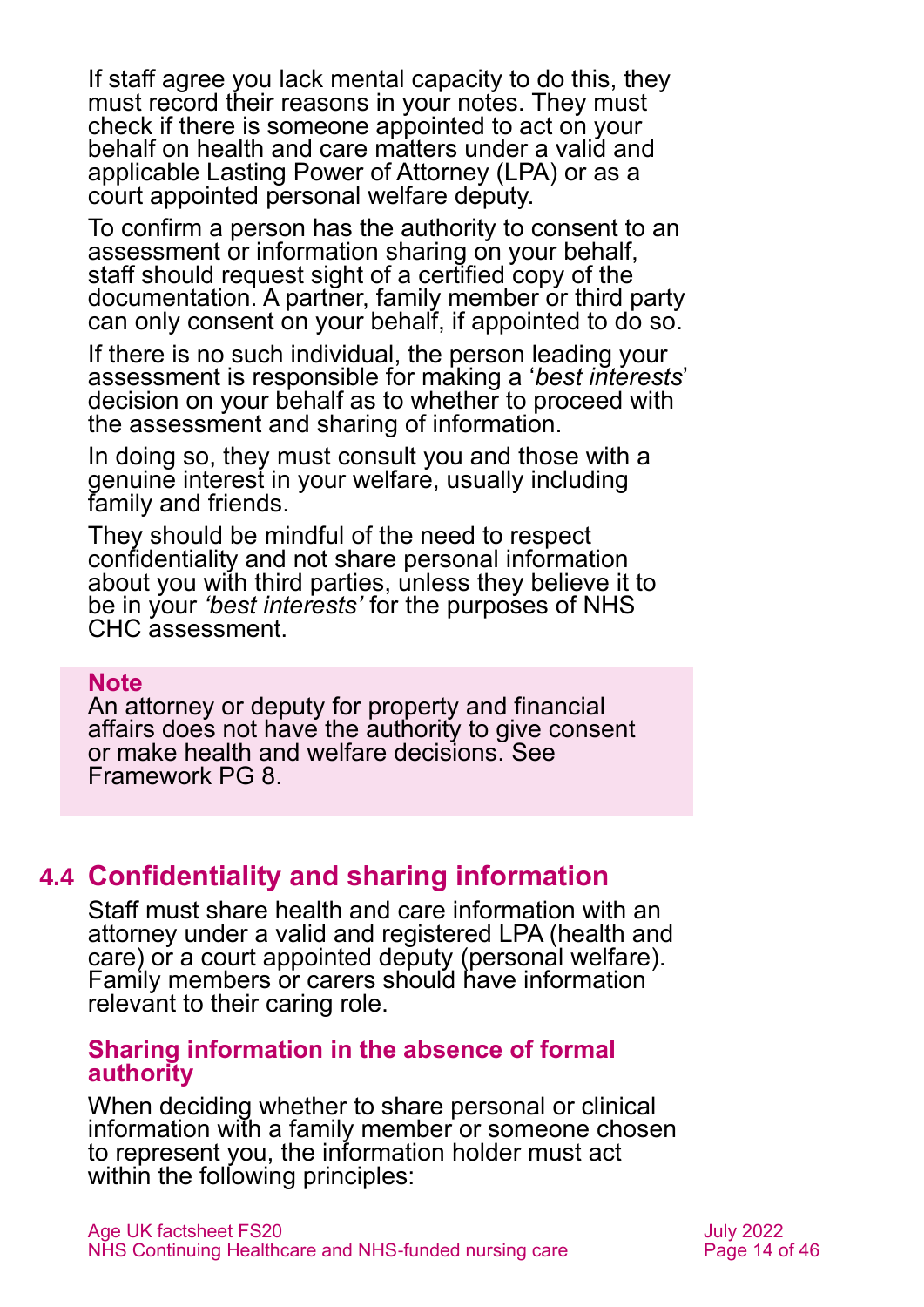- ⚫ any decision to share information must be in your '*best interests*'
- ⚫ only share information necessary for them to act in your '*best interests'*.

Subject to these principles, staff should not unreasonably withhold information and you can expect them to share information with:

- ⚫ someone making care arrangements who requires information about your needs to arrange appropriate support
- ⚫ someone with LPA (Finance), deputyship (Finance), or registered Enduring Power of Attorney seeking to challenge an eligibility decision, or other person acting in your *'best interests'* to challenge a decision.

PG 8.7-8.9 discusses circumstances where it is acceptable for a third party, who assumes responsibility for acting in a person's *'best interests'* but does not have formal authority of a LPA or deputyship on health and care matters, to legitimately request and receive information. For example, where someone making care arrangements requires information about the person's needs in order to arrange appropriate care and support.

Any information shared must be in their *interests*, or to enable a third party to act in the person's *best interests.* With this in mind, and with regard to confidentiality, information should not be unreasonably withheld.

### <span id="page-14-0"></span>**5 Process for reaching an eligibility decision**

### <span id="page-14-1"></span>**5.1 Apply the Checklist**

As explained [in section 3.6,](#page-10-1) there is no need to complete a Checklist if staff agree there is no evidence of your need for NHS CHC at that time. Once long-term needs are clear, the Checklist helps identify who needs a full assessment to determine eligibility, with the threshold set deliberately low, so anyone requiring a full assessment has the opportunity.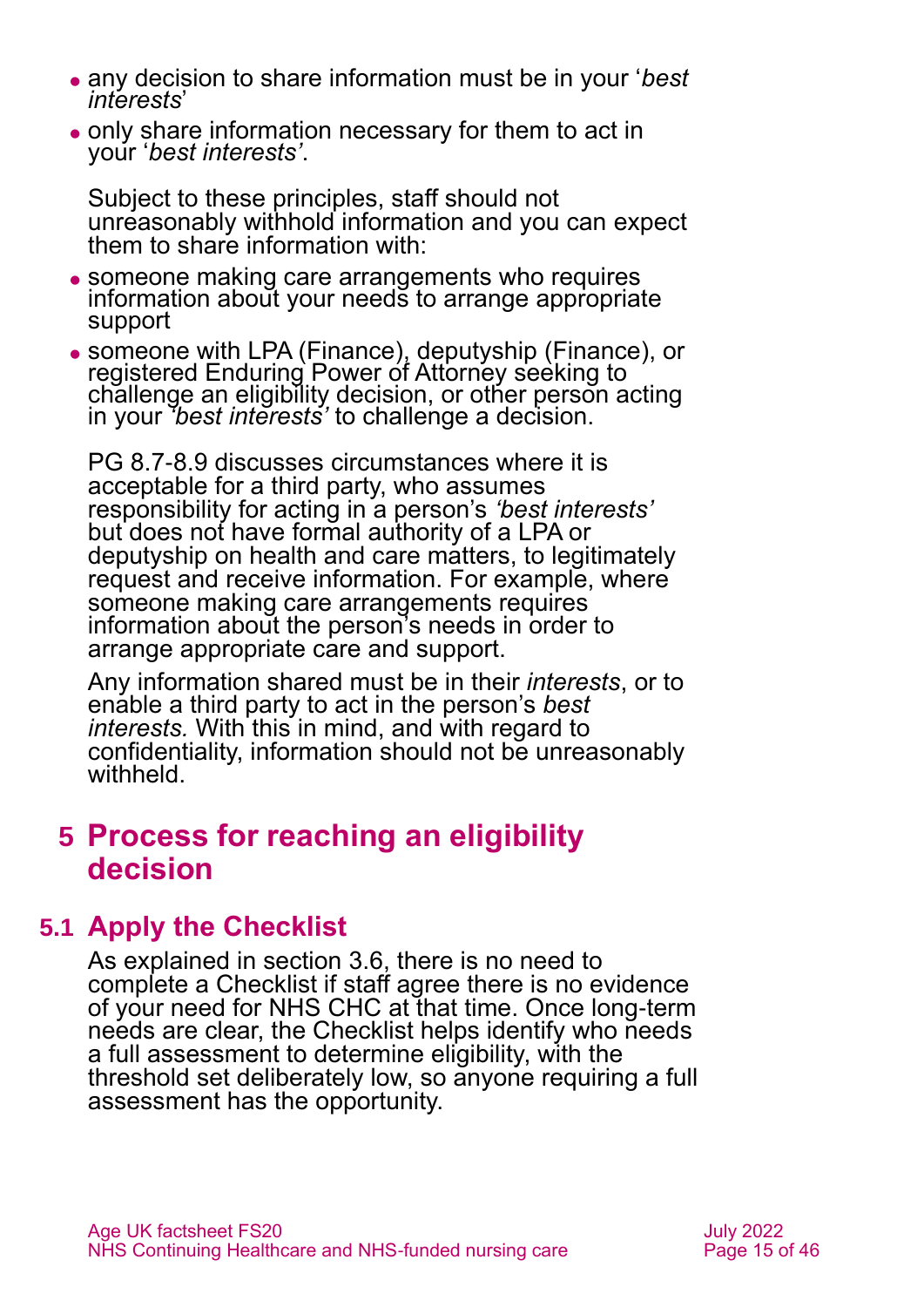#### **Note**

A decision to apply the Checklist does not imply you should or will be eligible for either a full assessment or NHS CHC. If professionals disagree about the need for a Checklist, they should complete one.

#### **Who can apply the Checklist?**

Professionals trained in its use can complete the Checklist. As far as possible, it should be someone who assesses or reviews care needs as part of their day-to-day work. Staff should seek your consent to complete it and normally offer you, and if you wish a representative, the opportunity to participate.

#### **Applying the Checklist as part of hospital discharge**

Staff are not required to complete an NHS CHC assessment in an acute setting. In most cases, screening is likely to take place after a period of recovery.

To ensure timely discharge from hospital, consideration should be given to whether there is a need for further NHS funded services. This might include therapy, rehabilitation, intermediate care or an interim package of care, which should continue until an eligibility decision has been made.

ICBs should ensure there are local protocols setting out the roles and responsibilities of each organisation in relation to hospital discharge arrangements, including funding.

#### **Applying the Checklist if you live in a care home**

A care home manager should ensure they contact the ICB CHC team if they believe you may be eligible for NHS CHC. The ICB may have its own procedure for identifying and assessing care home residents.

#### **Applying the Checklist if you live in your own home**

NHS or social care staff should contact their ICB CHC team to arrange a Checklist, if they think you may be eligible for NHS CHC. Community based staff may be trained to complete the Checklist.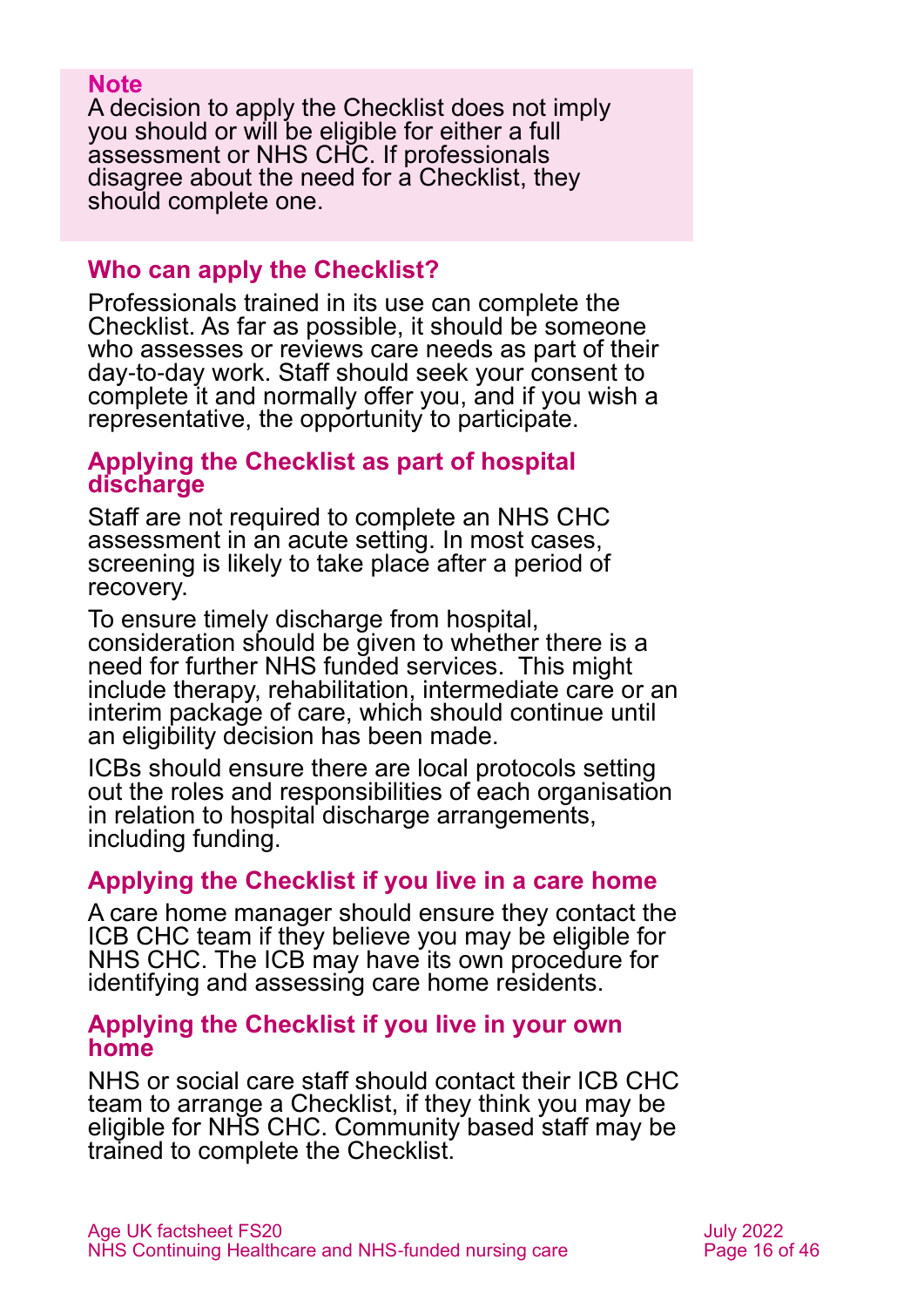#### **Can you or a family member complete the Checklist?**

You or a family member cannot complete and submit a Checklist. If NHS or social services staff are involved in your care, discuss with them your observations on, or changes to, your care needs, and request they contact the ICB on your behalf. Alternatively, contact the ICB CHC team to explain why you think a Checklist is necessary.

#### **Completing the Checklist Tool**

The Checklist Tool and DST use the same **12 '***domains***' or '***areas of need***'** [\(see section 5.3\)](#page-19-0).

The Checklist has three columns for each domain  $-A$ , B, C. The description in column A represents a **'***high***' level of needs;** in column B a **'***moderate***' level of needs**; and in column C **'***no and low***' needs**.

The assessor completes the Checklist by choosing the description most closely matching your needs and should take account of well-managed needs. The Framework discusses well-managed needs in paras 162-166 and PG23.

#### **Checklist outcome**

You require a full assessment if the Checklist shows:

- ⚫ two or more domains rated as **high,** or
- ⚫ five or more domains rated as **moderate, or**
- ⚫ one domain rated as **high** and four rated as **moderate,** or
- ⚫ **high** in one of four DST domains with a priority level of need and any level of need in other domains.

Staff should share the outcome with you and your representative as soon as reasonably practical in writing, giving reasons for reaching their decision.

### **A positive Checklist**

A positive Checklist means you require a full assessment and should be referred to your ICB. **In most cases, it should take no more than 28 calendar days from the date the ICB receives a positive Checklist to reaching an eligibility decision**. ICB staff should tell you and your representative if it is likely to take longer.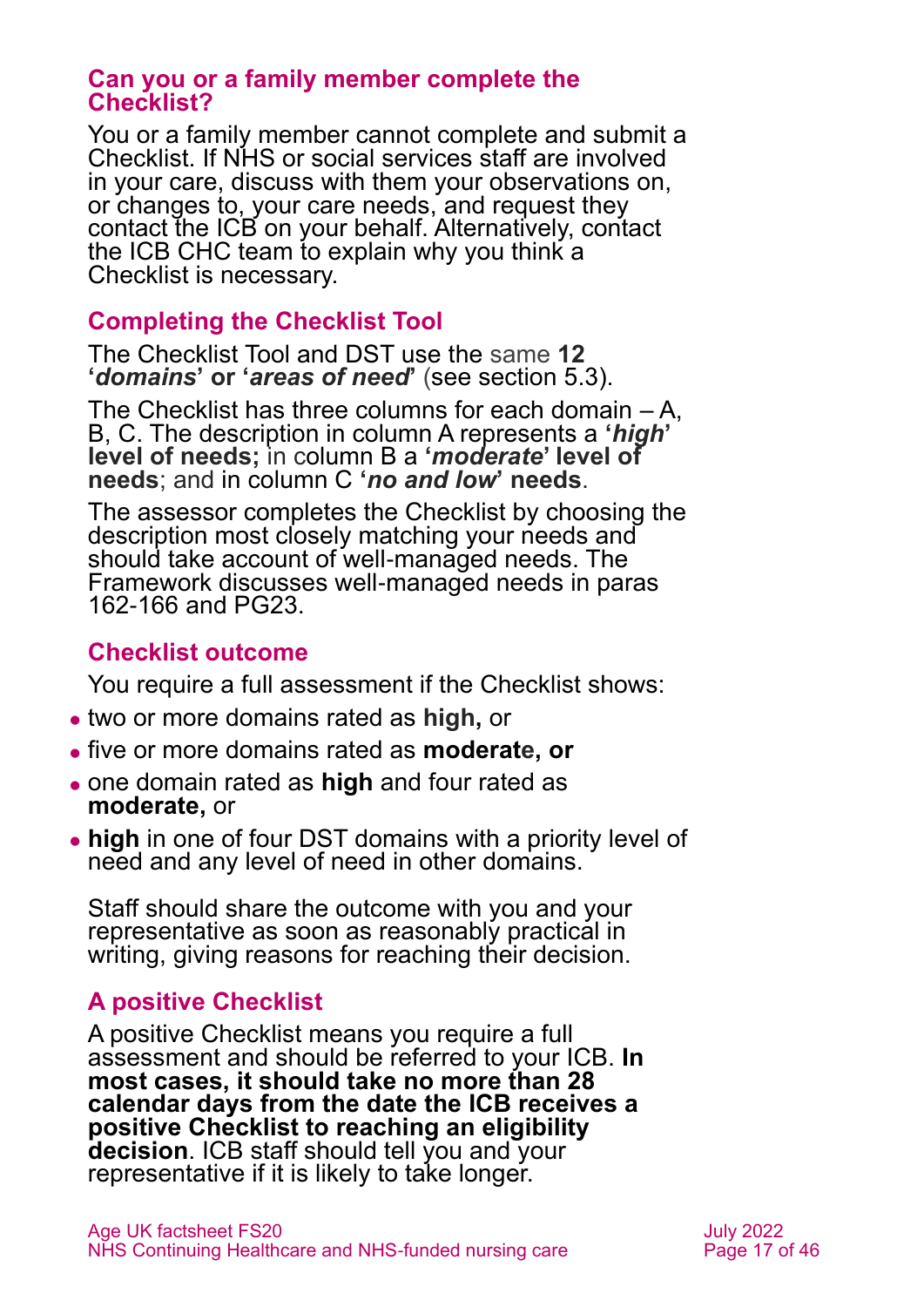While awaiting a decision, you should not be left without appropriate support. You may have to pay for this support, unless you are to receive NHS-funded interim care as part of your discharge from hospital.

If you pay for services while awaiting decision, are later found to be eligible and the ICB unnecessarily takes longer than 28 days to reach its decision, you can apply for reimbursement of services paid for beyond the 28 days. See *National Framework, Annex E.*

### **A negative Checklist**

A negative Checklist indicates you do not need a full assessment and are not eligible for NHS CHC. The ICB should send you a written explanation of the decision, explaining your right to ask them to reconsider it.

When reconsidering, the ICB must take account of additional information you or your representative provides. You should receive a written response explaining the right to use NHS complaints procedure, if dissatisfied with their final decision.

See factsheet 66, *[Resolving problems and making a](https://www.ageuk.org.uk/globalassets/age-uk/documents/factsheets/fs66_resolving_problems_and_making_a_complaint_about_nhs_care_fcs.pdf)  [complaint about NHS care](https://www.ageuk.org.uk/globalassets/age-uk/documents/factsheets/fs66_resolving_problems_and_making_a_complaint_about_nhs_care_fcs.pdf)*.

#### **If a review of a negative Checklist does not alter the decision**

You should have an assessment of your health and social care needs to identify your eligibility for social care support and care from NHS staff, see [section 12.](#page-36-1)

### **5.2 The multidisciplinary assessment**

On receiving a positive Checklist, the ICB appoints a case co-ordinator who is responsible until a decision on funding has been made. They ensure you and your representative understand the process, participate as much as you can and want to, and keep you informed at each stage. The case co-ordinator identifies and secures the involvement of the multidisciplinary team (MDT) who will complete the DST.

#### **Multidisciplinary team (MDT)**

The Framework defines an MDT as:

⚫ two professionals from different health professions, or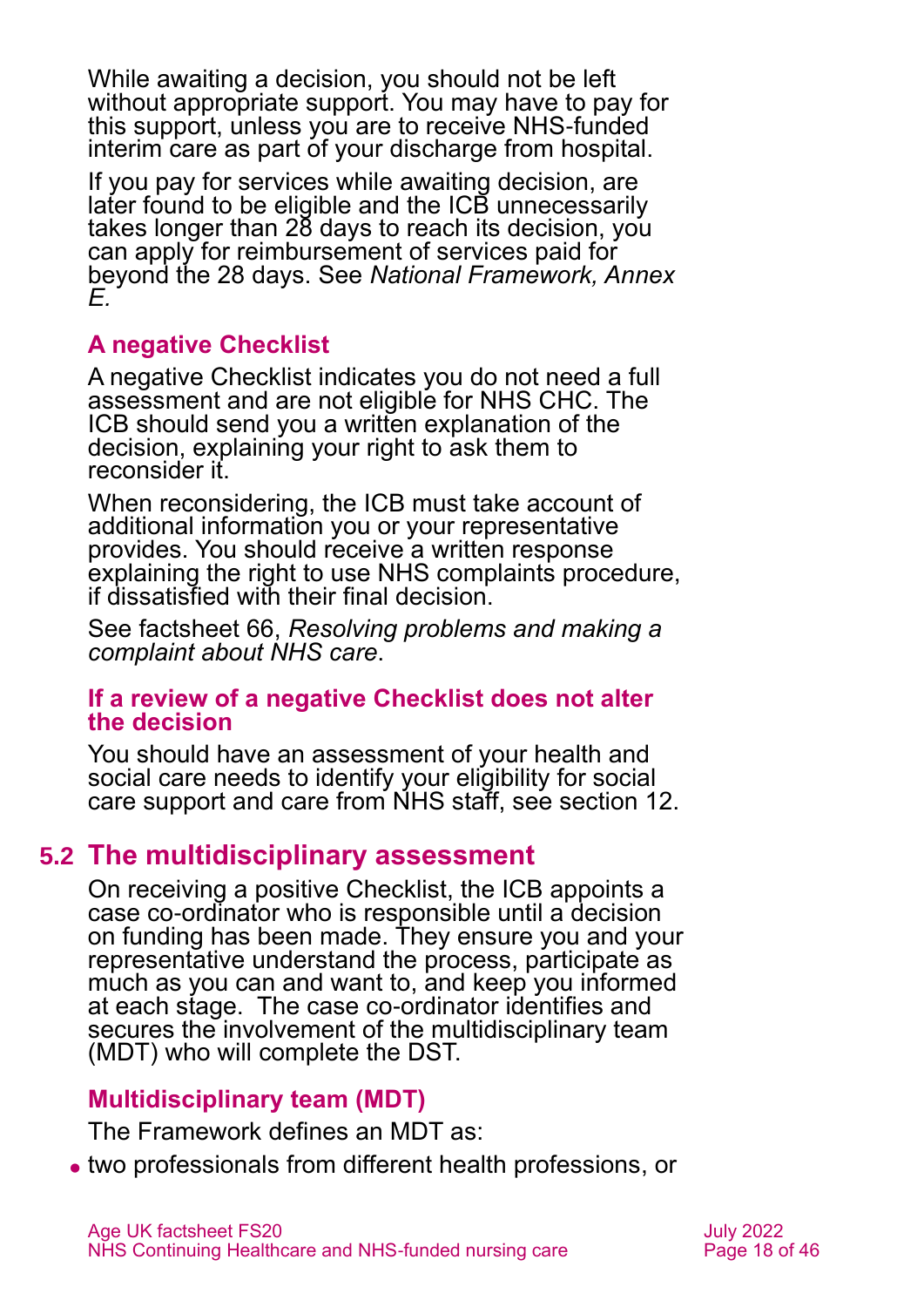⚫ one professional from a healthcare profession and one responsible for assessing individuals for community care services.

As a minimum, it can be two professionals from different healthcare professions. It should usually include health and social care professionals, knowledgeable about your health and social care needs and where possible, recently involved in your assessment, treatment or care. If the ICB consults the local authority, it should provide advice and assistance and not allow your financial circumstances to affect its participation.

The Framework does not exclude the case coordinator from being an MDT member, but they should be clear about their two different functions. It says: *'they can contribute to decision-making on the correct recommendation so long as they encourage debate within the MDT and so long as they record a recommendation which genuinely reflects the view of the whole MDT and not just their own view.' (PG 25).*

#### **Your and your representative's role at MDT meeting**

The co-ordinator should explain the meeting format and identify support you or your representative need to be fully involved. If no one can attend, the co-ordinator should obtain your evidence and views. The Framework says, '*it is important the individual's view of their needs, including supporting evidence, is given appropriate weight alongside professional views*.' (para 145).

ICBs may use a number of approaches to arrange an MDT assessment e.g. face to face or video conferencing – this decision should be made using person centred principles and to enable active participation of all MDT members. They should give reasonable notice of the date, so your representative can arrange to participate if they wish.

The DST has space to record how you contributed, and if you were not involved, whether you were not invited or declined to participate.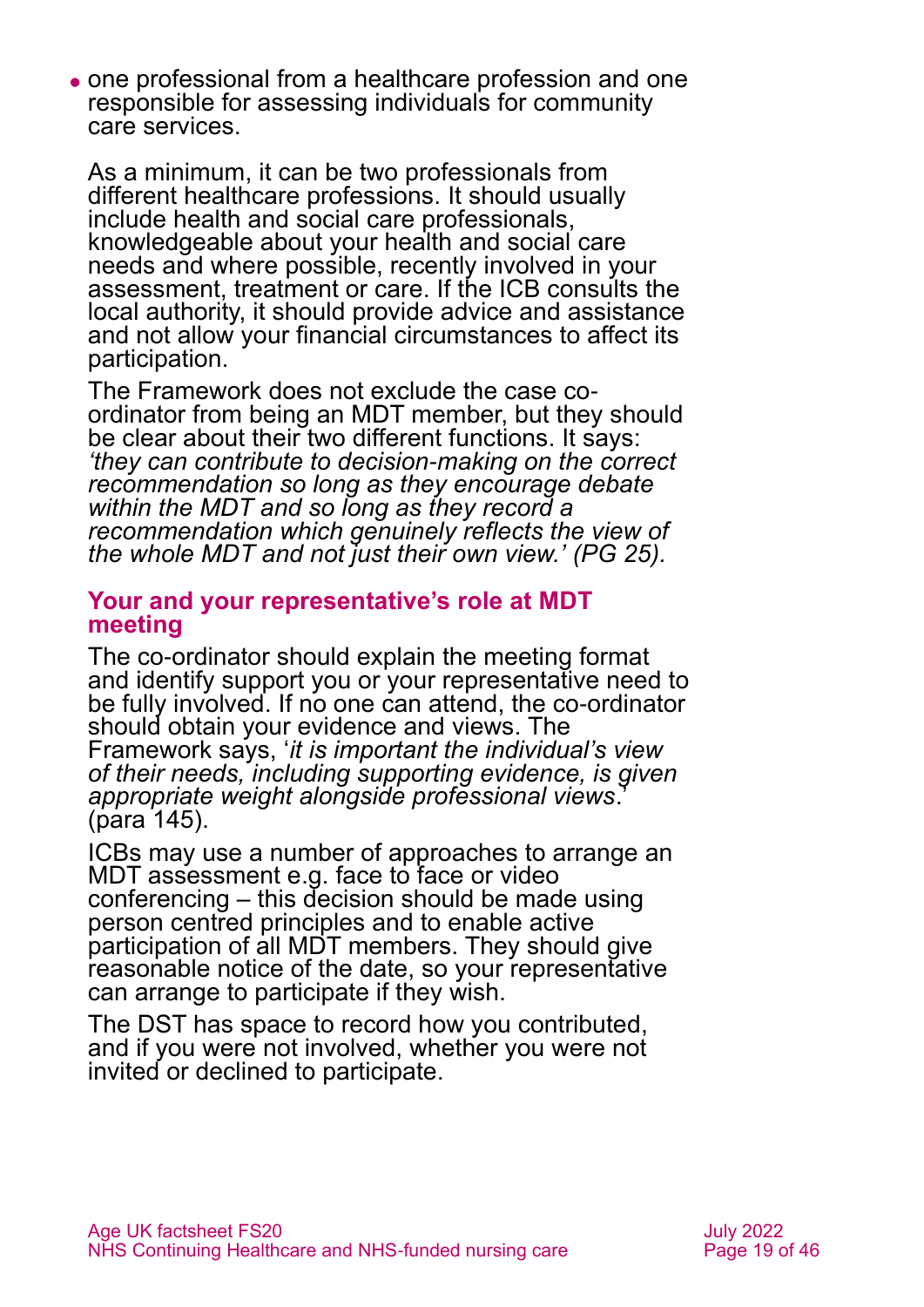# **5.3 The Decision Support Tool (DST)**

<span id="page-19-0"></span>It is helpful to familiarise yourself with [the DST.](https://www.gov.uk/government/publications/nhs-continuing-healthcare-decision-support-tool) It has 12 '*domains*' or areas of need that staff must consider when completing it:

- **1** Breathing ►►
- **2** Nutrition ►
- **3** Continence
- **4** Skin integrity ►
- **5** Mobility ►
- **6** Communication
- **7** Psychological and emotional needs
- **8** Cognition ►
- **9** Behaviour ►►
- **10** Drug therapies and medication ►►
- **11** Altered states of consciousness ►►
- **12** Other significant care needs to be taken into consideration ►

Each domain has descriptions of between four and six levels of need:

#### **'***No need***' '***low***' '***moderate***' '***high***' '***severe***' '***priority***'**

The different levels also reflect changes in the nature, intensity, complexity, or unpredictability of the need.

►► indicates this domain goes up to **'priority'** level of need

► indicates this domain goes up to **'severe'** level of need

### **Completing the DST**

The DST is not an assessment in its own right. It is a framework for recording your needs in each of the 12 care domains.

When completing the DST, an MDT should:

- ⚫ complete all domains
- ⚫ use assessment evidence and professional judgement to select the level most closely describing your needs
- ⚫ choose the higher level and record any evidence or disagreements if they cannot decide or agree the level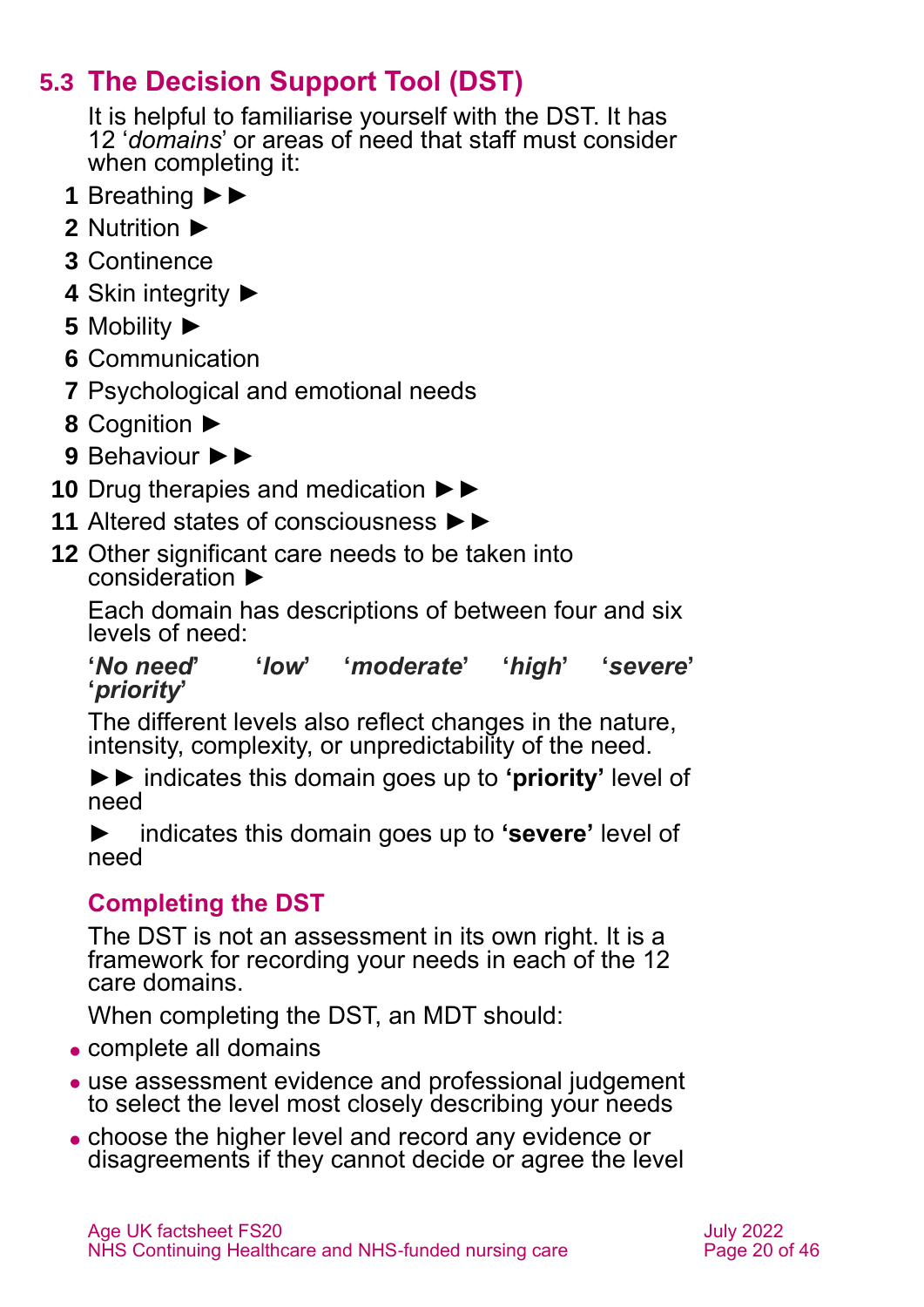- ⚫ consider interactions between needs and not marginalise needs because they are successfully managed. Well-managed needs are still needs, and should be recorded appropriately (DST para 31-32)
- ⚫ consider needs recorded in domain 12 Other significant care needs.

The completed tool should give a comprehensive picture of your needs that captures their nature, complexity, intensity and unpredictability, and the quality and quantity of care required to manage them.

The DST has space to record your or your representative's views on your care needs and whether you consider the assessment and selected domain levels accurately reflects them. This is to ensure the ICB is aware of your views when making its final decision.

### **5.4 Reaching a decision**

#### **MDT recommendation to the ICB**

The MDT must make a *recommendation* as to whether you have a primary health need and are therefore eligible for NHS CHC. They should take into account the range and level of your needs, including their nature, intensity, complexity and unpredictability; evidence from risk assessments; and if and how needs in one domain interrelate with another to create additional complexity, intensity or unpredictability.

The recommendation should refer to all key characteristics, but any domain can on its own, or in combination with others, be sufficient to indicate a primary health need.

**Clear recommendation of eligibility** is usually expected if you have:

- ⚫ **priority** level of need in any domain with priority level [\(see page 15\)](#page-19-0)
- ⚫ **two or more instances of severe** needs across all care domains.

A primary health need may also be indicated If there is either:

⚫ one domain recorded as **severe,** together with needs in a number of other domains, or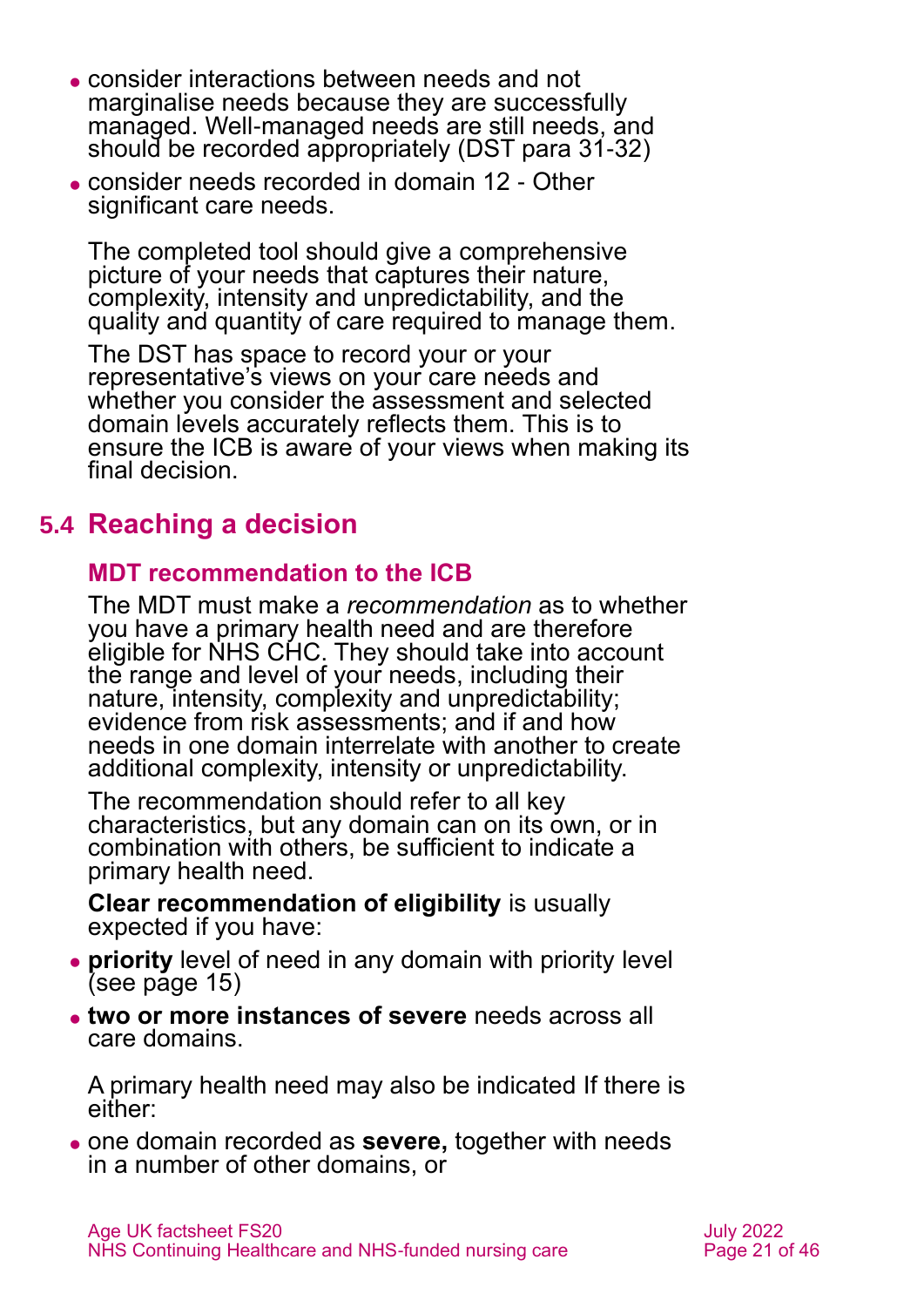⚫ a number of domains with **high or** with **moderate** needs.

Whatever recommendation the MDT makes, it must be supported by clear, evidence-based reasons. It is not possible to equate incidences of one level of need with those of another level, for example two moderates do not equate to one high.

#### **Dementia**

The Alzheimer's society has [guidance](https://www.alzheimers.org.uk/get-support/publications-and-factsheets/booklet-when-does-nhs-pay-care) about approaching the NHS CHC assessment specifically for people with dementia. The guidance provides tips and advice about how to prepare for the assessment.

See [www.alzheimers.org.uk/get-support/publications](https://www.alzheimers.org.uk/get-support/publications-and-factsheets/booklet-when-does-nhs-pay-care)[and-factsheets/booklet-when-does-nhs-pay-care](https://www.alzheimers.org.uk/get-support/publications-and-factsheets/booklet-when-does-nhs-pay-care)

#### **The ICB's decision**

**A ICB is usually expected to respond to MDT's recommendation within two working days** and only in exceptional circumstances go against it. There may be gaps in supporting evidence, or an obvious mismatch between evidence and recommendation, which the ICB may want to pursue with the MDT (see PG 39).

The ICB may share its decision with you verbally but should always confirm in writing, giving clear reasons for the decision and a copy of the completed DST. It should tell you who to contact for clarification and how to request a review, if they decide you are not eligible. Someone appointed to act as your representative is entitled to receive a copy of the DST. See DST para 43.

#### **Note**

An eligibility decision is not permanent. It can be overturned if needs change and they no longer meet the '*primary health need*' threshold.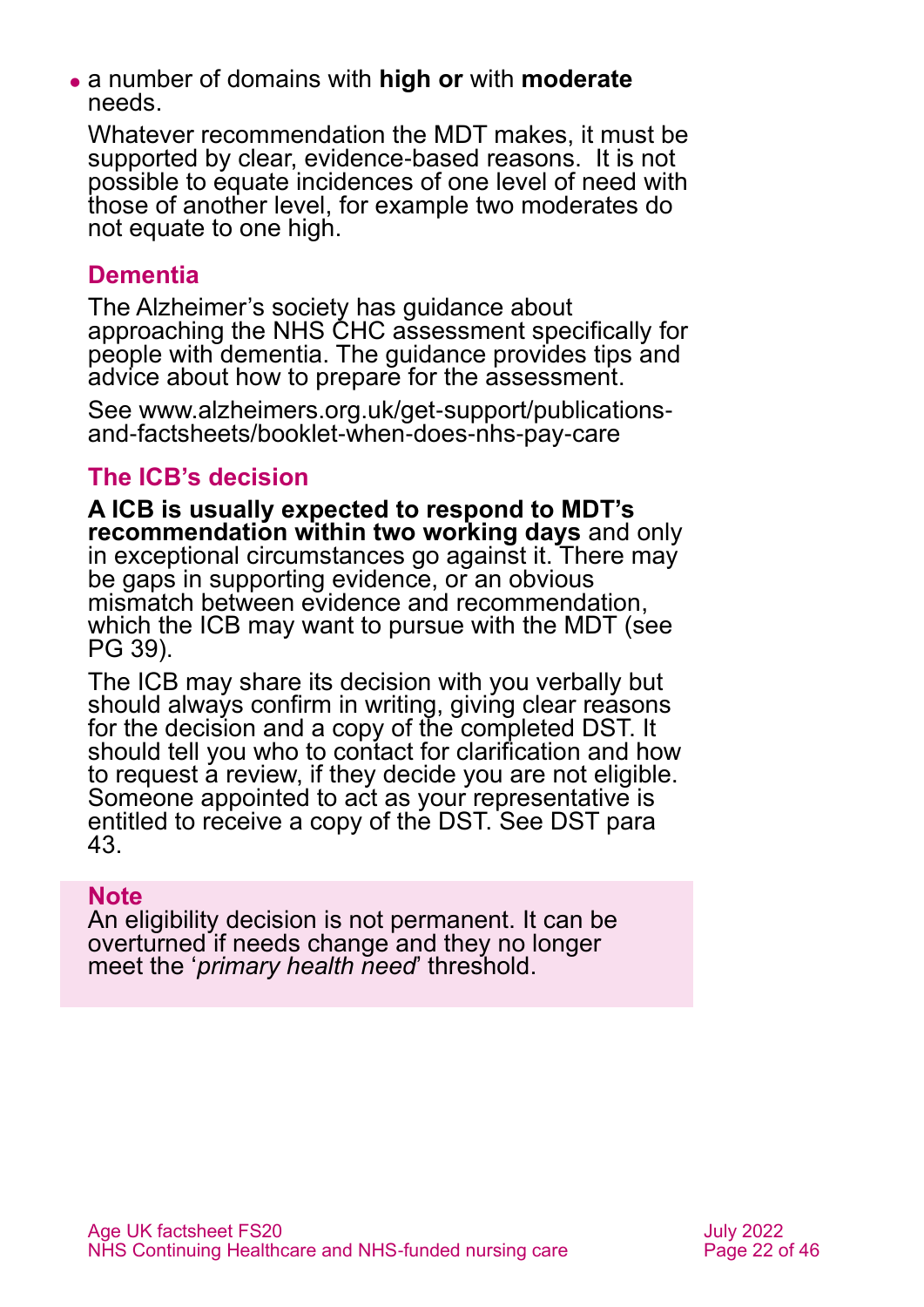#### **Use of a panel**

Panels are not a required part of the decision-making process. ICBs can use them to ensure consistency and quality of decision-making, but they should not play a financial gate-keeper role. If the ICB and LA disagree about your eligibility, they may use a panel as part of their local dispute resolution process.

#### **If a person dies while waiting for an eligibility decision**

If you die while waiting for an eligibility decision and were receiving means-tested services that could have been funded through NHS CHC, the ICB must complete the decision-making process and where necessary, arrange appropriate reimbursement. If you were not receiving such services, there is no need to continue the decision-making process.

#### **5.5 Joint package of health and social care**

The ICB may decide you are not eligible for NHS CHC but because some of your needs are beyond the powers of a LA to meet on its own, the ICB is responsible for some of your care. In this case, the LA and ICB must agree their respective responsibilities for a joint package of health and social care.

They should tell you who will lead in agreeing, managing and reviewing your care plan. They must also explain whether the ICB contribution affects how much you pay towards the social care element of the package, which is subject to a means-test.

### <span id="page-22-0"></span>**6 Care planning when eligible for NHS CHC**

If you wish, you can ask family members to help you make your views known or ask about local advocacy services.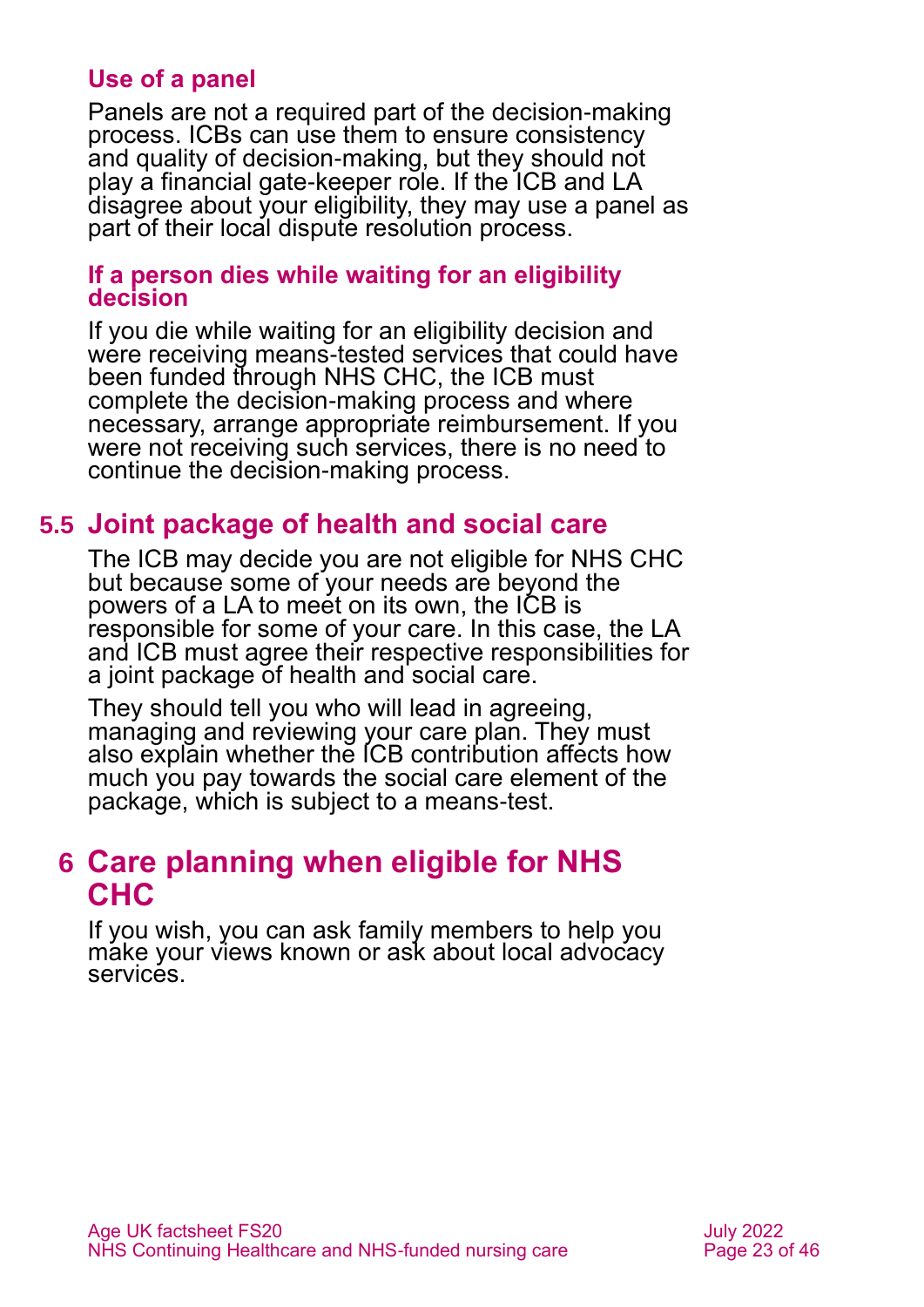### **6.1 Your care package and options**

The ICB that decides your eligibility is responsible for providing a care package appropriate to meet your eligible health and care needs, taking account of goals or outcomes you want to achieve. These should be identified in your care plan. The funding must be sufficient, wherever it agrees you may live. Your ICB or care provider should not ask you to pay towards meeting your assessed needs.

The ICB should tell you who to contact with any concerns and who is responsible for monitoring your care and arranging regular reviews.

If the ICB agrees you can live outside its area, it remains responsible for care associated with meeting your NHS CHC needs. Once in your new area, you must register with a GP. Arranging NHS services unrelated to your NHS CHC, is the responsibility of your new GP practice and ICB.

Your care package can be provided in a range of settings.

#### **Care home**

Your ICB is responsible for meeting the cost of your accommodation and care needs identified in your care plan. If a care home is the preferred or best option, you should be offered a reasonable choice of care homes, wherever possible. Issues to be aware of, include:

- ⚫ **ICB has block contracts with several care homes in an area**. There may be reasons, based on your assessed needs, why a ICB should consider more expensive homes or accommodation than it usually does. Examples include a recognised link between feeling confined in a small room and displaying behaviour that challenges those caring for you.
- ⚫ **Your current care home cannot meet your assessed needs.** You need to discuss your options with the ICB.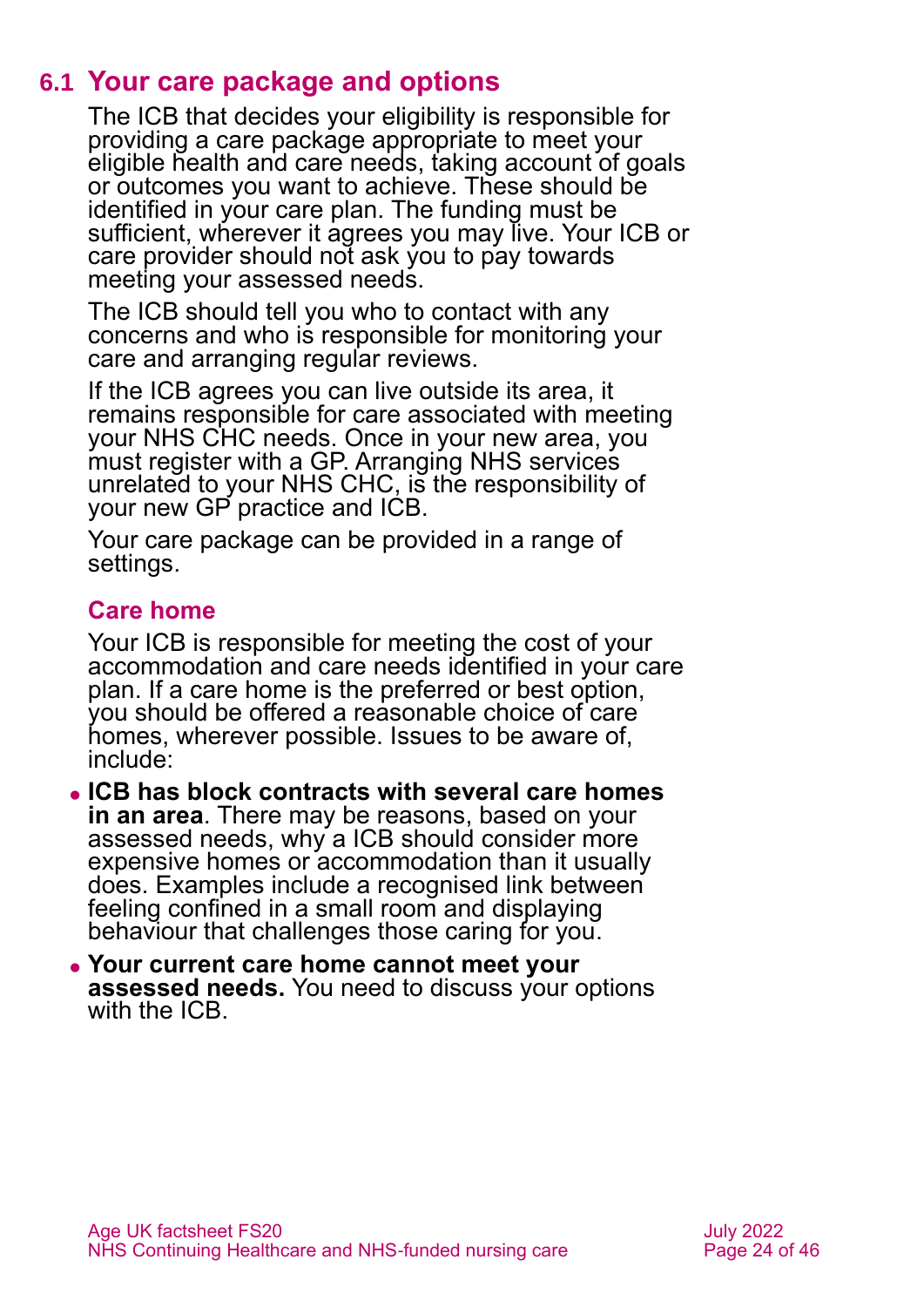- ⚫ **It may be appropriate to move to a home closer to relatives who live in a different ICB area**. You cannot assume reasons you give will be accepted. If the ICB agrees you can live in a care home in another ICB area, they remain responsible for your care home fees.
- ⚫ **Your current care home can meet your NHS CHC needs but is more expensive than the ICB normally pays to meet similar needs**. This can arise if you were a self-funder before being eligible for NHS CHC or a relative paid a '*top up*' to meet your preferred home's costs which were higher than your local authority would normally pay. Social care legislation allows for '*top ups*', whereas NHS legislation does not.

When reviewing your current accommodation, the ICB should explore why you want to stay there or keep your room and consider if there are clinical or needsbased or risk-related reasons for doing so. Reasons might include your frailty, mental health needs, or needs that mean a move could involve significant risk to your health and wellbeing.

The Framework discusses paying for higher cost services in paras 303-314.

#### **Hospice**

Staff should take account of your wishes and preferences when deciding the setting and location of your care. Hospice care may be appropriate if you are reaching the end of your life.

#### **Own home**

If funding your care at home, the ICB must fund and, if asked, arrange a package to meet your identified health and personal care needs. Funding does not cover rent, mortgage, food and normal utility bills. If running specialist equipment adds substantially to utility bills, an NHS contribution may be appropriate.

If you lived at home before becoming eligible for NHS CHC, you may have had direct payments from the LA. The ICB should aim to arrange services to maintain a similar package of care and replicate, as far as possible, the personalisation and control of direct payments.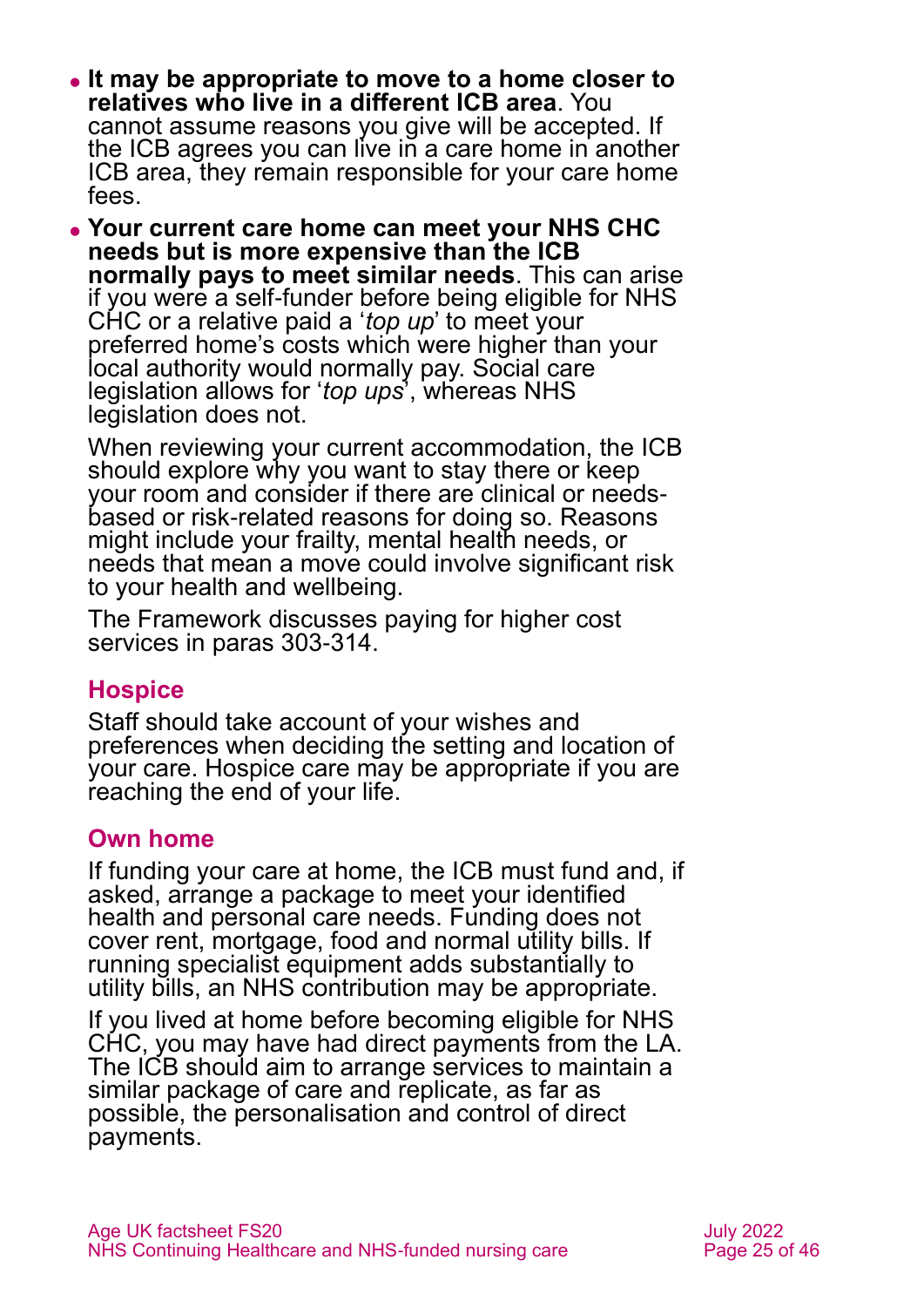You can ask for, and the ICB should offer, a Personal Health Budget unless there are clinical reasons why it is not suitable. See [section 6.3.](#page-26-0)

#### **Family member provides care as a part of your care package**

If a ICB agrees to a home-based package and a family member or friend is an integral part of delivering your care plan, the ICB should identify and meet training needs to help them carry out this role.

In particular, the ICB may need to provide additional support to care for you whilst carers have a break from caring responsibilities and to assure them such support is available when required. This could mean you receive additional services at home or spend a period of time away from home (for example, a care home).

If your carer provides, or is about to provide, informal care for you, they have a right to a separate carer's assessment from the LA and have eligible needs met to support them in their caring role. See factsheet 41, *[How to get care and support](https://www.ageuk.org.uk/globalassets/age-uk/documents/factsheets/fs41_how_to_get_care_and_support_fcs.pdf)* for more information.

#### **If you want to move to another ICB area at a later date**

If you receive NHS CHC at home and want to move to accommodation outside your ICB area, raise this with your funding ICB in plenty of time. It needs careful discussion between your current ICB and the ICB who would be responsible for providing NHS CHC services after you move. Both will want to ensure continuity of care, that arrangements represent your best interests, and associated risks are identified.

#### **Moves in the UK**

If you want to receive care in Wales, Scotland, or Northern Ireland, regardless of setting, there needs to be discussion between your funding ICB and the relevant health body in your chosen country.

### **6.2 If you lack capacity to consent to a care plan**

A ICB or LA must instruct, or consult, an Independent Mental Capacity Advocate (IMCA) to act on your behalf if: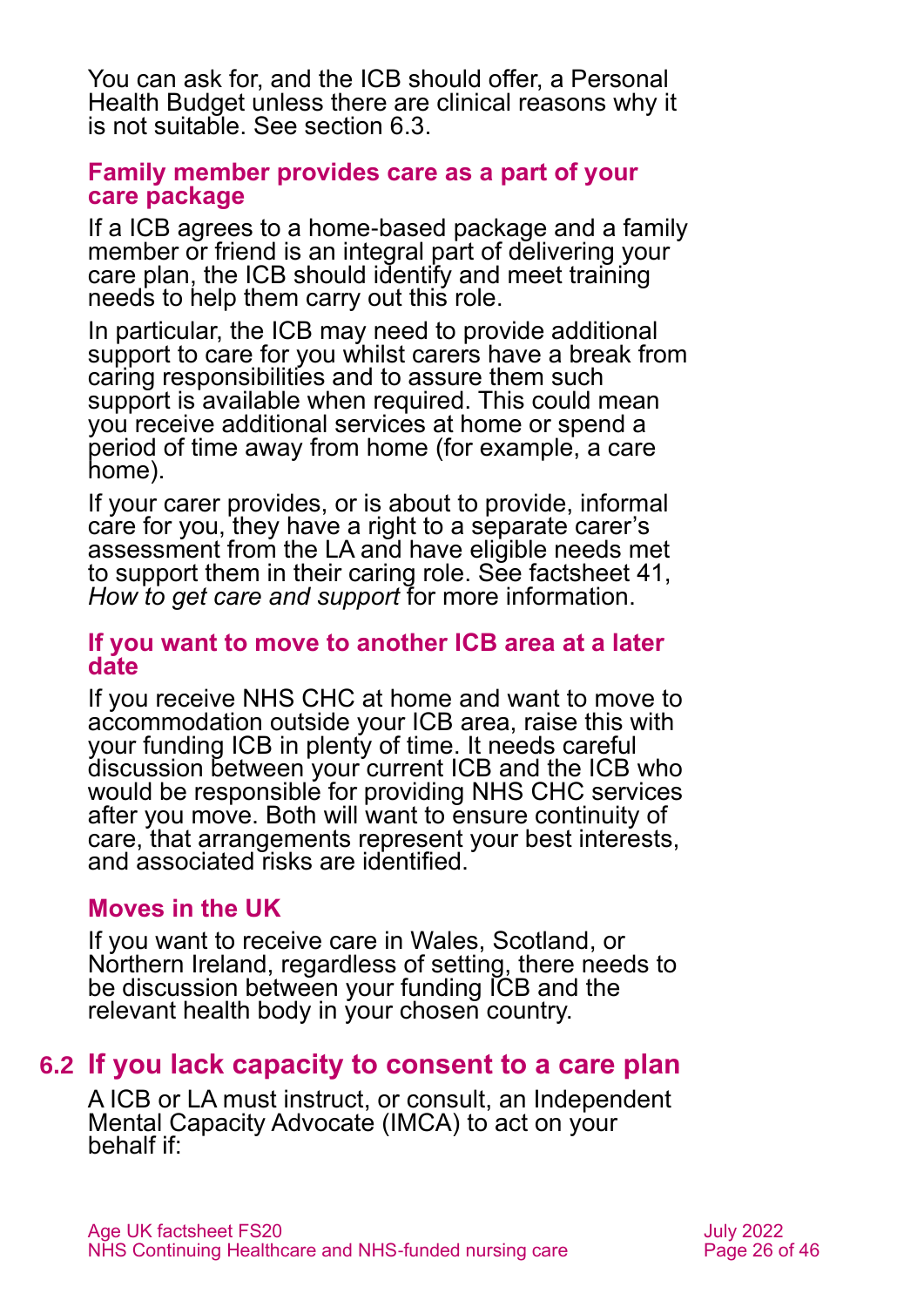- ⚫ it must make a '*best interests*' decision involving an accommodation change, hospital admission over 28 days, or other accommodation for more than eight weeks, or serious medical treatment, and
- ⚫ you have no family member or friend willing and able to represent you or be consulted while reaching such a decision.

An IMCA aims to find out your views, wishes and feelings by talking to you, people close to you and professionals who know you. Staff must use an IMCA report to help reach a best interests decision and an IMCA can challenge a decision if it appears not to be in your best interests. An IMCA must be involved in these circumstances, even if you are not eligible for NHS CHC. For more information, see factsheet 22, *[Arranging for someone to make decisions on your](https://www.ageuk.org.uk/globalassets/age-uk/documents/factsheets/fs22_arranging_for_someone_to_make_decisions_on_your_behalf_fcs.pdf)  [behalf.](https://www.ageuk.org.uk/globalassets/age-uk/documents/factsheets/fs22_arranging_for_someone_to_make_decisions_on_your_behalf_fcs.pdf)*

### <span id="page-26-0"></span>**6.3 Personal Health Budgets and NHS CHC**

Anyone receiving NHS CHC has the right to have a Personal Health Budget (PHB) with the expectation one will be provided, unless there are clear clinical or financial reasons why it should not.

#### **What is a personal health budget?**

A PHB is an amount of money you can spend to support your identified health and wellbeing needs and goals. It is not new money but can mean spending this money in a way that better suits you. It cannot be used simply to pay care home fees.

It is expected someone who chooses to have a care package at home will have a PHB. If you do not, contact your care manager to find out how it could work for you and about ways you could spend an allocated budget. You will never be asked to have more choice and control over your care or your money than you feel comfortable with.

You (or someone who represents you) and your NHS team discuss and agree a care and support plan describing how you would like to meet your goals and spend allocated money. Staff sign it off once satisfied the goods or services you intend to purchase can meet your health and wellbeing needs and the budget is sufficient to do this.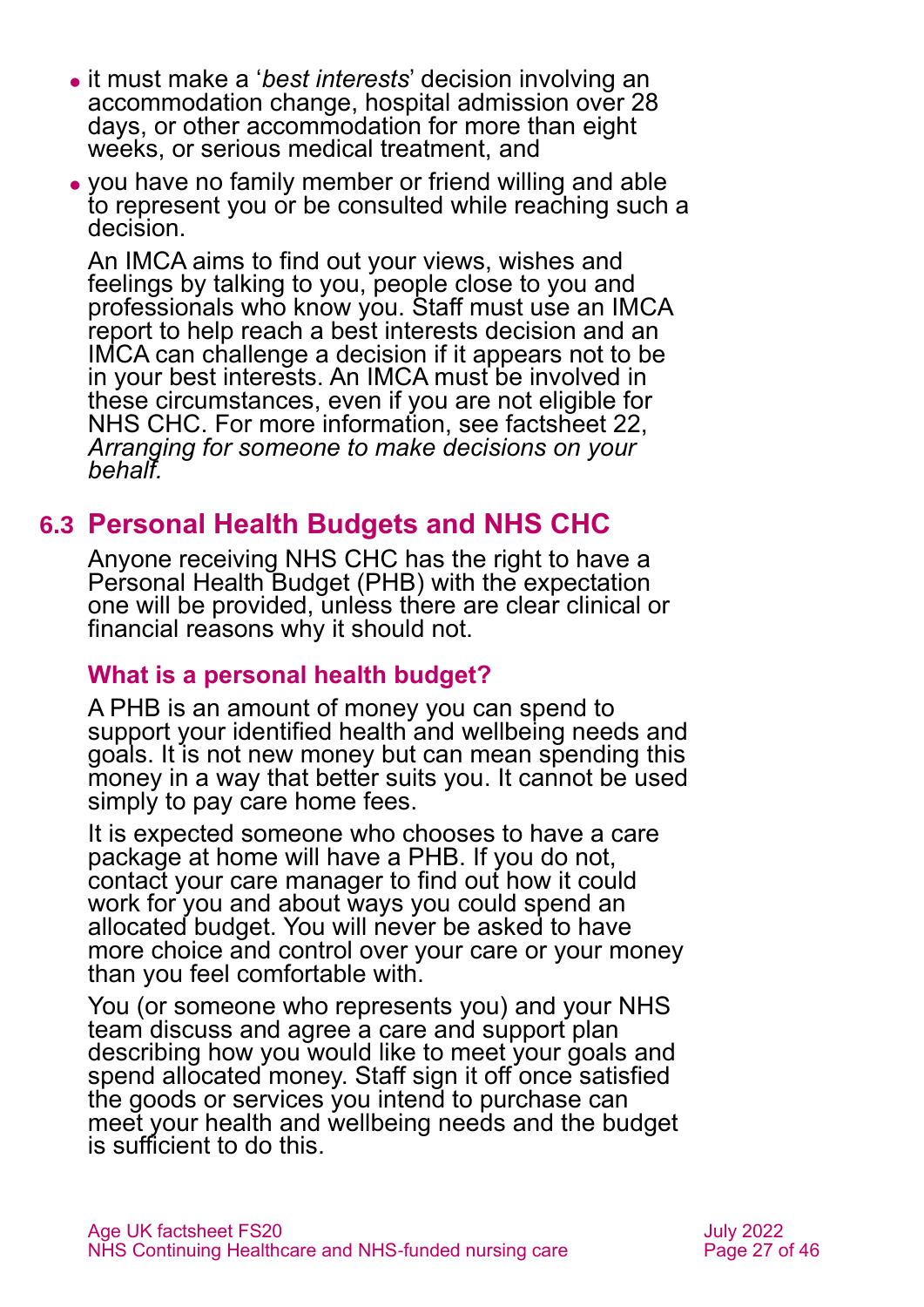You can ask your NHS team to review and update your plan because your health needs have changed, or you feel the current plan is not working for you.

A care manager keeps your care plan and PHB management under review.

You can manage a PHB in one of three ways or in combination:

- $\bullet$  a notional budget the ICB holds the money, but you are actively involved in choosing who delivers your care and support
- ⚫ a third party arrangement an organisation such as a trust, holds the money and, manages your care and budget in line with your care plan
- a direct payment money is transferred to you or your nominee or representative, who contracts for necessary services or expenditure.

#### **Using a direct payment to manage PHB**

The PHB direct payments scheme is broadly similar to that offered by a LA for social care. In some areas, the NHS and LA are working cooperatively to support the delivery of PHBs.

For more information, see factsheet 24, *[Personal](https://www.ageuk.org.uk/globalassets/age-uk/documents/factsheets/fs24_personal_budgets_and_direct_payments_in_social_care_fcs.pdf)  [budgets and direct payments in social care](https://www.ageuk.org.uk/globalassets/age-uk/documents/factsheets/fs24_personal_budgets_and_direct_payments_in_social_care_fcs.pdf)*.

#### **Some practicalities**

Speak to your care manager to discuss your options and find out what support is available if you choose to have a PHB:

- ⚫ is there a brokerage service to help you manage your care and PHB?
- ⚫ if you opt for direct payments, is there a representative or suitable nominee who can take on full responsibility for this?
- ⚫ would another way of managing your PHB prove to be a better option?
- ⚫ if you lack capacity to consent to or manage a direct payment, is there someone who can take on the responsibilities of your direct payment?

If you take the direct payment option, your care manager can explain the duties placed on you or nominee or representative acting on your behalf.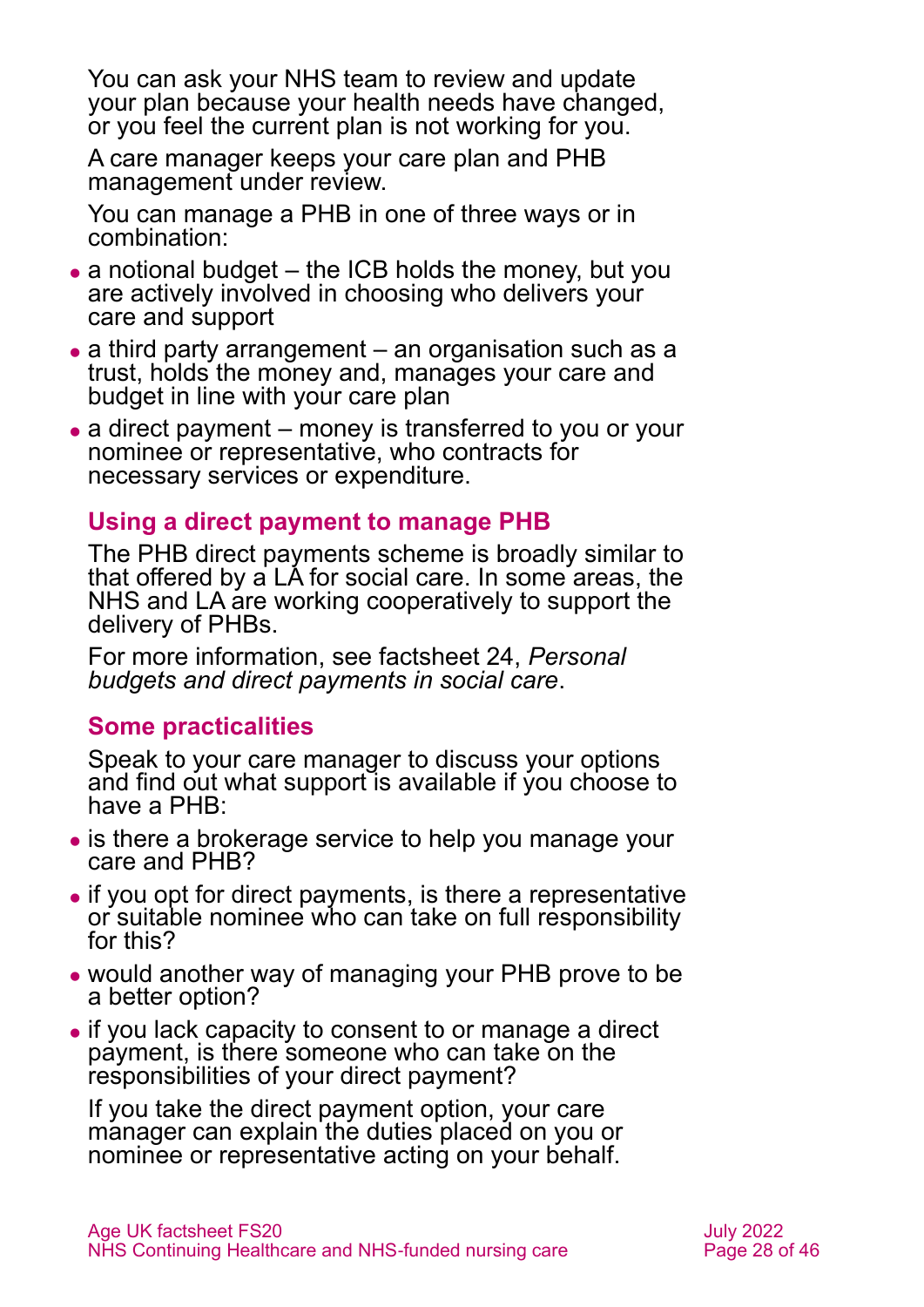You may consider employing a personal assistant to help manage your health, care and wellbeing needs. This means understanding the responsibilities of being an employer such as:

- ⚫ how to recruit a personal assistant and arrange necessary training?
- ⚫ how to pick the right staff and arrange cover for holidays or sickness?
- ⚫ payroll duties (this can be outsourced to a payroll company)
- ⚫ do you need to pay into a pension scheme for a personal assistant?

A PHB direct payment must be paid into a bank account specifically set up for this purpose and held in the name of the person receiving it. You may need guidance on managing the budget and keeping records on what you spend money on.

If you are refused a direct payment, are asked to pay back any money, or the ICB wants to bring the arrangement to an end, you are entitled to a review of the decision and if unsuccessful, you can use the NHS complaints procedure to try to resolve the problem.

#### **Note**

For more about PHBs see [www.nhs.uk/using-the](http://www.nhs.uk/using-the-nhs/help-with-health-costs/what-is-a-personal-health-budget/)[nhs/help-with-health-costs/what-is-a-personal](http://www.nhs.uk/using-the-nhs/help-with-health-costs/what-is-a-personal-health-budget/)[health-budget/](http://www.nhs.uk/using-the-nhs/help-with-health-costs/what-is-a-personal-health-budget/)

#### **6.4 If unhappy with your NHS CHC care package**

If unhappy with issues such as the type, location or content of the care package being offered, the ICB should explain your right to complain using the NHS complaints process.

#### **Making an effective complaint**

Key points to consider:

• Be clear what your complaint is about – explain what you think is wrong with the current care package and how you are affected by it.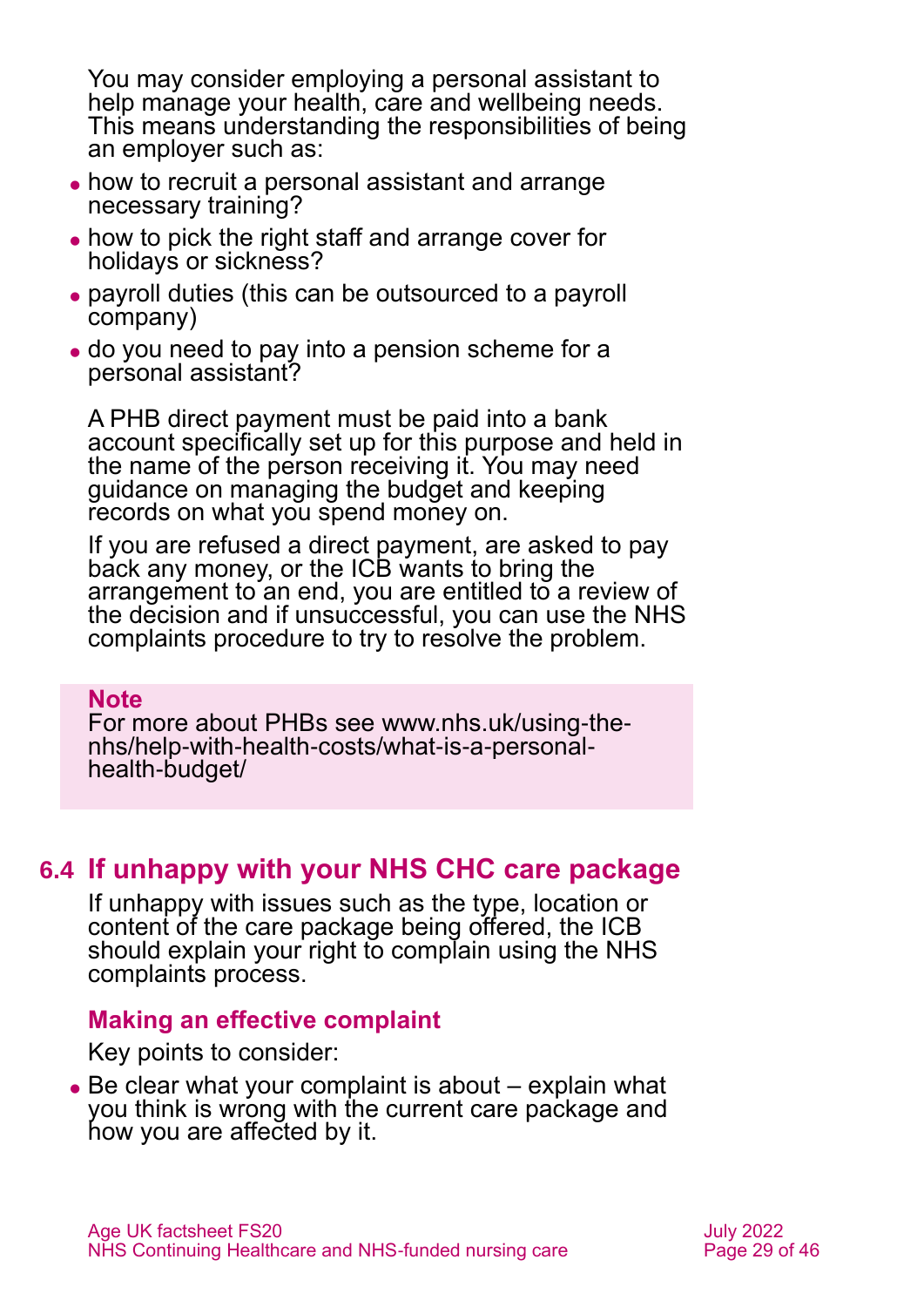- Be clear about what you want to achieve by making a complaint – explain what changes you would like to see and why.
- $\bullet$  State that you are making a formal complaint  $-$  this makes it clear that you expect them to respond in line with their complaints policies and procedures.
- Keep to the point- avoid giving details that distract from the main issues.

For more information, see factsheet 66, *[Resolving](https://www.ageuk.org.uk/globalassets/age-uk/documents/factsheets/fs66_resolving_problems_and_making_a_complaint_about_nhs_care_fcs.pdf)  [problems and making a complaint about NHS care.](https://www.ageuk.org.uk/globalassets/age-uk/documents/factsheets/fs66_resolving_problems_and_making_a_complaint_about_nhs_care_fcs.pdf)*

# <span id="page-29-0"></span>**7 The Fast Track Tool**

As there are various end-of-life care pathways, not everyone at the end of their life is eligible for, or requires, NHS CHC. However, if you have:

- ⚫ a rapidly deteriorating condition, **and**
- may be entering a terminal phase

you may be eligible for fast tracking for prompt provision of NHS CHC, with no requirement to complete the DST.

Staff caring for you in any setting who believe that your needs are appropriate for the Fast Track pathway should contact an '*appropriate clinician*' and ask them to consider completing the Fast Track Tool.

An '*appropriate clinician*' is a doctor or nurse knowledgeable about your health needs, diagnosis, treatment or care and able to provide an assessment of why you meet Fast Track criteria.

The ICB should accept a Fast Track recommendation and staff should promptly action it, so that a suitable care package is in place, preferably within 48 hours. The Tool should be supported by a prognosis, but the ICB should not impose strict limits basing eligibility on a specified, expected length of life remaining.

When developing your care package, staff should ask if you have an advance care plan and take account of your expressed care preferences and wishes. For example, if you live in a residential home and want to remain there rather than move to a nursing home, staff should make every effort to enable this to happen, if it is clinically safe and within the home's terms of registration.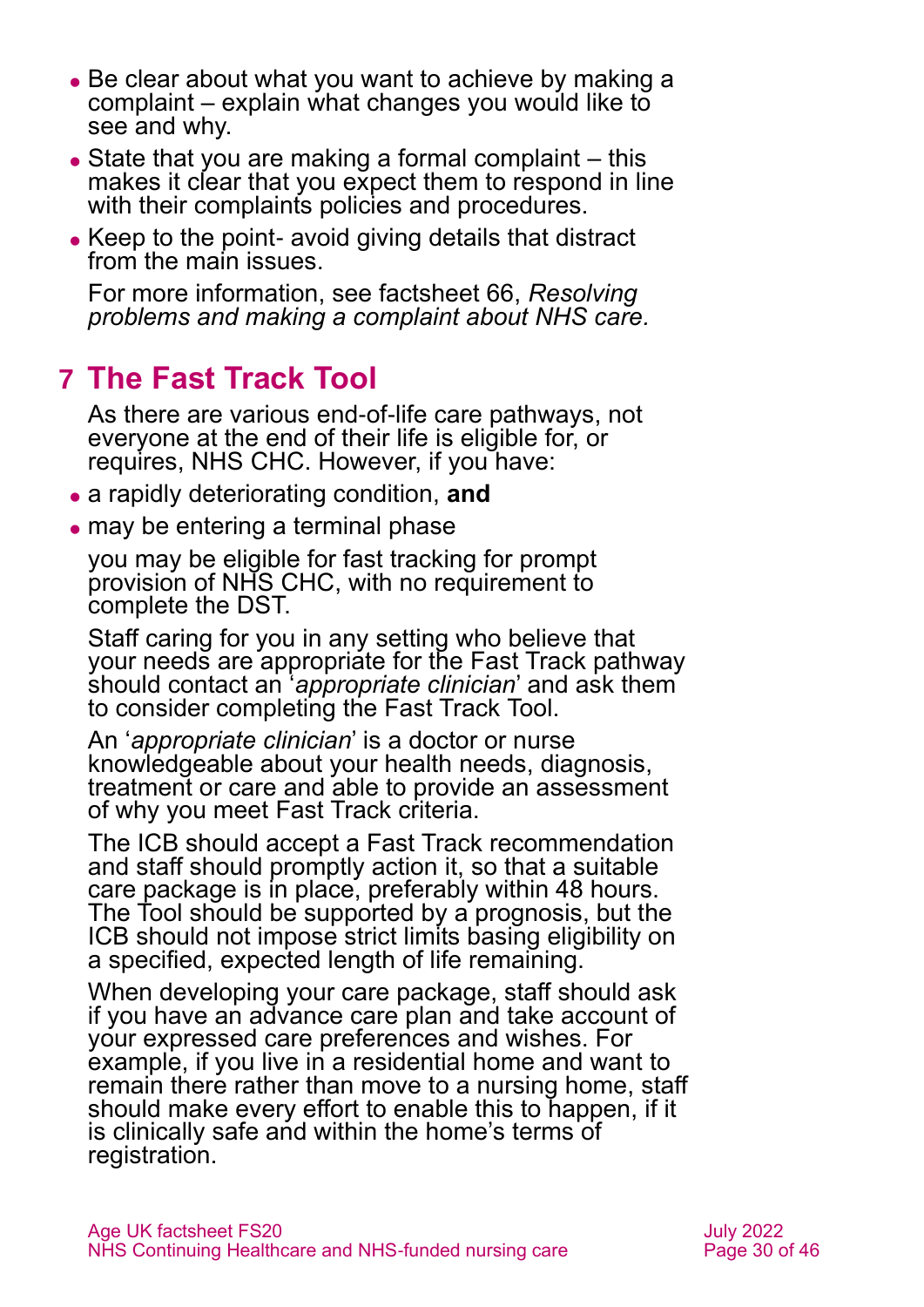Staff should sensitively explain your needs may be subject to a review and as a result, the funding stream may change.

Exceptionally, there may be circumstances where a ICB does not believe the form, as completed, meets Fast Track criteria. In this case, the ICB should urgently ask the relevant clinician to clarify the nature of your needs and the reason for the use of the Fast Track Pathway Tool.

#### **Review of Fast Track decision**

If you are fast tracked, it is important to review your care package to make sure it continues to meet your needs. In doing so, there may be situations where it is appropriate to review your NHS CHC eligibility.

In such cases, a ICB should not remove Fast Track funding without reconsidering your eligibility. It should arrange for an MDT to complete a DST and make their eligibility recommendation.

If the ICB proposes a change in funding responsibility, it should tell you and give reasons in writing and explain your right to request a review of the decision. You may wish to contact Beacon for support in this situation.

### <span id="page-30-0"></span>**8 NHS Continuing Healthcare reviews**

Reviews are part of the NHS CHC process. They should be proportionate to the situation and primarily focus on whether the care plan arrangements remain appropriate to meet your needs. In most cases, it is expected there will not be a need to reassess for eligibility (para 203).

Reviews should take place within three months of the initial eligibility decision, but the timing may be affected by the MDT recommendation. After this, a review should take place at least annually.

When undertaking reviews, staff must ensure they do not misinterpret a situation where your care needs are being well-managed, as being a reduction in your actual day-to-day care needs.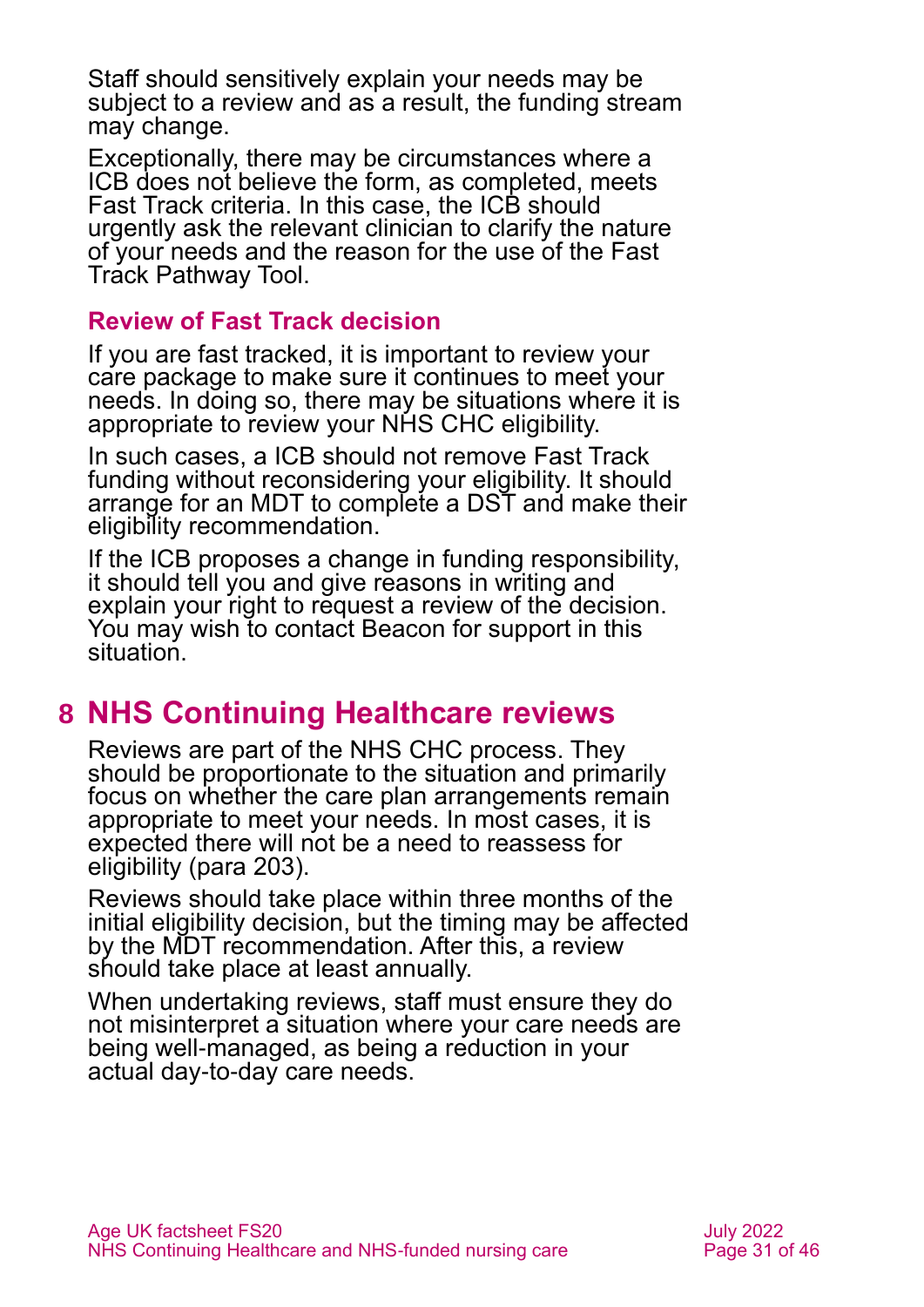Eligibility should only be reviewed if the ICB can demonstrate there is clear evidence that needs have changed significantly since completing the previous DST. If the ICB believes this, it should arrange for an MDT to complete a new DST and make their eligibility recommendation. During this time, the ICB must ensure your needs continue to be met. You may want to contact Beacon for support in these circumstances.

Even if the ICB is responsible for all support, it can usefully involve the LA in the MDT/DST process. The ICB and LA should support a decision to remove eligibility and if they disagree, use their local disputes procedure to resolve it.

If they agree you are no longer eligible, the ICB should put any proposed changes in writing, with reasons, telling you from what date it proposes to implement the decision. You can contact your LA to see if you are eligible for financial support. You have a right to request a review of the ICB decision, as described in [section 9.](#page-31-0)

Staff should consider risks and benefits of a change in location or support (including funding) before any move or change is confirmed.

# <span id="page-31-0"></span>**9 Challenging an eligibility decision**

#### **9.1 Submitting a request for a review of the decision**

To challenge a decision following a full assessment and completion of DST, you or your representative have six months*,* from the date you received written notification of the decision, to ask the ICB for a review. It should acknowledge your request in writing within five working days and explain the appeal process.

The six-month deadline does not apply if you satisfy the ICB you had good reasons for missing it and the ICB believes it can access relevant information and records that informed the original decision.

You can contact Beacon if considering whether to appeal.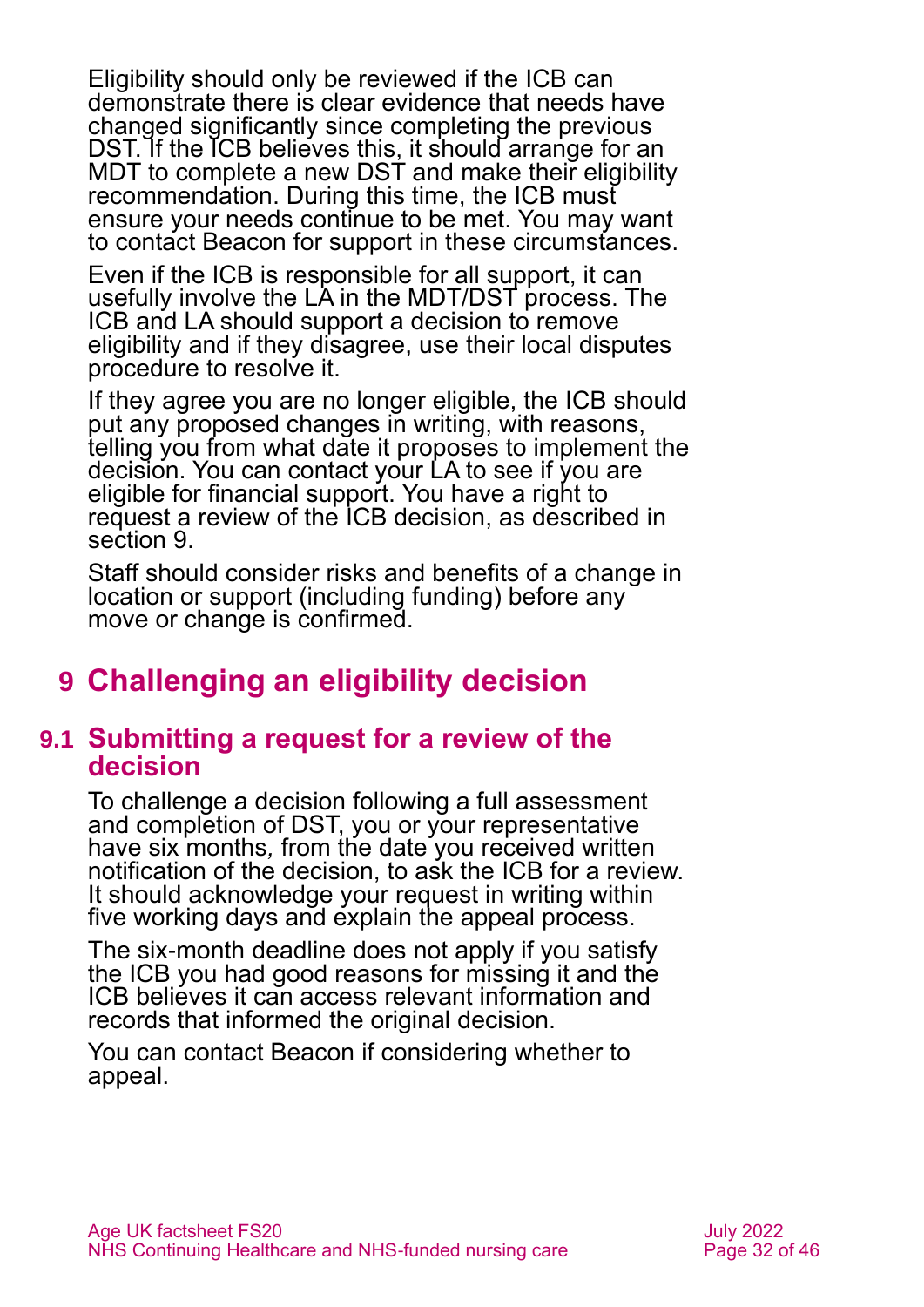#### **Composing your letter**

Explain the reasons for your challenge, supporting it with as much evidence as you can. Where possible, relate it to DST domains. If you believe you should have been placed at a higher level for a particular domain, give examples from your experience or refer to a report you believe the DST did not capture. You can also highlight any gaps in evidence supporting the decision, or failures to follow the Framework.

#### **Funding your care once you challenge the ICB decision**

The ICB's original decision remains valid and in place unless, or until, either stage of the review process recommends you should be eligible. You should receive appropriate care while awaiting the outcome of the review.

You may have to contribute towards the cost of your care package during this time, with your financial circumstances affecting who is responsible for arranging and paying for it. If you are responsible for funding some, or all, of it and your appeal is successful, you can claim costs incurred if you provide receipts [\(See section 10\)](#page-34-0).

#### **9.2 Review process**

There are two stages in the review process:

- ⚫ a *Local Review* (*LR*) managed by the ICB, and
- ⚫ an *Independent Review* managed by NHS England (NHSE) if unhappy with the local review outcome.

NHSE has discretion to put your case straight to independent review, if having LR would cause undue delay. The review process only helps if you are dissatisfied with the ICB's '*primary health need*' decision, or the procedure the ICB followed to reach the eligibility decision, including application of eligibility criteria.

#### **Local Review stage**

Each ICB should publish a local review process with timescales, that is fair and transparent. This must take account of the following guidelines: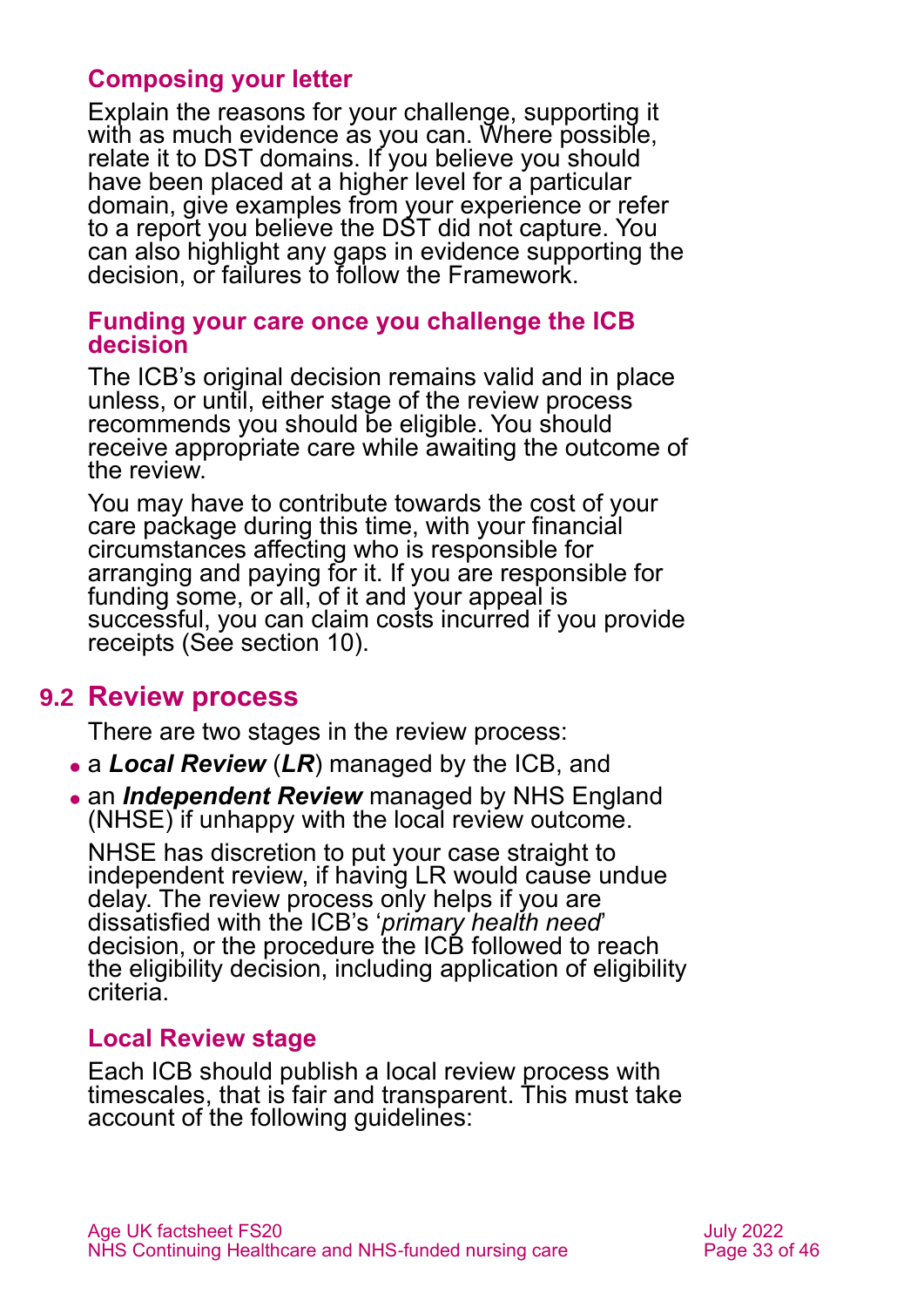- ⚫ there should be an attempt to *informally* resolve any concerns through meaningful discussion between you or your representative and a ICB representative. You should be able to ask questions to help you understand the decision and provide information not already considered.
- ⚫ if a *formal* meeting is required, it should involve a ICB representative with authority to decide what the next steps should be and allow you to explain why you are still dissatisfied. It should result in a written record of the meeting for both parties, including the agreed next steps.
- ⚫ following this meeting and outcome of next steps, the ICB either upholds or changes its decision. It should share its decision with you in writing and explain how, if still dissatisfied, to apply for an independent review.

#### **Independent Review stage and timescales**

You have six months after hearing the final outcome of the local review to ask NHSE, in writing, for an independent review.

NHSE is responsible for arranging an independent review panel (IRP). They can decide not to convene one on the advice of an independent individual who can chair a panel. It may decide to ask the ICB to attempt further local resolution prior to review. If NHSE decides not to convene an IRP, it should write explaining the reasons and your right to use the NHS complaints procedure if you disagree with their decision.

#### **Role of the Independent Review Panel and your contribution**

The IRP has a scrutiny and reviewing role. There is no need for you or the ICB to be legally represented when a panel meets, although you may wish a family member, advocate, or advice worker to represent you. If you want advocacy support, your ICB has details of local services.

The panel has a chair, independent of the NHS, and panel members, who are experienced health and social care professionals and who are independent of the ICB making the eligibility decision.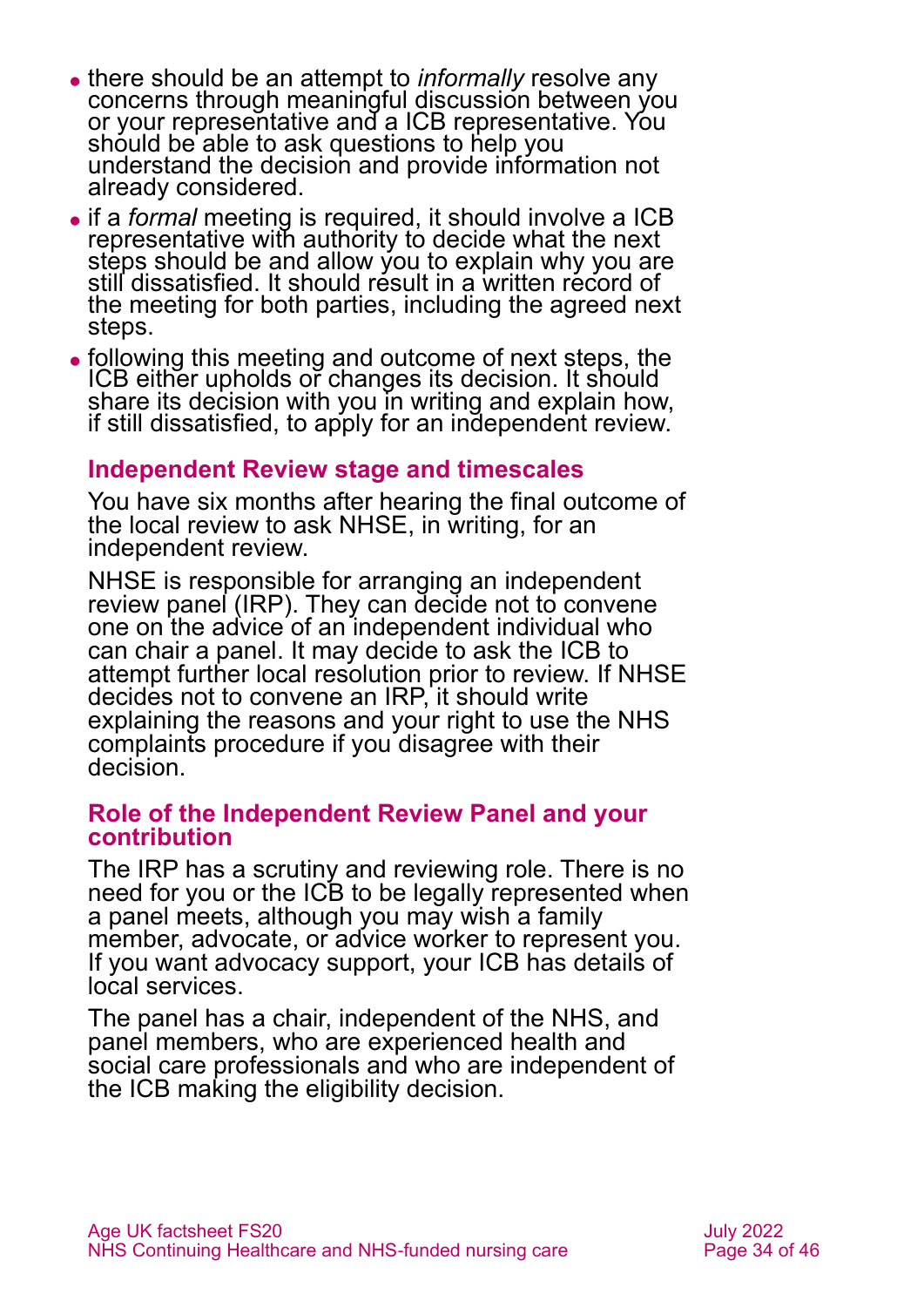At the meeting, you can explain why you are appealing, based on points raised in your letter, and answer the panel's questions. You can speak to Beacon to discuss how to prepare your case for the meeting.

The National Framework, Annex D, explains IRP procedures.

#### **Key elements of an Independent Review**

The key elements of an Independent Review include:

- ⚫ scrutiny of all available and appropriate oral or written evidence from relevant health and social care professionals and from you or your representative, and from the completed DST and MDT deliberations and audit of any attempts to gather records said not to be available
- ⚫ involving you or your representative as far as possible, giving you an opportunity to contribute to, and comment on, information at all stages
- ⚫ access to independent clinical advice to advise on clinical judgements.

#### **Independent Review Panel recommendation**

The IRP role is advisory and in all but exceptional circumstances, NHSE and subsequently the ICB should accept its recommendation. NHSE should tell you and the ICB of the decision in writing.

If the ICB decision is overturned, it should refund the cost of services you paid for since their '*not eligible*' decision.

If the ICB decision is upheld and you still disagree, their letter should explain how to refer your case to the [Parliamentary and Health Service Ombudsman.](https://www.ombudsman.org.uk/) You should do this within 12 months of receiving written notification of the outcome of the review.

### <span id="page-34-0"></span>**10 Refunds if NHS should have paid for your care**

You only become eligible for NHS CHC once the ICB has reached a decision informed by completion of DST or Fast Track Tool. Annex E of the Framework describes situations when you may be entitled to a refund and explains what happens if a ICB eligibility decision is: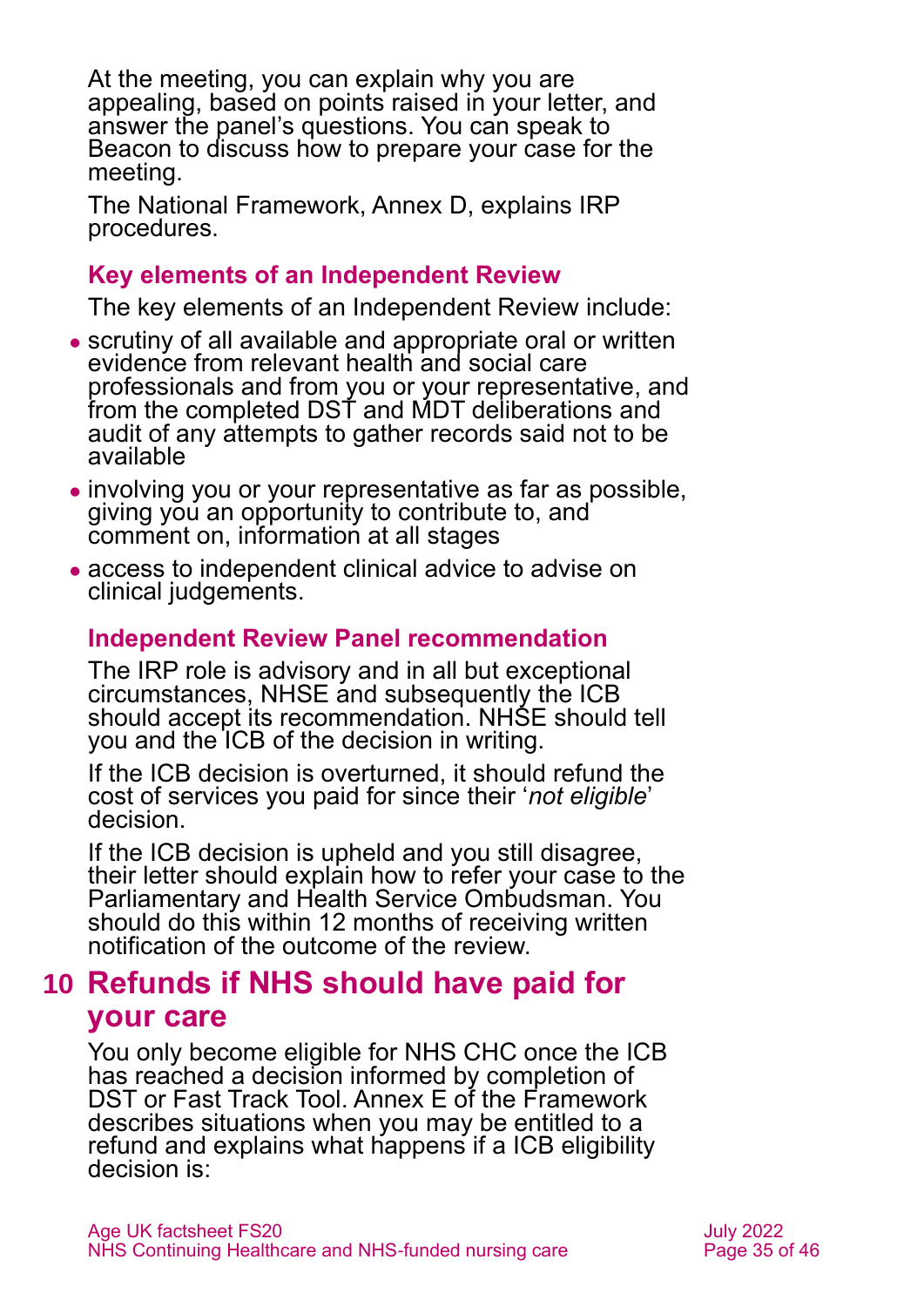- ⚫ unjustifiably delayed beyond 28 calendar days, or
- ⚫ revised after reconsideration using the ICB local review process or IRP.

You may be entitled to a refund if a retrospective review shows you should have been considered for NHS CHC, you are assessed and thus found eligible.

#### **When you incur costs due to unjustifiable delay in decision-making**

If the ICB finds you are eligible but '*unjustifiably*' takes longer than 28 calendar days from receiving the Checklist to reach its decision, it should refund the costs of services provided from day 29 to the date of the decision to the LA. The LA should reimburse contributions you made towards your care.

As a self-funder, the ICB should make an ex-gratia payment to restore your finances to the state they would be in, had the delay not occurred and to remedy any injustice arising from the delay.

Examples of '*justifiable*' delays include delay in receiving records or assessments from a third party; delays outside the ICB's control; or delay in receiving a response from the individual or their representative asking for essential information or for participation in the process.

#### **Refunds following a revised decision**

If the ICB revises its initial decision, it should reimburse to the LA any care costs the LA incurred, starting from the date of the ICB's initial decision (or earlier if unjustifiable delay occurred) until date the revised decision came into effect.

The LA should reimburse any contributions you made to the cost of your care. As a self-funder, the ICB should, in line with guidance in [Managing Public](https://www.gov.uk/government/publications/managing-public-money)  [Money,](https://www.gov.uk/government/publications/managing-public-money) make an ex-gratia payment with aim of restoring your finances to state they would have been in, if a correct decision was reached at the outset.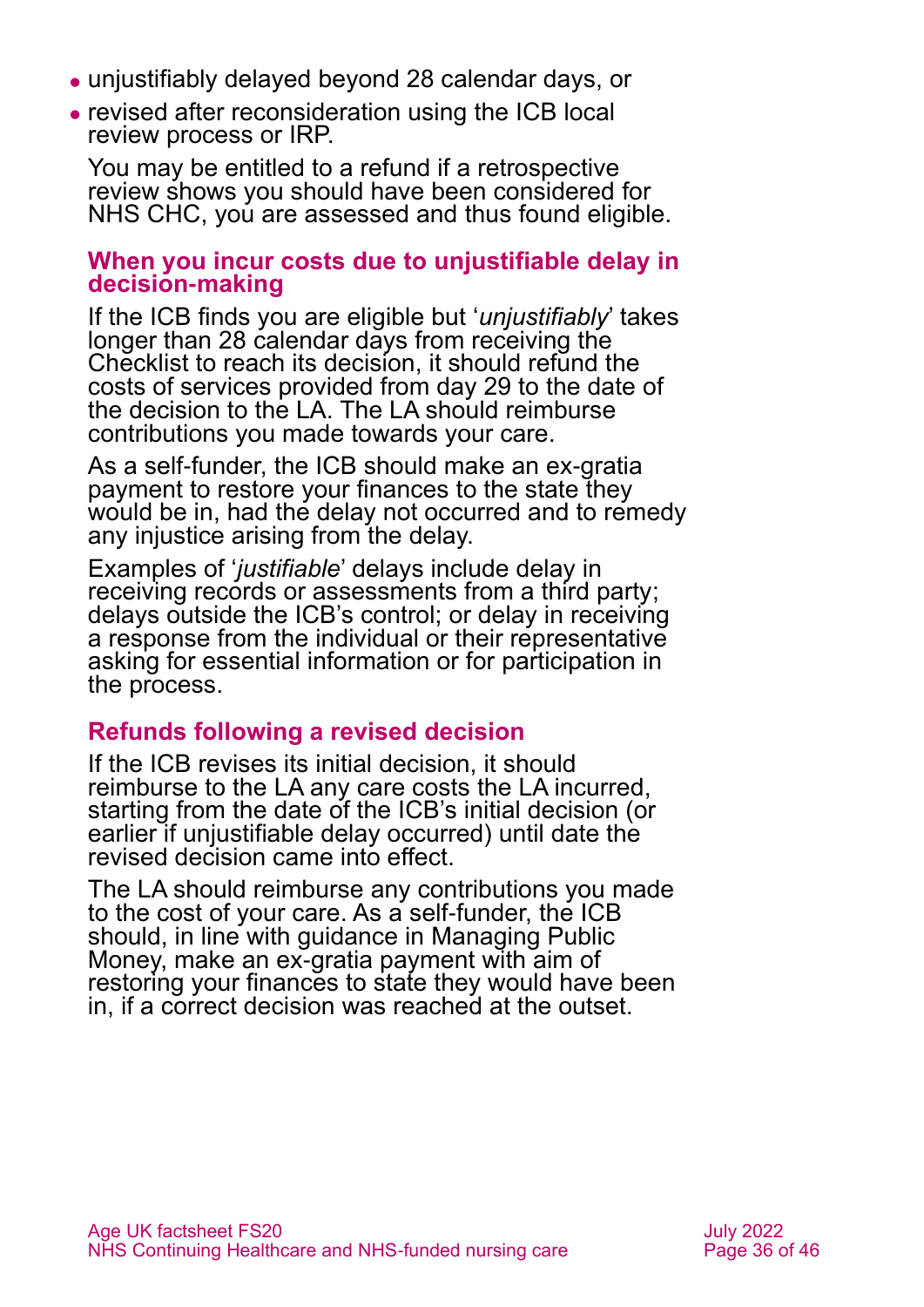### <span id="page-36-0"></span>**11 Retrospective reviews of NHS CHC eligibility**

If you think you should have been considered for NHS CHC but were not, you can raise this with social services, your care home manager or ICB CHC manager. If seeking a review in respect of a deceased relative, the ICB may require evidence to prove you are entitled to any money that may be forthcoming. They could ask to see the Grant of Probate or Letters of Administration.

#### **Refunds following a retrospective review**

A retrospective review may show you were eligible for NHS CHC during the period under consideration. If so, the ICB must decide a fair and reasonable amount to offer you or your estate, if you were funding your care during that time. In reaching their decision, they must consider the circumstances of your case and be able to justify their offer of redress.

#### **Note**

To dispute a ICB decision on whether to provide redress or on the amount provided, you must use the NHS complaints procedure.

### <span id="page-36-1"></span>**12 Care planning if you have a negative Checklist**

If you do not progress beyond the Checklist stage, and staff did not ask at the outset to carry out CHC and social care assessments at the same time, they will ask if you would like a *Care Act 2014* assessment, to identify your ongoing social care needs. Subject to meeting specific eligibility criteria, your needs and views on how they can best be met form the basis of your care and support plan.

If you require services that are the responsibility of social services, these are means-tested. However, you should not be asked to pay for aids needed to assist with home nursing or daily living or for a minor adaptation that, with fitting charges, costs £1000 or less.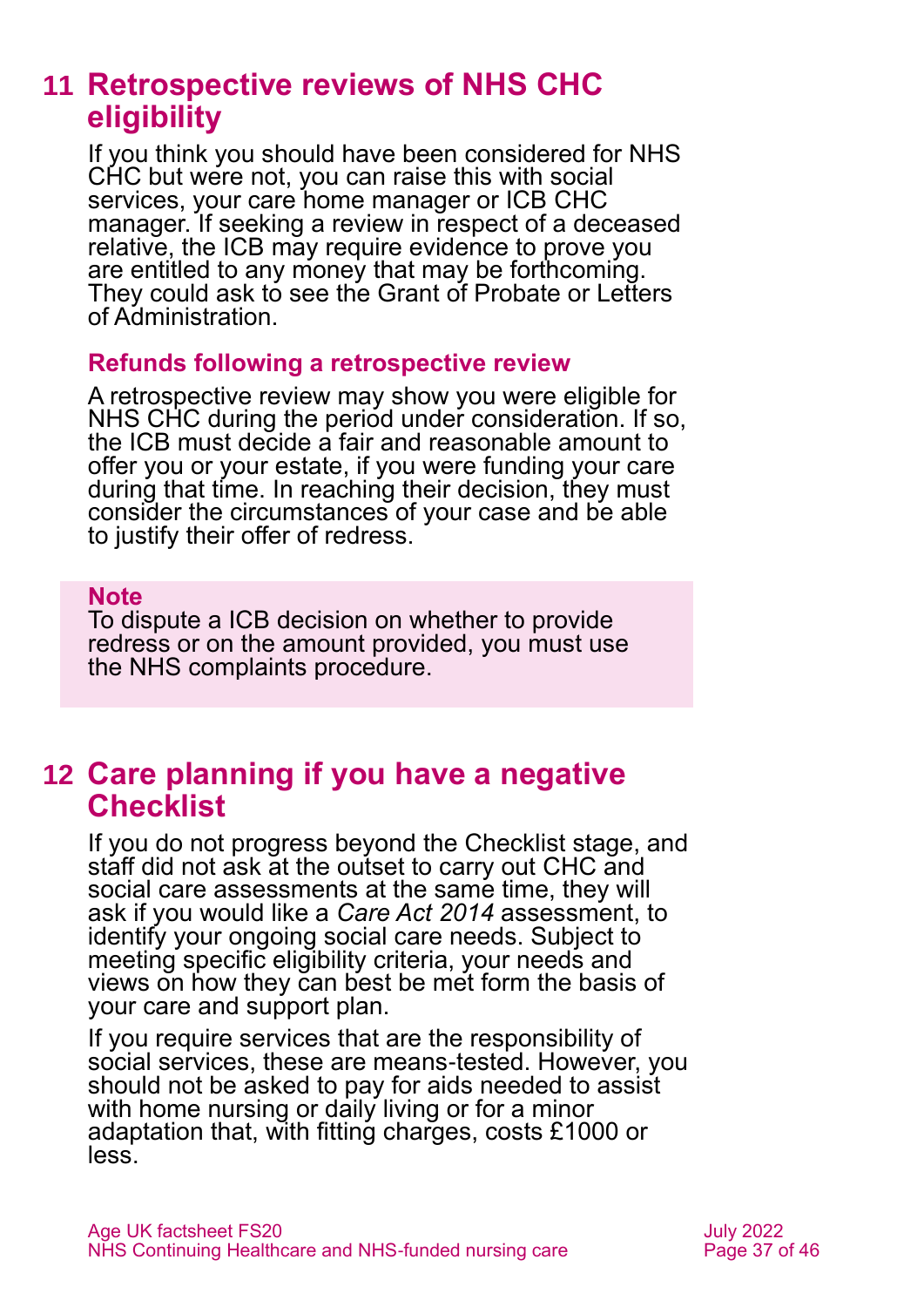If you do not meet eligibility criteria, social services should provide information and advice on how you could meet your care needs.

NHS services are free and can be provided on a regular or ad-hoc basis. They include:

- ⚫ NHS-funded nursing care in a nursing home (see [section 14\)](#page-38-0)
- ⚫ rehabilitation and recovery services such as physiotherapy
- assessment and support from community-based NHS staff such as district nurses, continence nurses, mental health nurses
- ⚫ palliative care services (emotional support and control of symptoms, including pain management) if diagnosed with a terminal illness.

# <span id="page-37-0"></span>**13 Effect on benefits of NHS CHC funding**

### **Disability benefits**

You should notify the Disability Benefits Centre if you get a disability benefit - Attendance Allowance (AA), Disability Living Allowance (DLA) or Personal Independence Payment (PIP) and are awarded NHS CHC.

**If you receive NHS CHC in a** *nursing* **home,** AA and both components of DLA and PIP are suspended after 28 days from when ICB funding begins, or sooner if you were recently in hospital.

**If you receive NHS CHC in a** *residential* **home**, AA and the care components of DLA and PIP are suspended after 28 days from when ICB funding begins, but DLA or PIP mobility components continue.

**If you live at home with an NHS CHC care package**, you can continue to receive these disability benefits. Check you are receiving them at the appropriate level.

#### **State Pension and Pension Credit**

State Pension is not affected by eligibility for NHS CHC. If you receive Pension Credit, you lose the severe disability addition if AA, DLA care component, or PIP daily living component stops.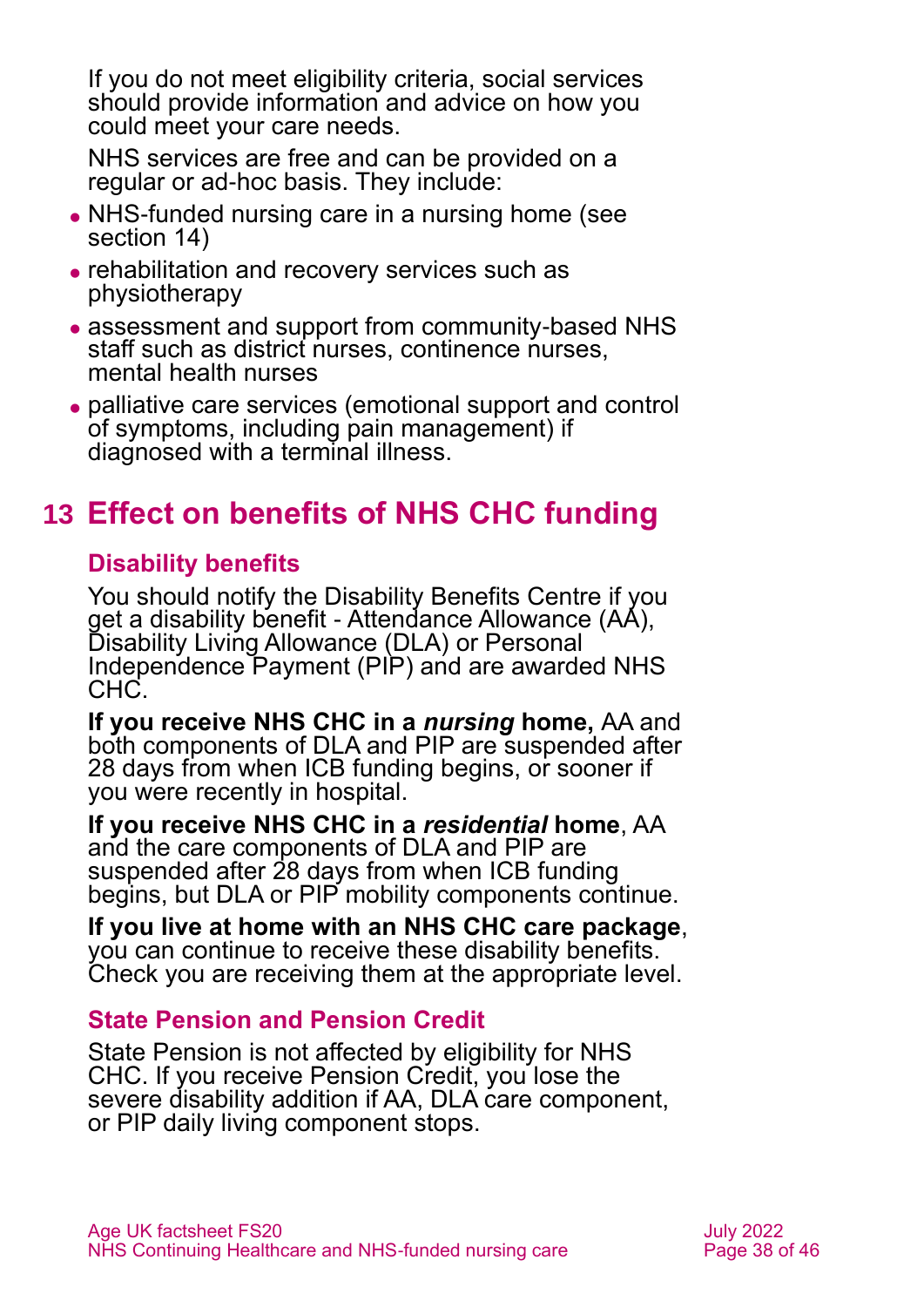# **14 NHS-funded nursing care**

<span id="page-38-0"></span>NHS-funded nursing care (NHS-FNC) is a fixed rate payment. It is made directly to a nursing home by the local ICB, to support the provision of nursing care by the home's registered nurses to those residents assessed as eligible for NHS-FNC.

If you move from a nursing home in one ICB area to one in another ICB area, the new ICB is responsible for making NHS-FNC payment to the home.

Residential homes do not employ registered nurses, as residents receive necessary nursing care from NHS nurses based in the community, such as district nurses. Consequently, these homes are not paid NHS-FNC.

Registered nurse input includes time spent on standby, paid breaks, receiving supervision and time spent in circumstances ancillary to or closely connected with nursing care.

#### **14.1 How is eligibility for NHS-funded nursing care decided?**

If staff propose your best option is to move into a nursing home, they must consider your eligibility for NHS CHC and agree that you are not eligible, before considering eligibility for NHS-FNC.

If you are found to be not eligible at the Checklist stage, and so did not have a full NHS CHC assessment, you must have a nursing needs assessment to identify your day-to-day nursing care and support needs.

You are eligible for NHS-FNC if you are assessed as having such a need, and it is decided your overall needs would most appropriately be met in a nursing home.

For information, see *[NHS-funded nursing care practice](https://www.gov.uk/government/publications/nhs-funded-nursing-care-practice)  [guidance](https://www.gov.uk/government/publications/nhs-funded-nursing-care-practice)* [www.gov.uk/government/publications/nhs](http://www.gov.uk/government/publications/nhs-funded-nursing-care-practice)[funded-nursing-care-practice](http://www.gov.uk/government/publications/nhs-funded-nursing-care-practice)

#### **14.2 NHS-funded nursing care payments**

NHS England reviews NHS-FNC weekly rates annually, usually in April. The following rates apply for year starting 1 April 2022.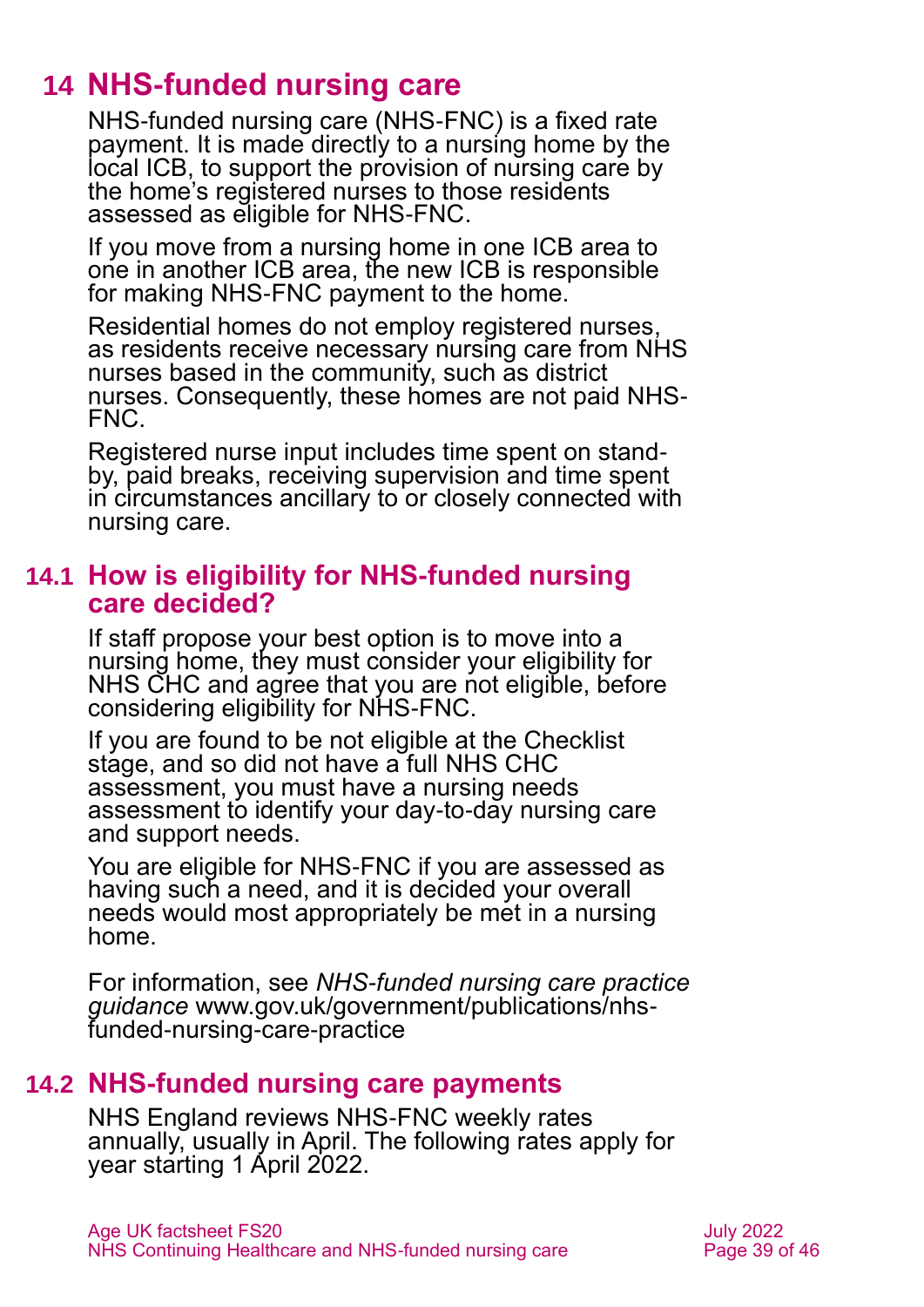If you moved into a nursing home on or after 1 October 2007, you are on the single band of nursing care and the weekly rate is £209.19.

If you moved into a nursing home before 1 October 2007 and were on the high band in place at the time, the weekly rate is £287.78.

If placed on the high band in 2007, you stay on it until no longer resident in a nursing home; or become eligible for NHS CHC; or a review finds you no longer need nursing care; or your nursing needs no longer match high band criteria, in which case you transfer to the single band rate.

#### **FNC and care home fees**

If self-funding your nursing home place, ask them to explain how your fees take account of NHS-FNC payments. Check your contract for details of the fees you must pay, including if FNC rate changes. You may not be entitled to a refund of fees already paid if FNC payments rise.

The *[NHS-funded nursing care practice guidance](https://www.gov.uk/government/publications/nhs-funded-nursing-care-practice)* says:

'*The care home provider should set an overall fee level for provision of care and accommodation. This should include any registered nursing care provided by them. Where a ICB assesses that the resident's needs require the input of a registered nurse they will pay the NHS-funded Nursing Care payment (at the nationally agreed rate) direct to the care home, unless there is an agreement in place for this to be paid via a third party (e.g. a local authority). The balance of the fee will then be paid by the individual, their representative or the local authority unless other contracting arrangements have been agreed.'* (para 59).

The [Local Government and Social Care Ombudsman](https://www.lgo.org.uk/information-centre/news/2018/feb/ombudsman-offers-practical-guidance-on-contracts-for-social-care-providers) has guidance for nursing homes about NHS-FNC payments and ensuring contracts properly reference them, see [www.lgo.org.uk/information](http://www.lgo.org.uk/information-centre/news/2018/feb/ombudsman-offers-practical-guidance-on-contracts-for-social-care-providers)[centre/news/2018/feb/ombudsman-offers-practical](http://www.lgo.org.uk/information-centre/news/2018/feb/ombudsman-offers-practical-guidance-on-contracts-for-social-care-providers)[guidance-on-contracts-for-social-care-providers](http://www.lgo.org.uk/information-centre/news/2018/feb/ombudsman-offers-practical-guidance-on-contracts-for-social-care-providers)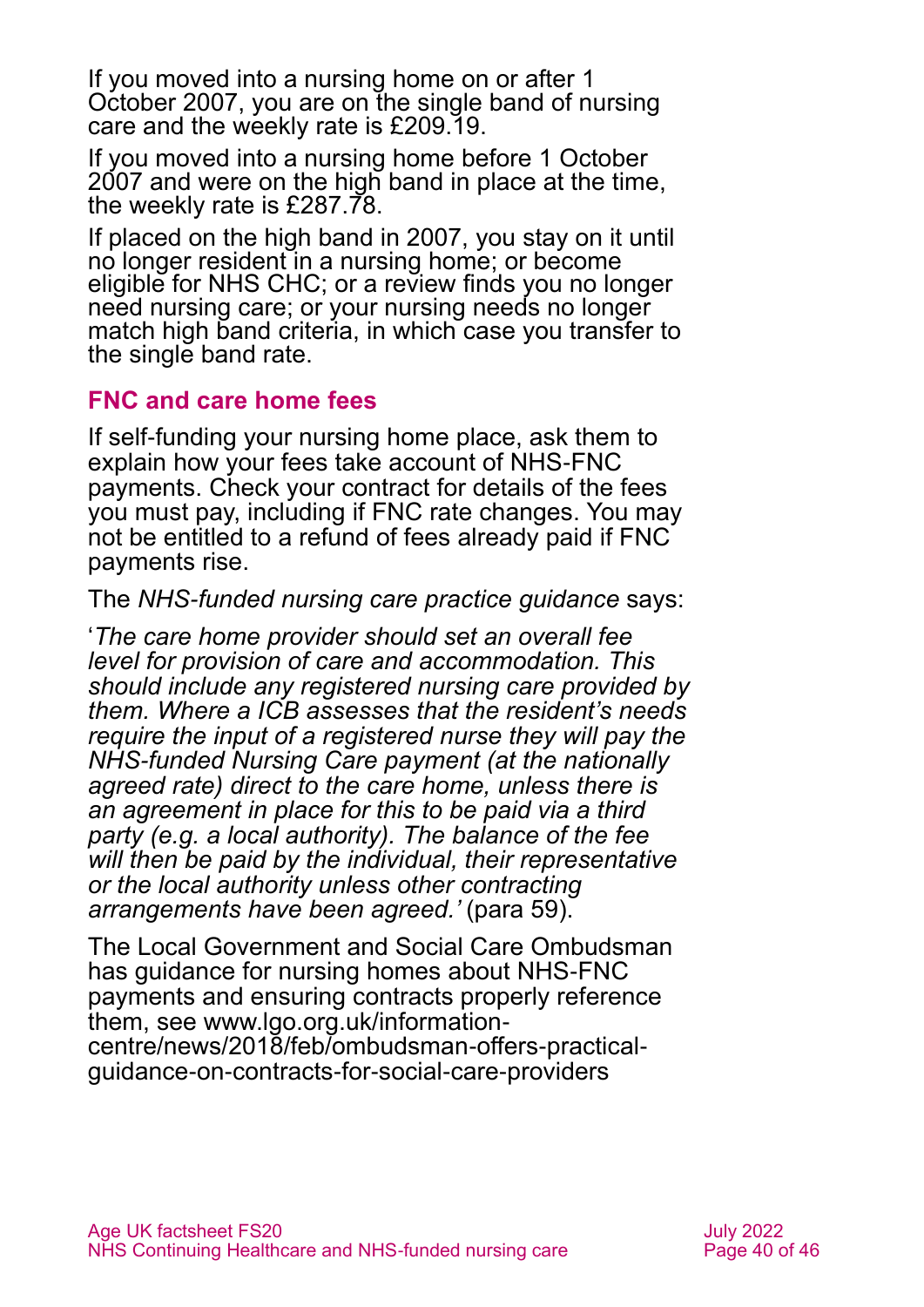The Competition and Markets Authority addressed FNC payments in a recent study into care homes for older people and publishes a guide *Care homes: consumer rights for residents and their families*, see [www.gov.uk/government/publications/care-homes](http://www.gov.uk/government/publications/care-homes-short-guide-to-consumer-rights-for-residents)[short-guide-to-consumer-rights-for-residents](http://www.gov.uk/government/publications/care-homes-short-guide-to-consumer-rights-for-residents)

#### **Effect on disability benefits**

NHS-funded nursing care payments can sometimes affect eligibility for disability benefits such as AA, DLA or PIP, if you are self-funding.

### **14.3 Review of NHS-funded nursing care needs**

The *NHS FNC guidance* says you should have a review within three months of the original NHS-FNC eligibility decision being made, and usually at least annually after that.

When reviewing your need for NHS-FNC, staff must always consider your potential eligibility for NHS CHC. This may involve completing the Checklist or where indicated, carrying out a full NHS CHC assessment, including completion of the DST.

However, it is not necessary to repeat the Checklist or DST:

- ⚫ if staff reached their initial *not eligible* for NHS CHC decision following a Checklist or full assessment with completion of a DST, and
- it is clear there has been no material change in your needs.

If staff reach this decision, they should record it in your notes, tell you of their decision and the reason for it.

To determine whether there has been a material change in your needs, staff should review the previously completed Checklist or DST and consider each domain and level of need, involving you or your representative or someone who knows your care needs.

The assessor should annotate each domain according to their findings, advise you of their findings, and provide a copy of the annotated tool. They should tell you how to request a review of the outcome, if you disagree with the finding that no material change in needs has occurred.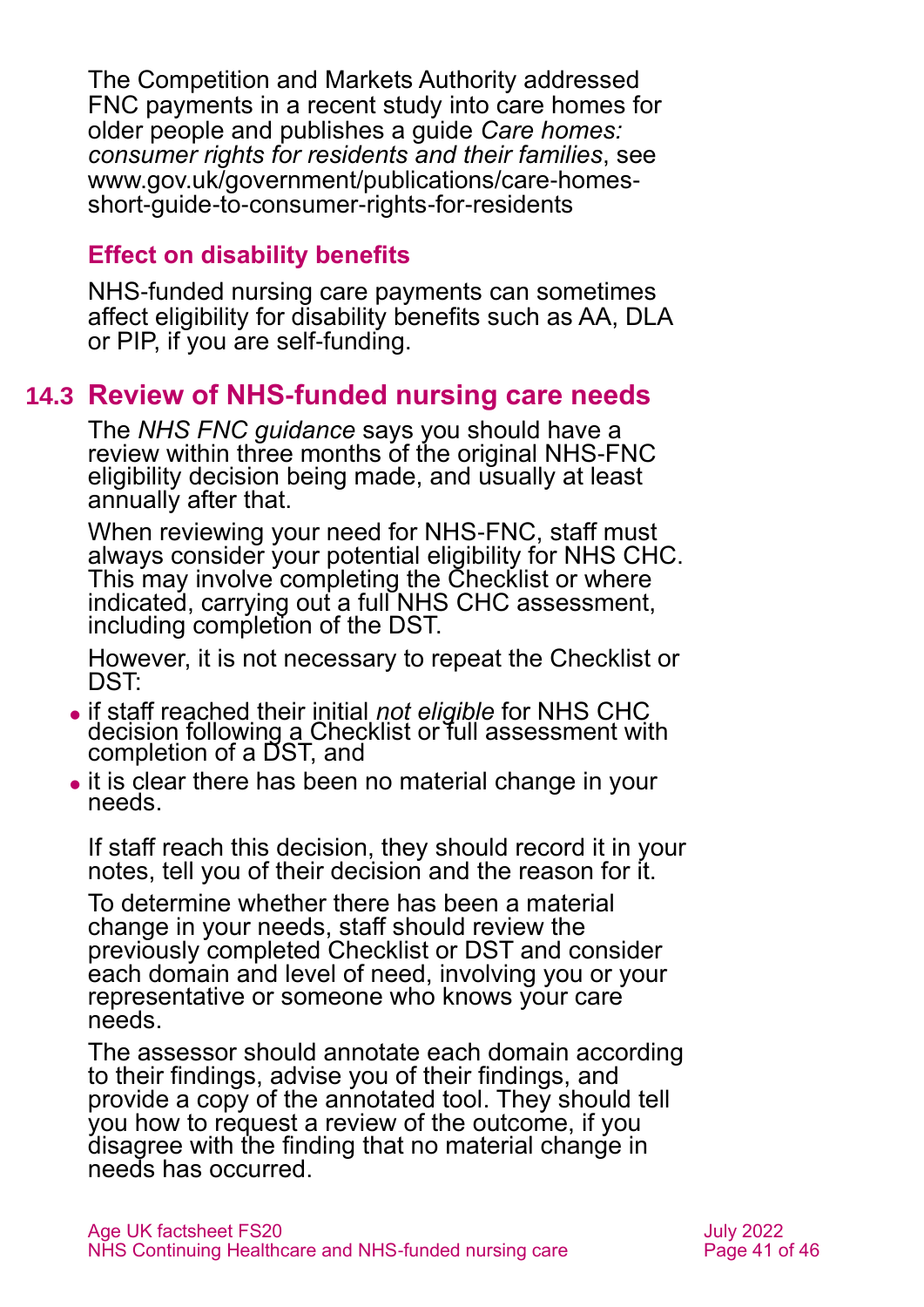If staff complete a new Checklist and it indicates a full assessment is required, an MDT should be appointed, the DST completed, and the normal decision-making process followed.

#### **14.4 Admission to hospital or a short stay in a nursing home**

**If you are admitted to hospital**, the home does not receive funded nursing care payments during your hospital stay. The NHS-FNC guidance says ICBs should consider paying a retainer to help safeguard residents' nursing home place while they are in hospital.

**If you go into a nursing home on a temporary basis** for a period of less than six weeks, you qualify for the NHS-funded nursing care payment.

There is no need for a nursing needs assessment if the stay is for less than six weeks and you have already been assessed for nursing care in the community. This may apply if you have a trial period in a home or are admitted for respite care or in an emergency because your carer is ill.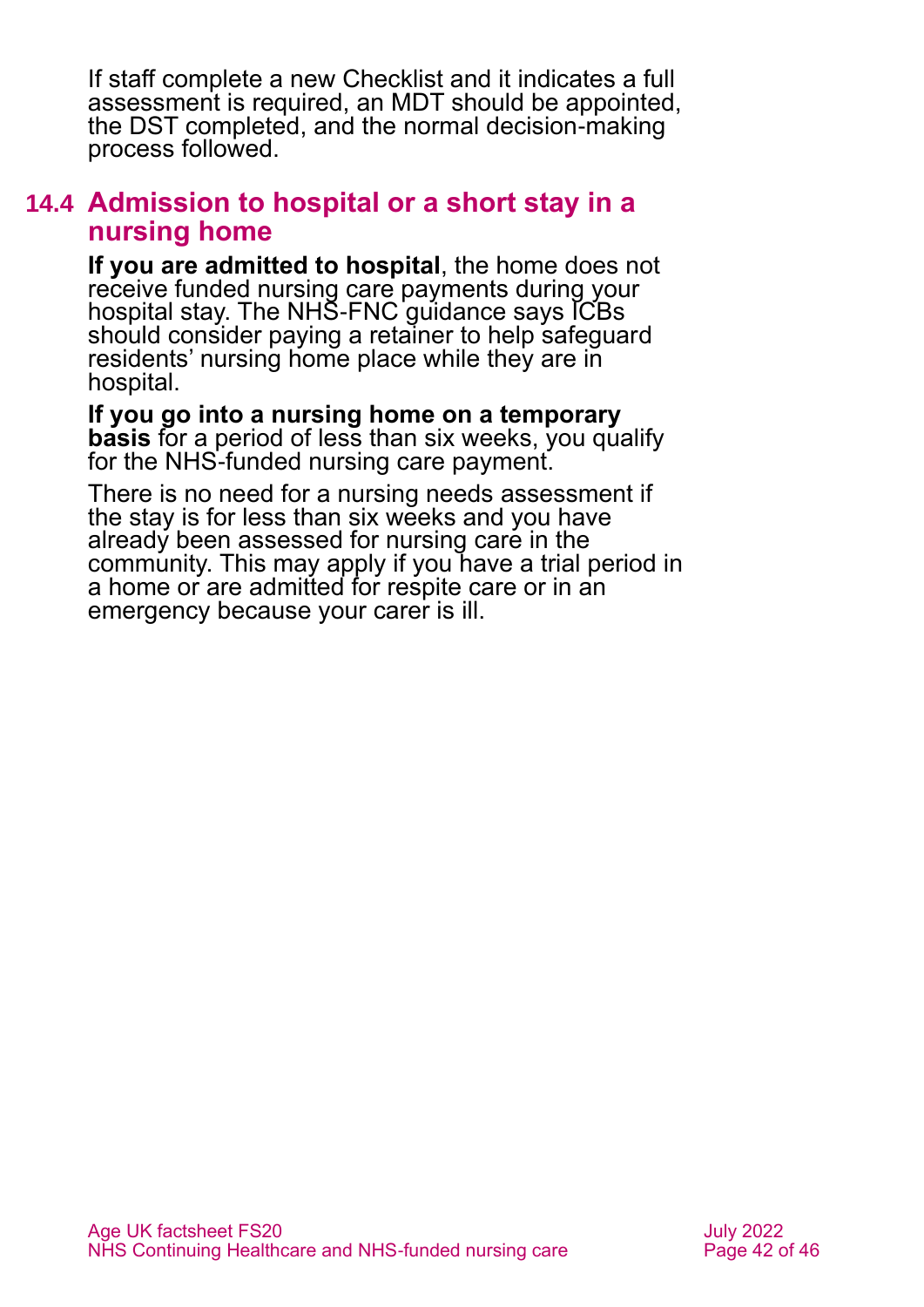# **Useful organisations**

#### <span id="page-42-0"></span>**Alzheimer's Society**

[www.alzheimers.org.uk](http://www.alzheimers.org.uk/) Telephone helpline 0333 150 3456

Provides information and offers support to people, their families and carers affected by any type of dementia.

#### **Beacon**

[www.beaconchc.co.uk/](http://www.beaconchc.co.uk/) Telephone 0345 548 0300

Offers free and paid for services, including up to 90 minutes of independent advice about the NHS CHC assessment and appeals.

#### **Competition and Markets Authority**

[www.gov.uk/government/organisations/competition](http://www.gov.uk/government/organisations/competition-and-markets-authority)[and-markets-authority](http://www.gov.uk/government/organisations/competition-and-markets-authority) Telephone 020 3738 6000

Produces guidance for care homes on complying with consumer law.

#### **Disability Service Centre**

[www.gov.uk/disability-benefits-helpline](http://www.gov.uk/disability-benefits-helpline)

 **Attendance Allowance (AA)** Telephone 0800 731 0122

#### **Disability Living Allowance (DLA)**

If you were born on or before 8 April 1948 Telephone 0800 731 0122 If you were born after 8 April 1948

Telephone 0800 121 4600

 **Personal Independence Payment helpline** Telephone 0800 121 4433

#### **Office of the Public Guardian**

[www.gov.uk/government/organisations/office-of-the](http://www.gov.uk/government/organisations/office-of-the-public-guardian)[public-guardian](http://www.gov.uk/government/organisations/office-of-the-public-guardian) Telephone 0300 456 0300

Supports and promotes decision-making for those who lack capacity or would like to plan for their future under the *Mental Capacity Act 2005*.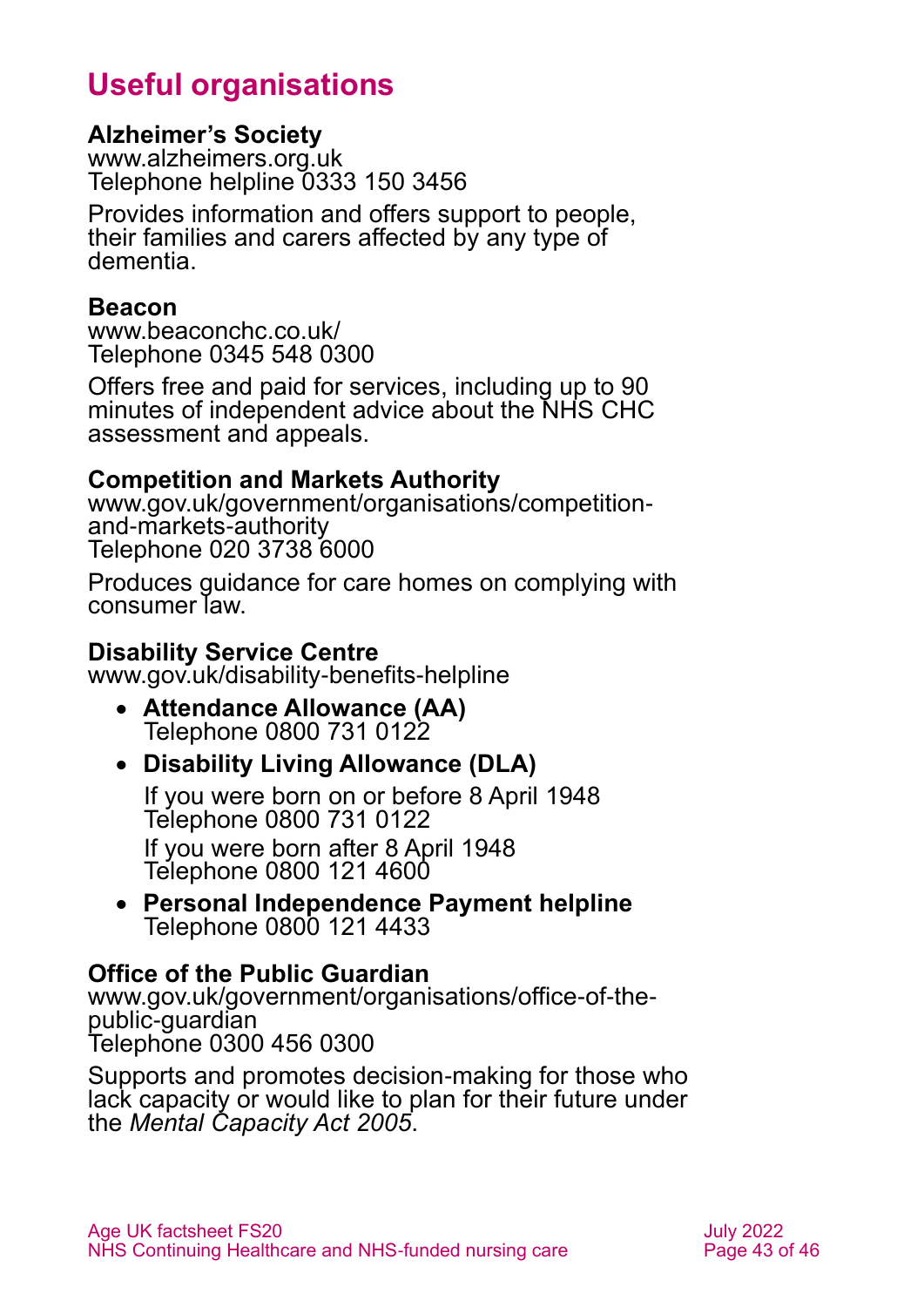#### **Parliamentary and Health Service Ombudsman**

[www.ombudsman.org.uk](http://www.ombudsman.org.uk/) Telephone 0345 015 4033

Can look into your complaint if dissatisfied following an IRP decision about NHS CHC eligibility as well as complaints about NHS care.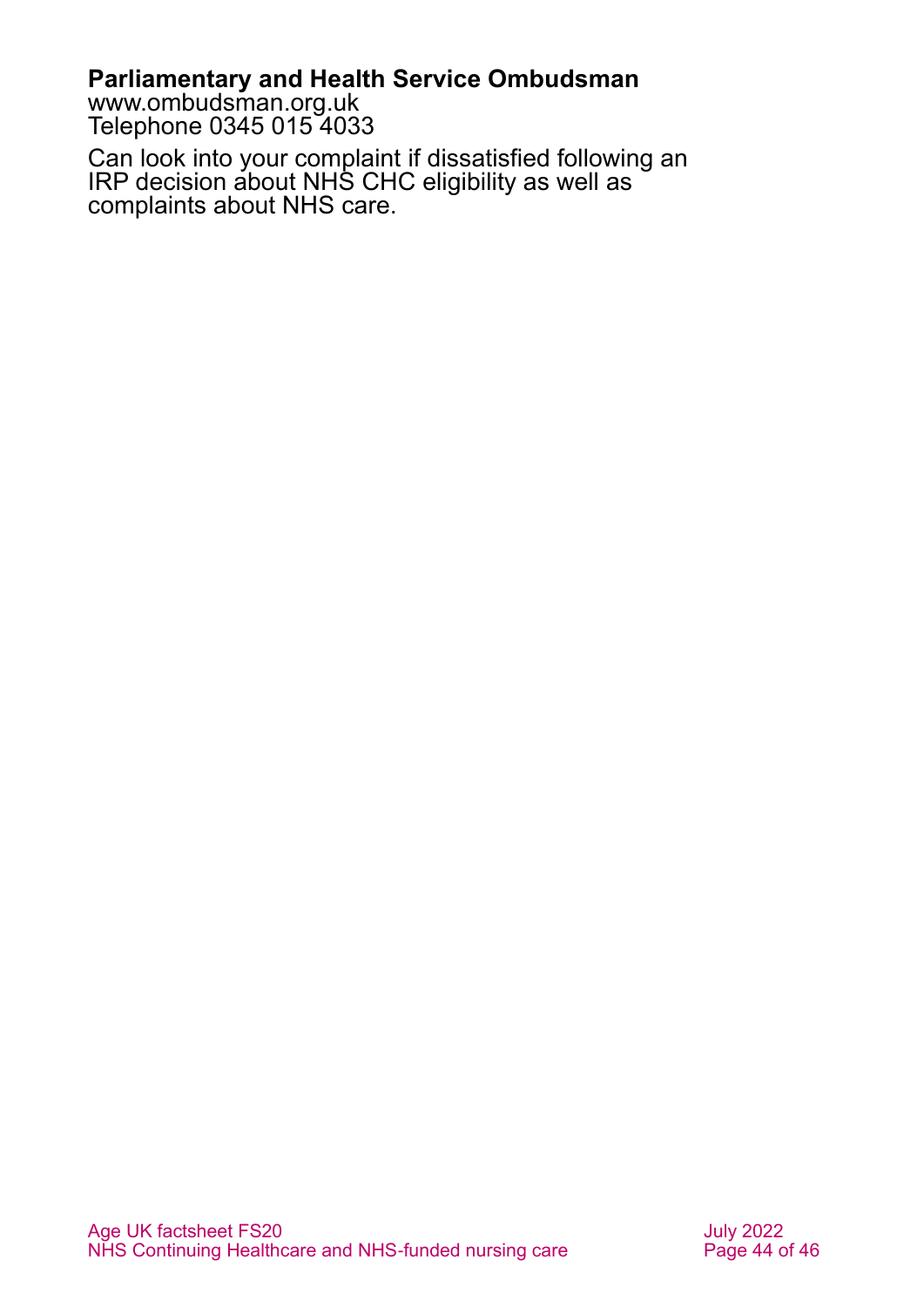# **Age UK**

Age UK provides advice and information for people in later life through our Age UK Advice line, publications and online. Call Age UK Advice to find out whether there is a local Age UK near you, and to order free copies of our information guides and factsheets.

#### <span id="page-44-1"></span>**Age UK Advice**

[www.ageuk.org.uk](http://www.ageuk.org.uk/) 0800 169 65 65 Lines are open seven days a week from 8.00am to 7.00pm

#### **In Wales contact**

**Age Cymru Advice**

[www.agecymru.org.uk](http://www.agecymru.org.uk/) 0300 303 44 98

#### <span id="page-44-0"></span>**In Northern Ireland contact**

**Age NI** [www.ageni.org](http://www.ageni.org/) 0808 808 75 75

#### **In Scotland contact**

<span id="page-44-2"></span>**Age Scotland** [www.agescotland.org.uk](http://www.agescotland.org.uk/) 0800 124 42 22

### **Support our work**

We rely on donations from our supporters to provide our guides and factsheets for free. If you would like to help us continue to provide vital services, support, information and advice, please make a donation today by visiting [www.ageuk.org.uk/donate](http://www.ageuk.org.uk/donate) or by calling 0800 169 87 87.